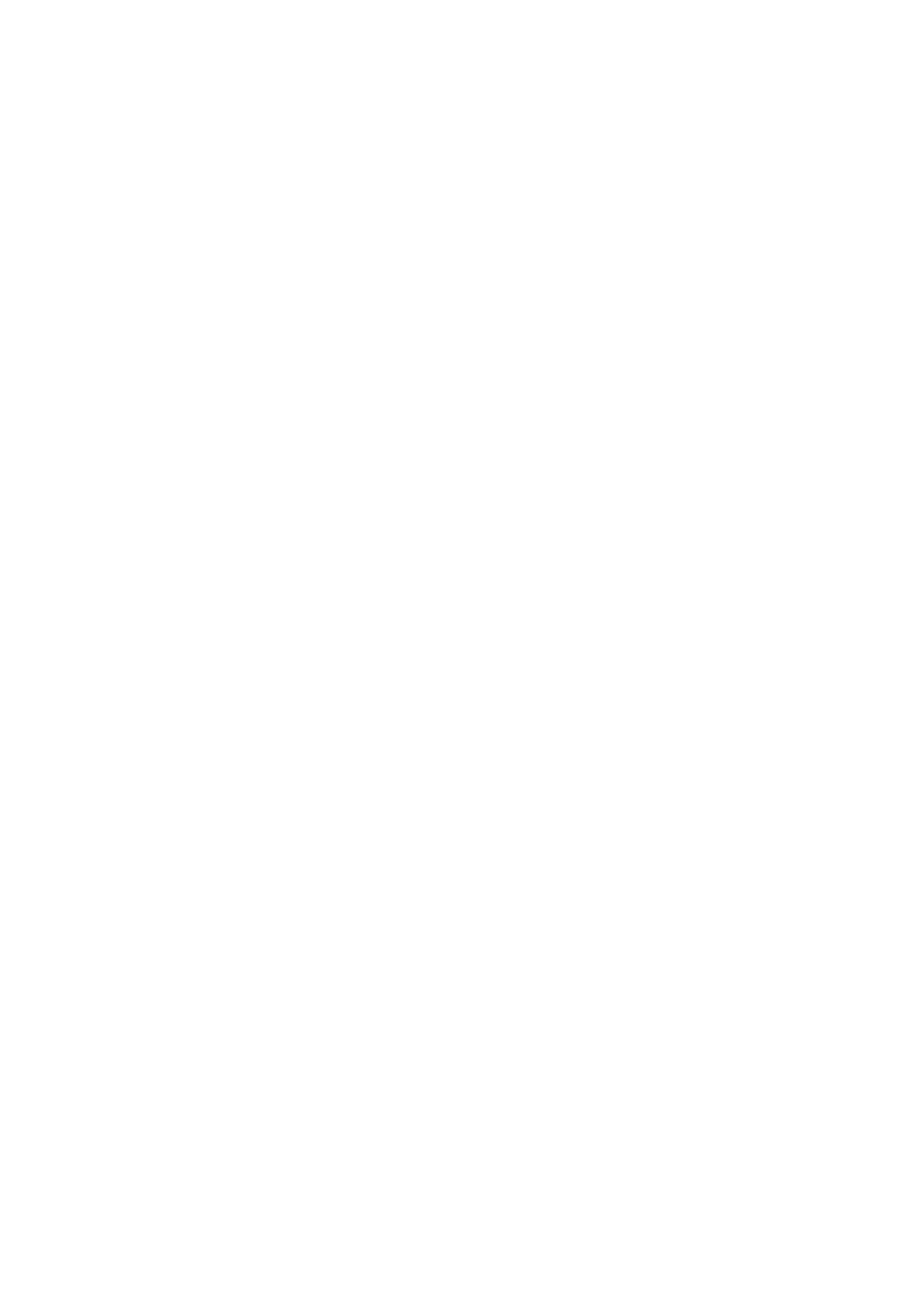# **Challenging the digital divide?**

**A literature review of community informatics initiatives**

**Brian D. Loader and Leigh Keeble**

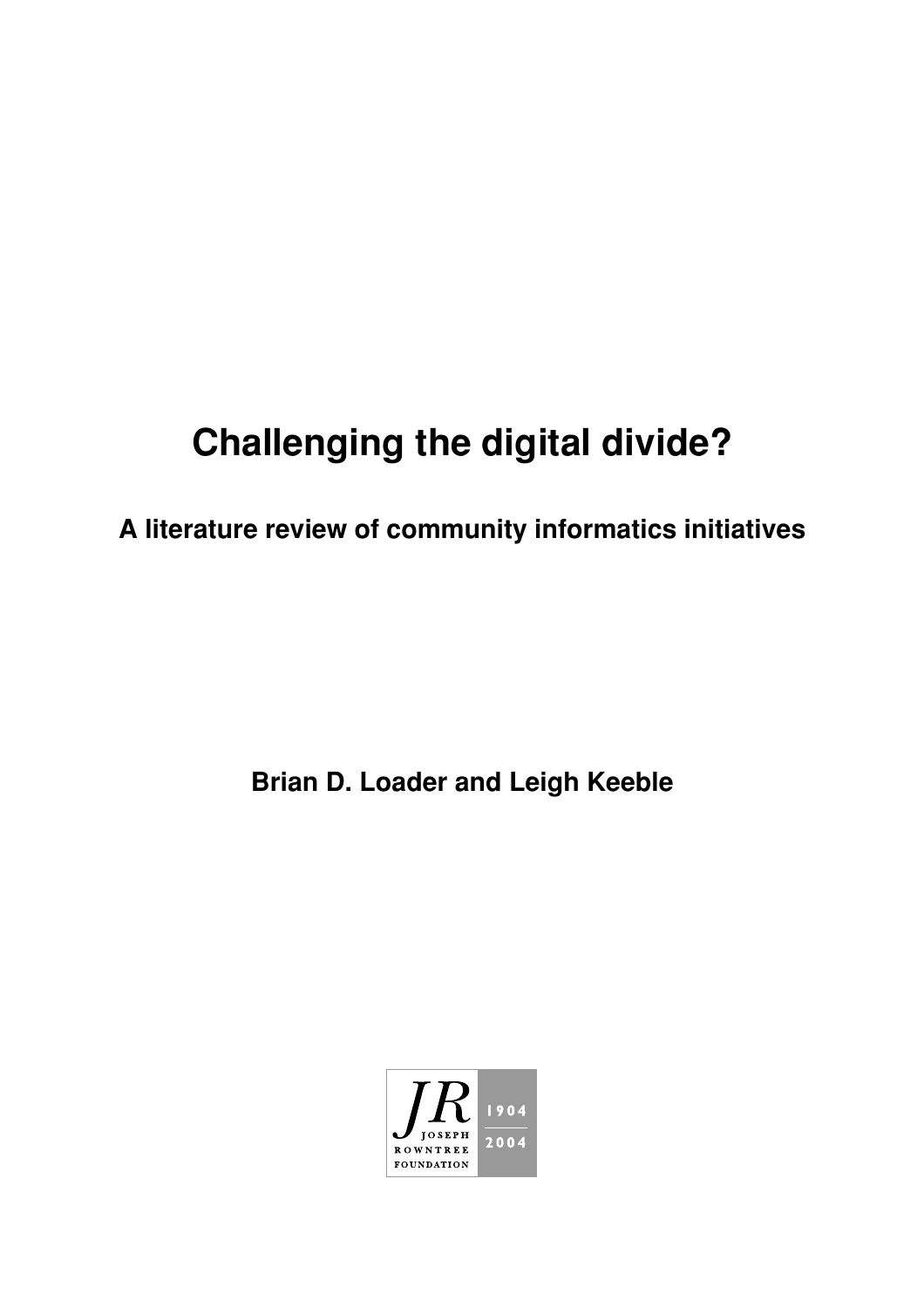The **Joseph Rowntree Foundation** has supported this project as part of its programme of research and innovative development projects, which it hopes will be of value to policy makers, practitioners and service users. The facts presented and views expressed in this report are, however, those of the authors and not necessarily those of the Foundation.

Joseph Rowntree Foundation The Homestead 40 Water End York YO30 6WP Website: www.jrf.org.uk

Contact details: Brian Loader, Director, CIRA University of Teesside Borough Road **Middlesbrough** Tees Valley TS1 3BA Email: b.d.loader@tees.ac.uk Website: www.cira.org.uk

© Teesside University 2004

First published 2004 by the Joseph Rowntree Foundation/YPS

All rights reserved. Reproduction of this report by photocopying or electronic means for noncommercial purposes is permitted. Otherwise, no part of this report may be reproduced, adapted, stored in a retrieval system or transmitted by any means, electronic, mechanical, photocopying, or otherwise without the prior written permission of the Joseph Rowntree Foundation.

ISBN 1 85935 197 2 (paperback) ISBN 1 85935 198 0 (pdf: available at www.jrf.org.uk)

A CIP catalogue record for this report is available from the British Library.

Cover design by Adkins Design

Prepared and printed by: York Publishing Services Ltd 64 Hallfield Road Layerthorpe York YO31 7ZQ Tel: 01904 430033; Fax: 01904 430868; Website: www.yps-publishing.co.uk

Further copies of this report, or any other JRF publication, can be obtained either from the JRF website (www.jrf.org.uk/bookshop/) or from our distributor, York Publishing Services Ltd, at the above address.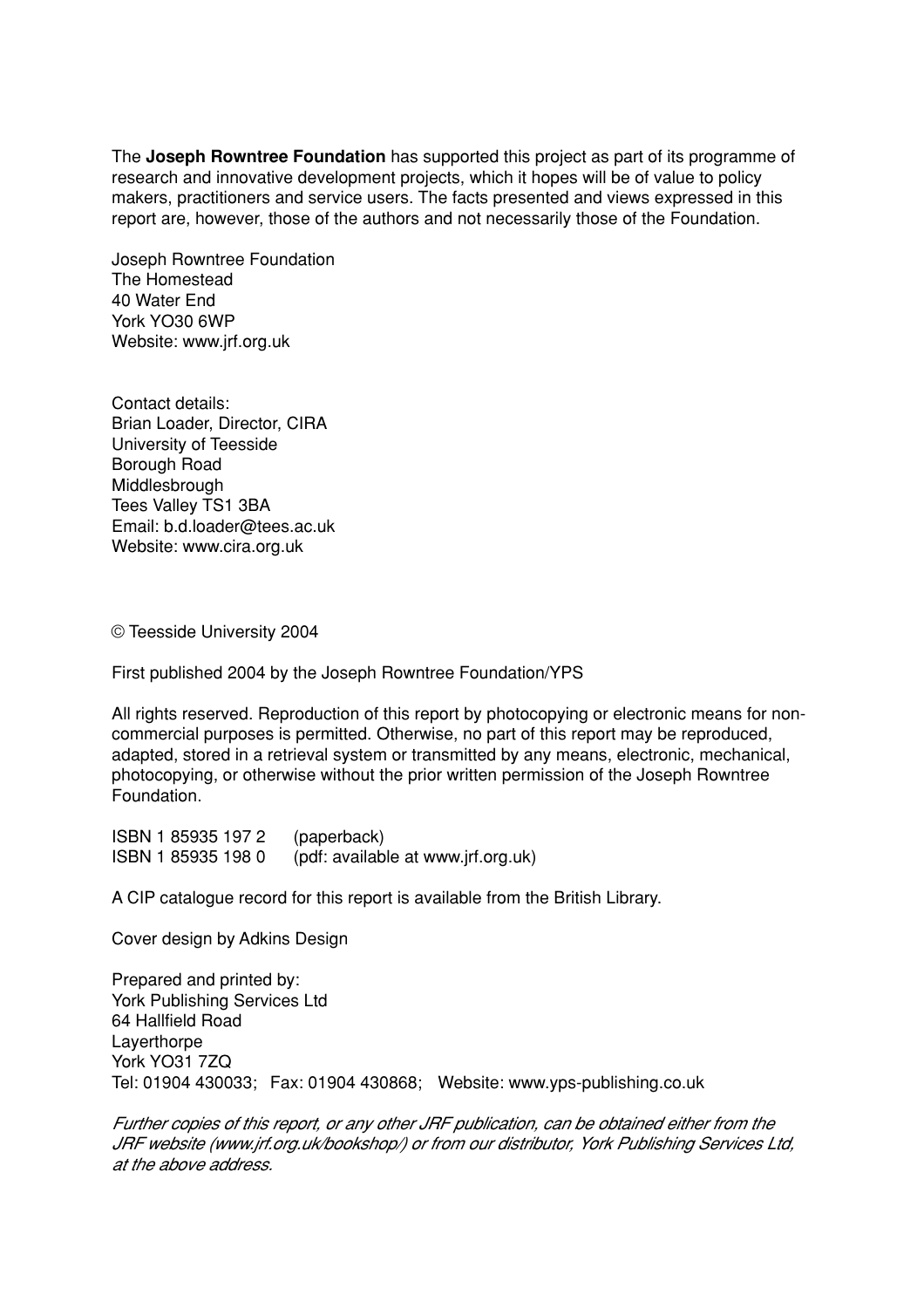## **Contents**

| <b>Acknowledgements</b> |                                                                                                                                                                                                                          | vii                                                                                                   |
|-------------------------|--------------------------------------------------------------------------------------------------------------------------------------------------------------------------------------------------------------------------|-------------------------------------------------------------------------------------------------------|
| 1                       | <b>Introduction</b><br>Background to the review<br>Aims of the review<br>The approach to the review<br>The place of community<br>Community informatics: towards a new analysis?<br>Setting the policy agenda             | $\mathbf{1}$<br>$\mathbf{1}$<br>$\mathbf{2}$<br>$\mathbf{2}$<br>$\overline{4}$<br>$\overline{4}$<br>5 |
| $\mathbf 2$             | Physical access and connectivity: regulating access to public<br>spaces and privileged places<br>Privileging wired-up spaces?<br>Broadening the connection<br>Concluding comments                                        | 6<br>$\overline{7}$<br>9<br>11                                                                        |
| 3                       | <b>Computer skills and literacy</b><br>Previous educational achievement and perceived relevance<br>The community learning environment<br>Rethinking community teaching<br>Evidence and evaluation<br>Concluding comments | 12<br>12<br>13<br>14<br>18<br>18                                                                      |
| 4                       | Economic regeneration: employment opportunities, sustainability<br>and building capacity<br>Concluding comments                                                                                                          | 19<br>21                                                                                              |
| 5                       | Civic participation: e-democracy and e-government<br>Civic participation<br>Citizenship education<br>Deliberation<br>Concluding comments                                                                                 | 22<br>22<br>27<br>27<br>28                                                                            |
| 6                       | Difference, diversity and social exclusion<br>The social context for ICT adoption<br>Connecting with the socially excluded<br>Concluding comments                                                                        | 29<br>31<br>33<br>35                                                                                  |
| 7                       | Policy lessons and future research agenda                                                                                                                                                                                | 36                                                                                                    |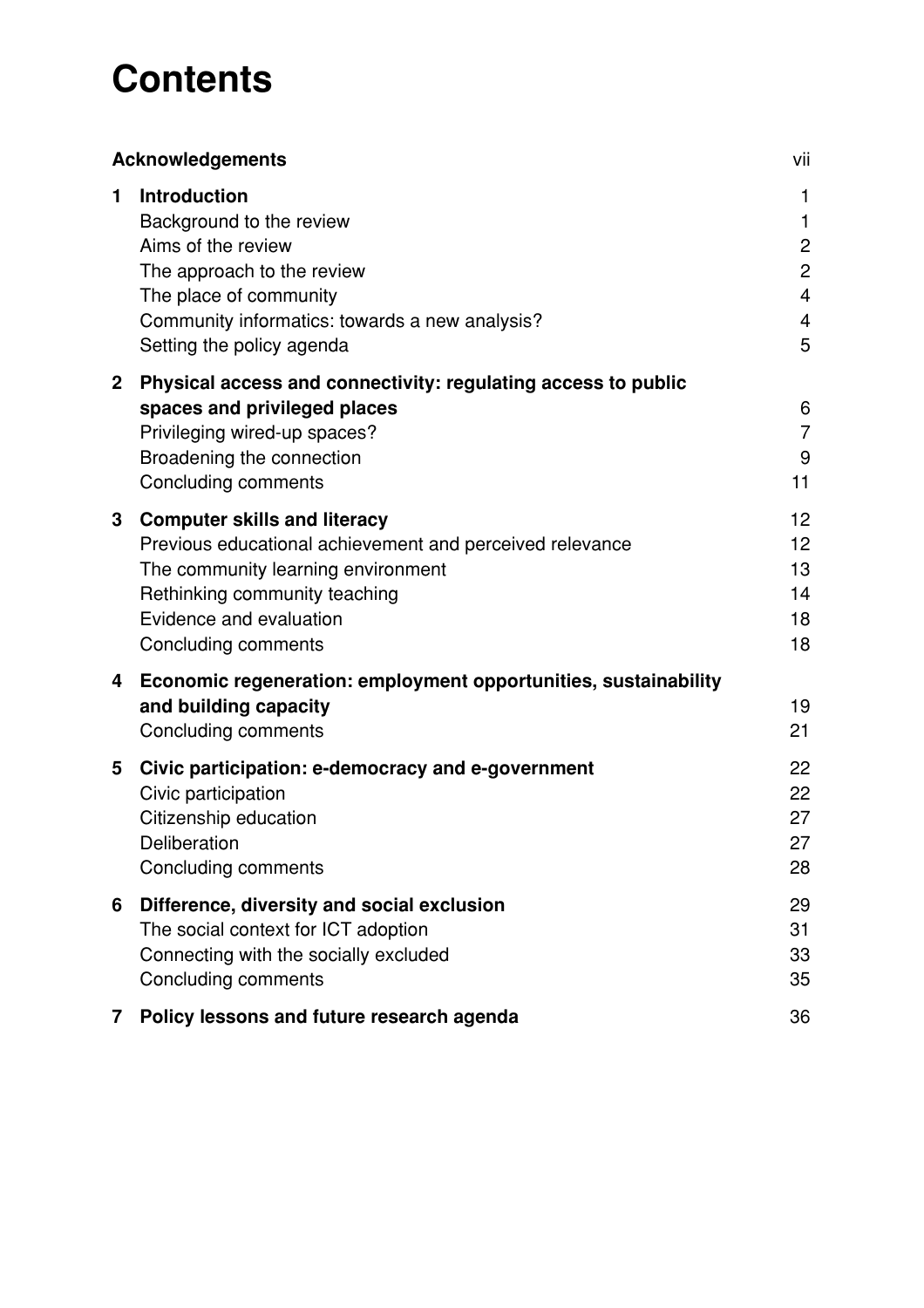| Communities fit for the information poor?        | 36 |
|--------------------------------------------------|----|
| Connecting community places to community spaces? | 38 |
| Shaping the technology                           | 39 |
| Defining the digital divide                      | 40 |
| Sustainability                                   | 40 |
| Concluding comments                              | 41 |
| <b>References</b>                                | 44 |
| <b>Further reading</b>                           |    |
| <b>Appendix: Studies included in review</b>      |    |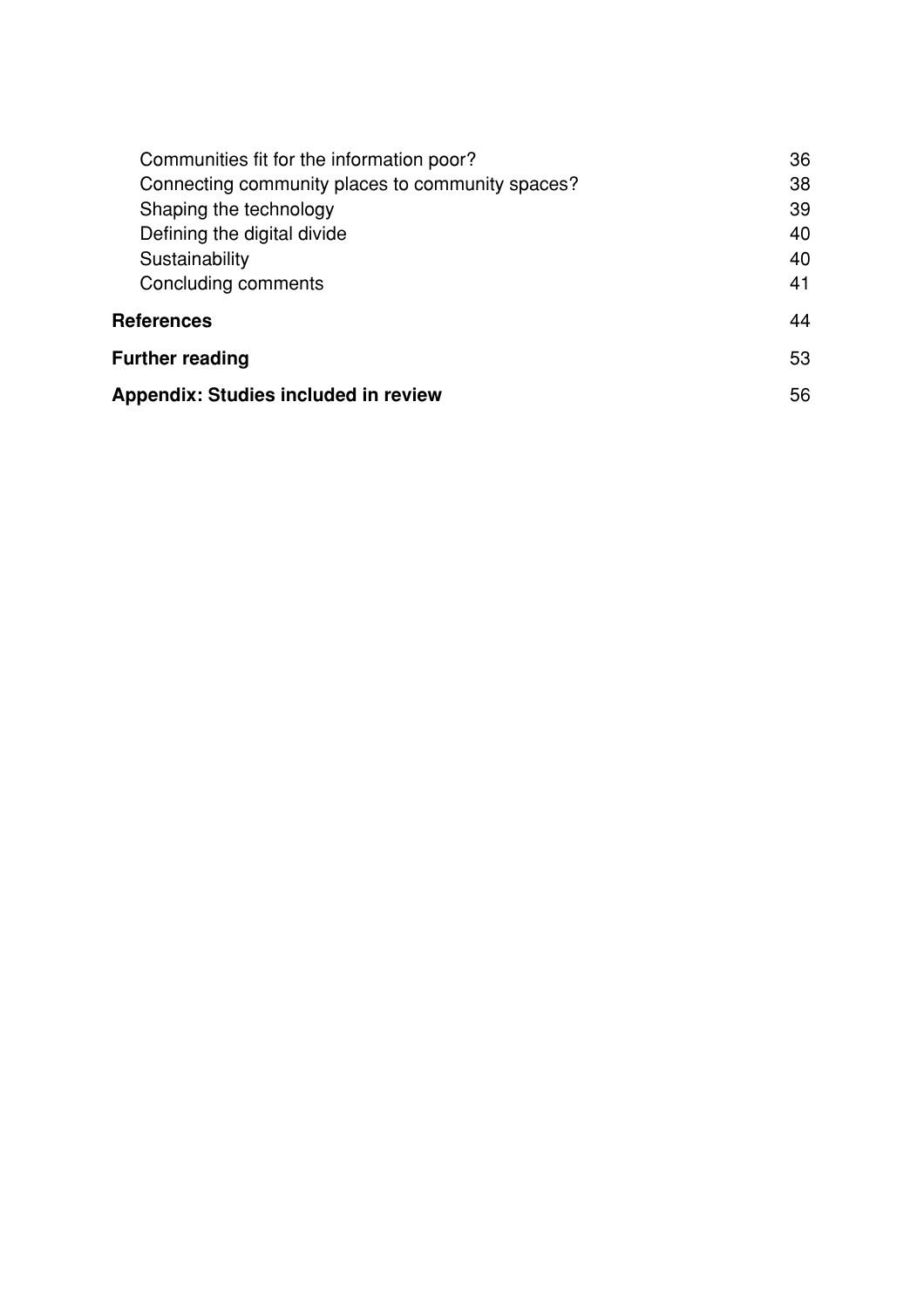# **Acknowledgements**

This literature review would not have been possible without the support of the Joseph Rowntree Foundation (JRF). We would particularly like to thank Alison Jarvis (JRF) for her help in bringing this report together.

We would also like to thank the members of the JRF Project Advisory Group for their support and comments on earlier drafts of this report: Brian Cross (Artimedia); Peter Day (University of Brighton); Clem Herman (The Open University); Sonia Liff (University of Warwick) and Claire Shearman (Communities Online). Additional critical feedback was provided by audiences at Monash University, Melbourne and participants at the iCS conference held at the Oxford Internet Institute in 2003.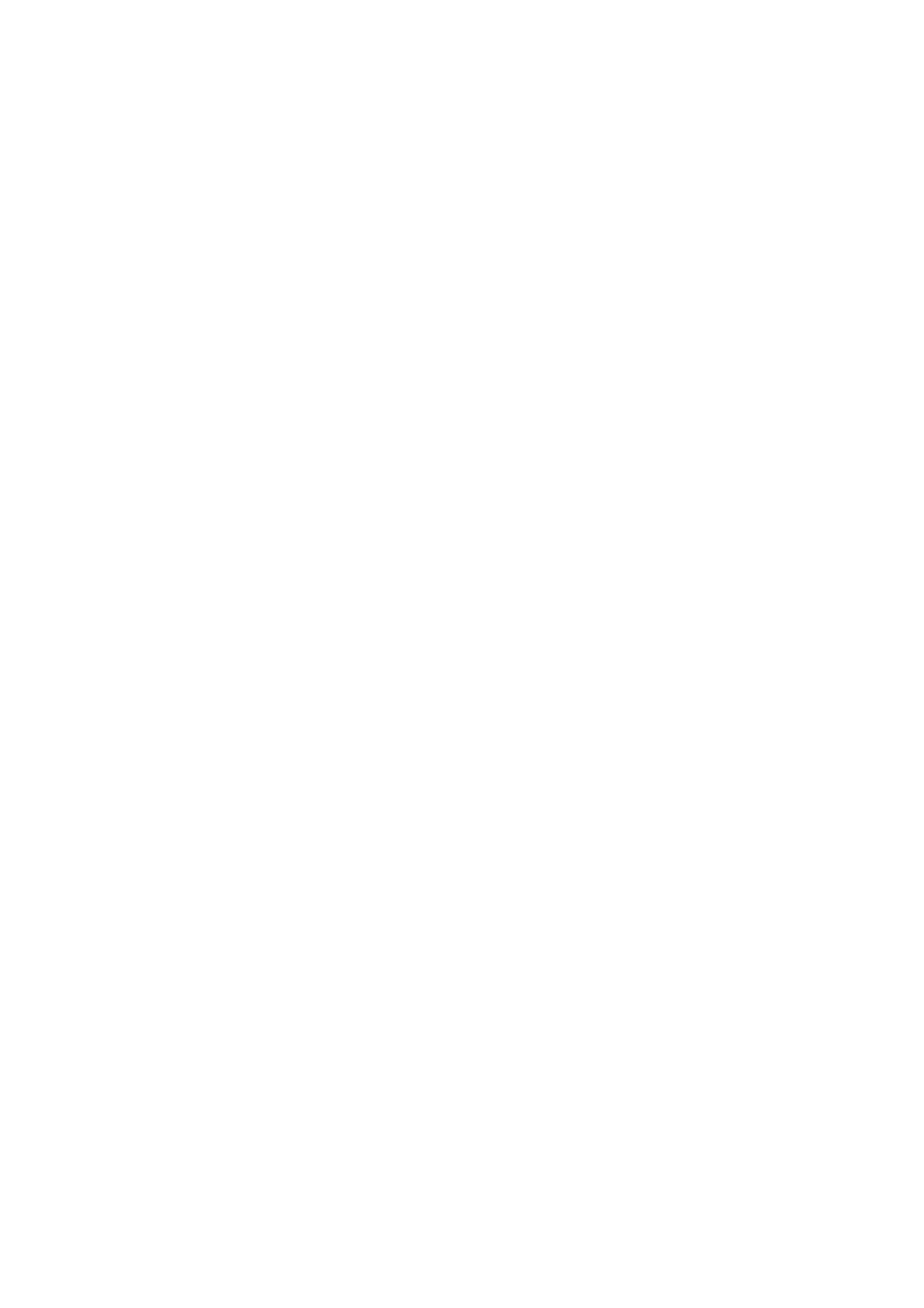# **1 Introduction**

### **Background to the review**

The increasingly widespread diffusion of new information and communication technologies (ICTs) into almost every aspect of our working and domestic lives is already a significant characteristic of British society. For some commentators this represents a profound social and economic trend heralding the emergence of a 'knowledge economy' or 'information society' (Reich, 1992; Castells, 1996, 2001), with concomitant personal implications for individuals acquiring the necessary awareness, skills and access to fully participate and take advantage of the anticipated benefits. Such digital dividends, however, are not currently uniform in their spread across the population. This has given rise to a continuing policy concern over the emergence of a 'digital divide' between those able to exploit the potential of ICTs and those who remain socially and economically unconnected to the 'network society' (NTIA, 2000).

Perhaps unsurprisingly there is a perceived correlation between the 'information poor' and those communities which are currently socially and economically isolated. The fear is that current trends in the acquisition, access and diffusion of ICTs may act to reinforce these existing inequalities. Consequently, as the new media and their adoption become increasingly important for educational achievement, employment opportunities, access to public and commercial services and other life choices, people living in deprived localities are likely to be significantly disadvantaged. The digital divide therefore refers to much more than the notion of access to technology. It is crucially bound up with debates about social exclusion, economic regeneration of deprived areas and the breakdown of social capital and community relations (Warschauer, 2003).

Policy responses to challenging the digital divide, both in the UK and elsewhere, have partly focused upon the role of the voluntary and community sector to develop local projects designed to provide public access and support for the adoption of ICTs by those currently excluded (PAT 15, 2000). Such an approach has drawn heavily upon a worldwide tradition of what in the UK, Canada and Australia is called 'community informatics' (CI). These are typically initiatives which have been designed to explore the potential transforming qualities of the new ICTs for community development, economic regeneration, democratic renewal and social support. Through its UK online programme the UK government has sought to utilise existing CI projects largely through the New Opportunities Fund (NOF). Its attempt to further develop community-based public access centres in order to achieve its target of providing 'universal' access to ICTs by 2005 (Office of the e-Envoy, 2001, p. 4) could only be met by a mixture of utilising existing public sector facilities and stimulating new projects. Consequently a large percentage of locations listed as UK online centres are libraries or colleges of further education rather than voluntary and community facilities.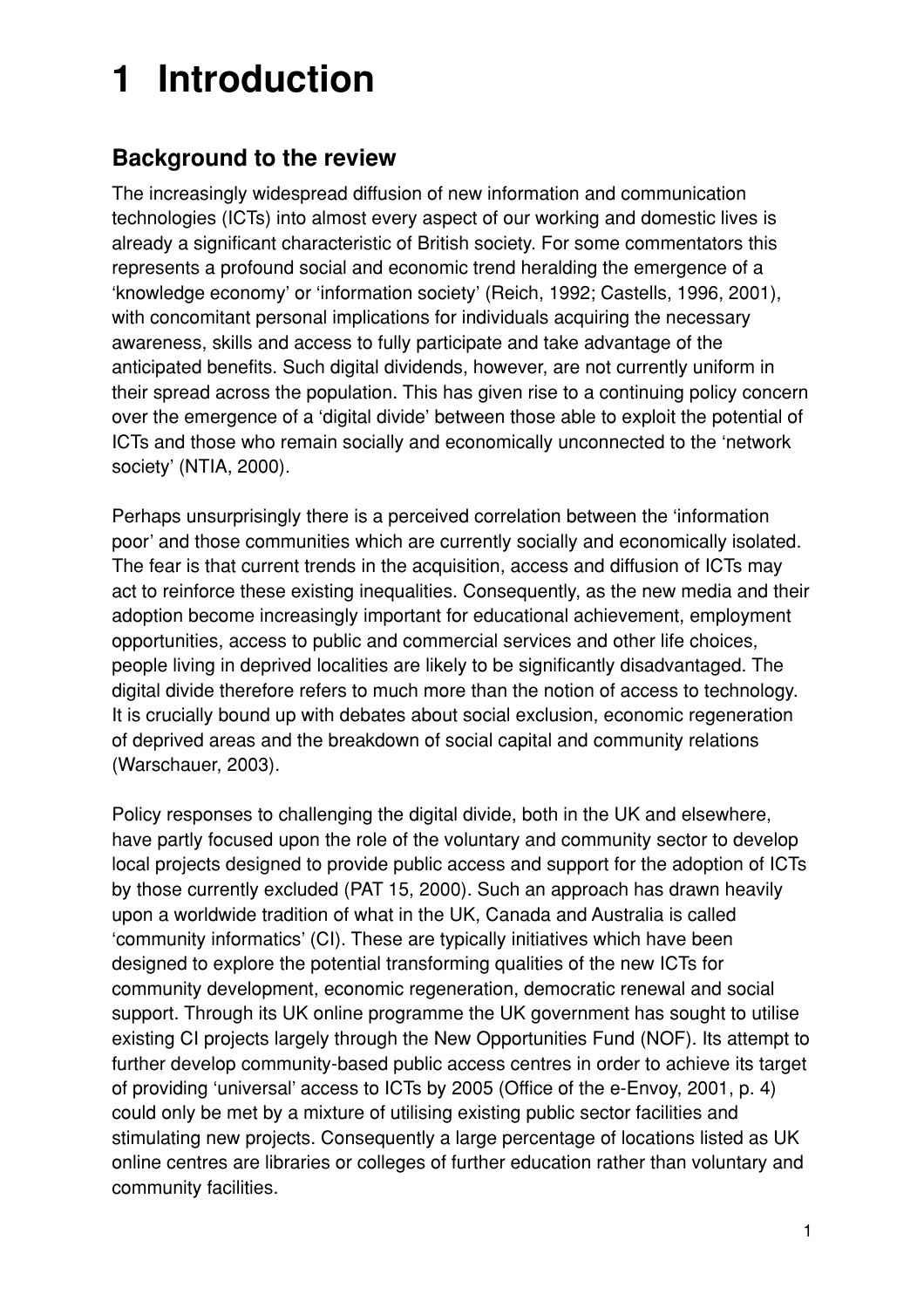UK online has acted to bring a wide range of policy initiatives and funding programmes into an impressive combination of government-sponsored activities. Since 1999, the UK government has invested some £400 million through NOF, the Capital Modernisation Fund and the People's Network to support over 6,000 ICT centres in deprived rural and inner city areas based in England (Office of the e-Envoy, 2003a, p. 8). The aim of UK online is to help make the UK 'one of the world's leading knowledge economies' (Office of the e-Envoy website).

More recently the Office of the e-Envoy has focused attention upon the potential of community and voluntary groups to act as *intermediaries* facilitating access to e-government services (Office of the e-Envoy, 2003b).

### **Aims of the review**

Given the significant amount of public funding being devoted to challenging the digital divide it is timely to ask what we actually know about the effectiveness of public access centres and related CI approaches for tackling exclusion. This critical review provides policy makers and practitioners with an accessible and comprehensive examination of worldwide research conducted to date which identifies the potential strengths and weaknesses of a range of CI initiatives as a means of providing effective support for people living in predominantly disadvantaged areas. The review addressed the following questions:

- What do we already know? What evidence currently exists from around the world on electronically networked communities as a means to improve the life opportunities and support for people living in deprived communities?
- How robust is the empirical research which exists? Does it provide methodologically rigorous findings which can be used to inform the work and practice of policy makers, community groups, practitioners and researchers?
- What gaps exist in current research and how does it shape a future research agenda?

### **The approach to the review**

The review involved a staged process and included published academic and scholarly articles and books, practitioner reports and documented case studies. The review strategy involved a scoping exercise to identify, locate and assess the amount of research evidence from CI projects in various developed countries currently in existence. On the basis of the scoping exercise a more in-depth search and analysis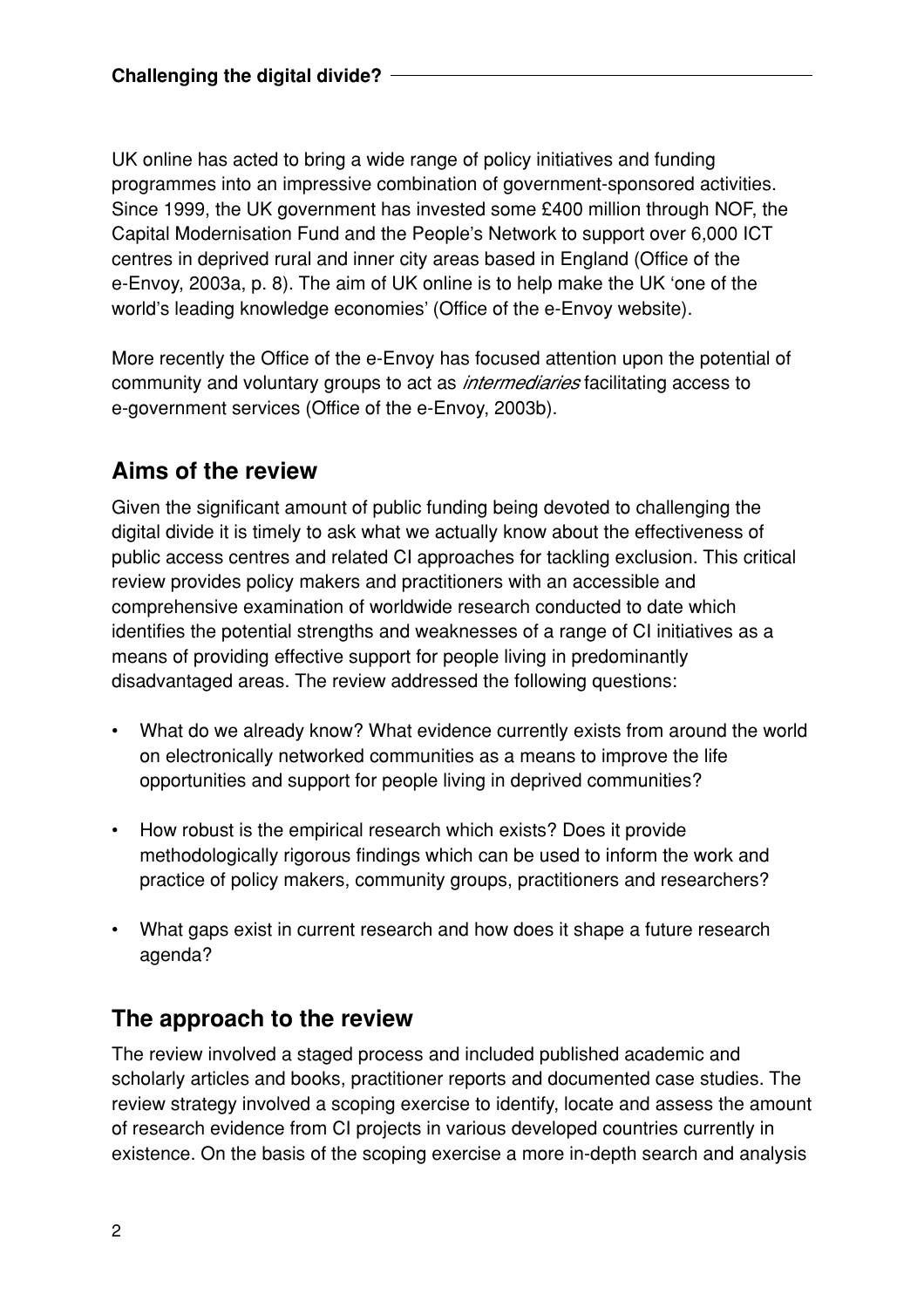was conducted on five key areas for investigation: education and training; civic participation; economic regeneration; regulation and connectivity; and culture and identity.

#### **Defining the scope of the review**

In this study, the main research question that informed the search of the databases was: 'What value do information and communication technologies (ICTs) have for community economic and social regeneration?'

The search strategy designed for the scoping review searches generated 1,616 abstracts. The extension of these searches during the full literature review generated an additional 156 academic publications. The abstracts were then categorised by examining those that specifically addressed issues of: education and training; civic participation; economic regeneration; regulation and connectivity; and culture and identity. The selection of material for inclusion in the review was based on the criteria outlined below.

In total, 49 references were selected for inclusion in the review. Their selection was on the following basis:

- The paper was concerned with an examination of the use of ICTs for community development or social and/or economic regeneration.
- The paper drew on empirical evidence that was critical rather than descriptive.
- The studies were primarily based in Europe or North America.
- The study was published in the last ten years.

The small number of papers included in this review indicates the paucity of hard evidence in the subject area. However, as would be expected in a review of this nature, we did have to make selective decisions on the focus of the literature. There is a growing body of literature on health and welfare support online (see, for example, Burrows *et al.*, 2000; Muncer *et al.*, 2000; Nettleton *et al.*, 2002), culture and identity online (see, for example, Miller and Slater, 2000; Primo et al., 2000; Nip, 2004) and young people and ICTs (see, for example, Facer et al., 2001, 2003; Livingstone, 2001) which, whilst falling outside of the remit of this review, is indicative of the growing related work in the area.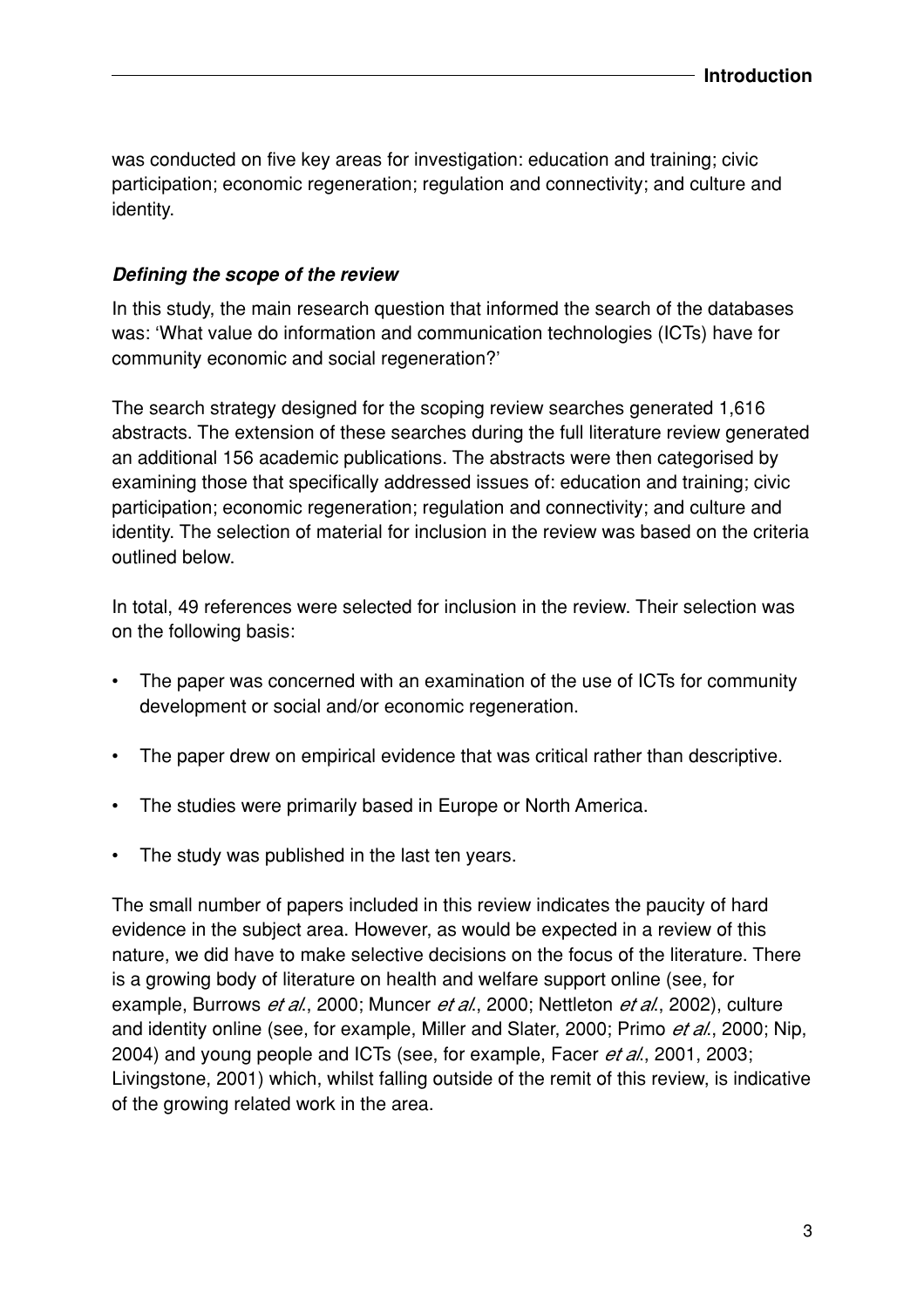#### **The place of community**

Community relations continue to figure highly in policy debates to tackle social exclusion and deprivation. Despite the fact that the concept of community remains essentially contested in the eyes of academics (Plant et al., 1980) its role as an 'intermediate space' between the individual/family and larger social structures, such as government, is important for fostering many life opportunities. At a time when there is concern that such community relations and intermediate spaces are declining (Putnam, 2000), it is perhaps unsurprising that new ICTs should be regarded both as a possible contributing factor in this demise and as a means for the regeneration of disadvantaged communities. Some of the literature points to ways in which the media reinforce disadvantage (Graham, 2002) and suggests that the emergence of online 'virtual communities' of interest may act to weaken local ties (Kraut et al., 1998; Wellman, 1999). Conversely, other commentators are enthusiastic about the capacity of ICTs to empower community networks (Schuler, 1996; Kavanaugh *et al.*, 2000). The review suggests that such ambiguity within the literature needs further clarification through more systematic research to inform future policy objectives and implementation.

#### **Community informatics: towards a new analysis?**

Whilst the field of community informatics (CI) is a fairly recent addition to policy and academic circles its roots can be traced to the community networking movement in the USA (Farrington and Pine, 1992; Hauben, 1995; Kubicek and Wagner, 2002) and the Scandinavian telehouse experiments (Qvortrup, 1987; Cronberg et al., 1991) of the 1980s. Moreover its reach is extending across the world where it is being adopted by other community activists, policy makers and researchers. Its distinctive contribution is twofold. First, it seeks to provide a multidisciplinary research platform to undertake rigorous and critical analysis which can develop our understanding and be of use to policy makers and practitioners. Second, CI approaches emphasise communication and *information* over technology as the primary factors shaping the relationship between the new media and community development. It thereby attempts to avoid those overly technical approaches which often present ICTs as a determining force for change and which give little opportunity for human choices, resistance, or mediation. Instead, CI places human agency as an essential component for the creative adoption, alteration and diffusion of the new technologies into community relations. It emphasises a grassroots perspective whereby community members are centrally involved in the application of ICTs for community development.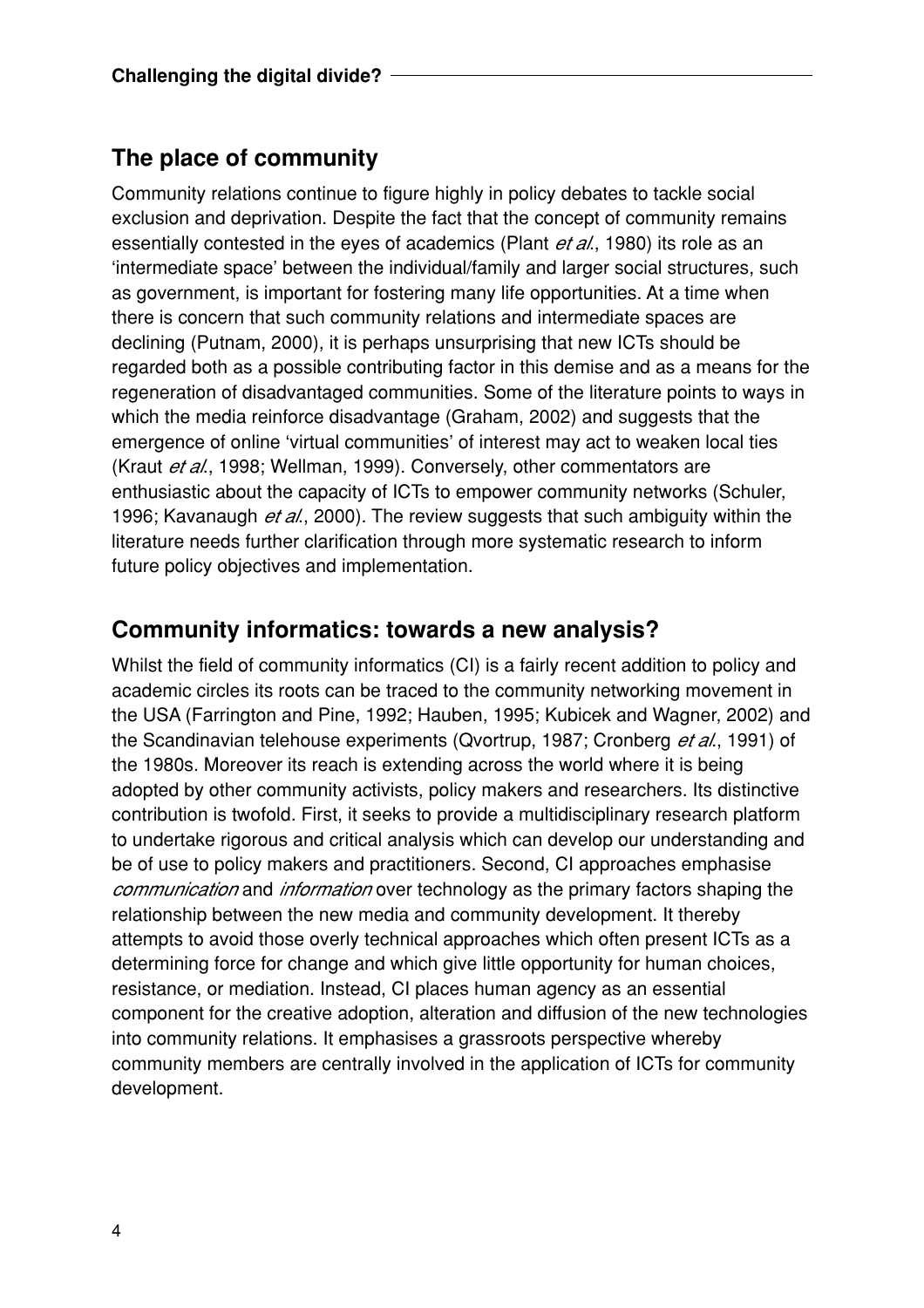## **Setting the policy agenda**

The report is divided into five domains which most typically represent the components of CI projects: physical access and connectivity; computer skills and literacy; economic regeneration; civic participation; and diversity, difference and social exclusion. Whilst helpful as a means to identify policy issues it is of course somewhat arbitrary as most projects cross many categories.

The key issues emerging from the review suggest that the ultimate success of the UK government's directive for challenging the digital divide is likely to depend upon the identification and availability of hard-learnt lessons and research evidence for dealing with issues of sustainability, awareness raising, effective learning, access and community networking. Whilst there are isolated 'pockets' of research documenting some of the many CI initiatives emerging throughout the world (Schuler, 1996; Loader, 1998; Gurstein, 2000; Keeble and Loader, 2001; Day and Schuler, 2004), there has been no attempt to review this literature and draw out the key findings for the benefit of UK practitioners, policy makers and local community planners. This review is intended to remedy this situation and foreground the primary agenda issues for policy makers to consider.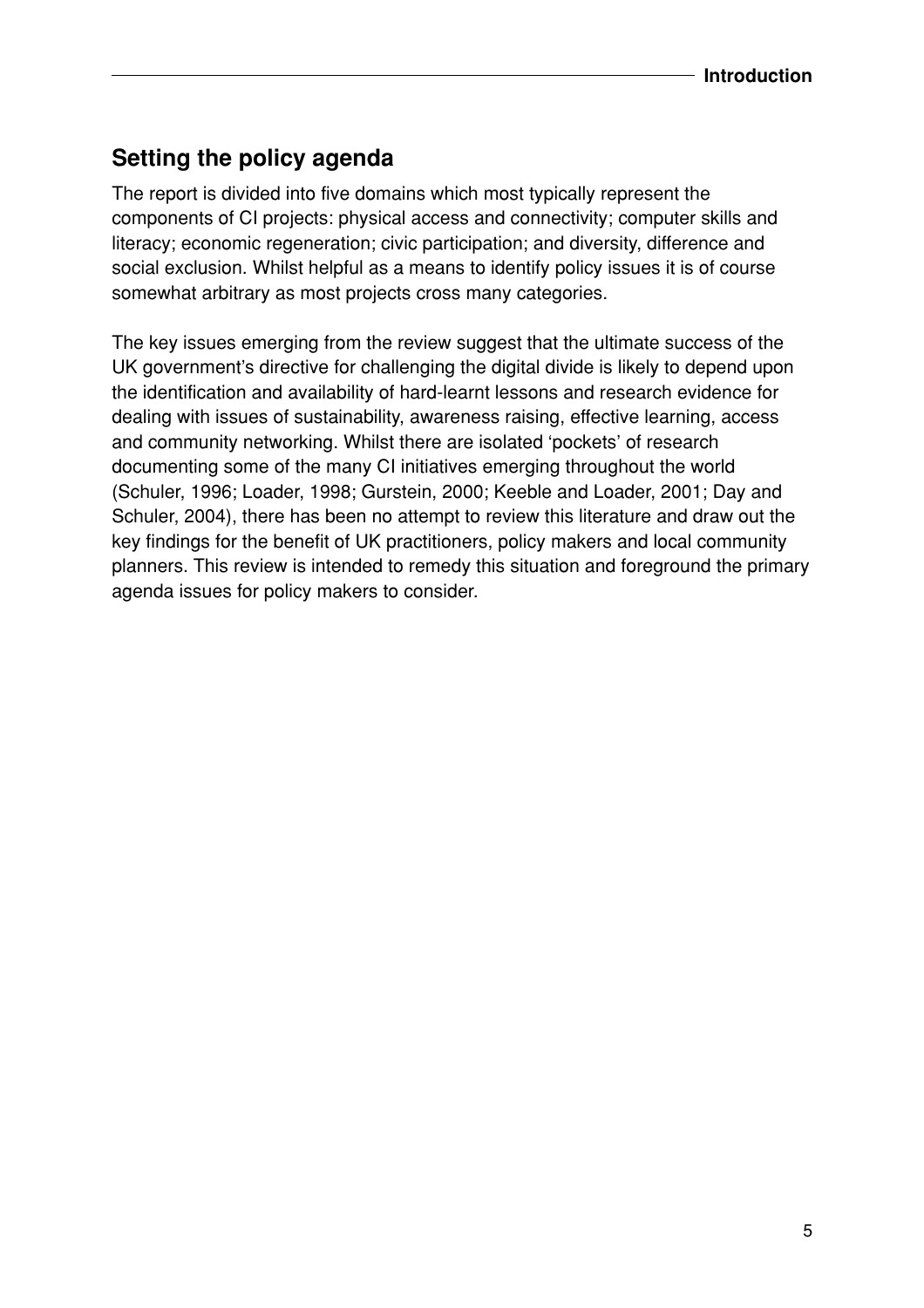## **2 Physical access and connectivity: regulating access to public spaces and privileged places**

Perhaps the most obvious factor characterising the digital divide is the extent of physical access to ICTs and the Internet. The aim of many CI initiatives has been to provide a community location for those unable to access the Internet from work or home with free or low-cost connectivity. A primary objective of UK online was to establish a network of at least 6,000 public access centres and the new *Oxford* Internet Survey (2003) conducted by the Oxford Internet Institute showed that 96 per cent of the UK population were familiar with a location where they could go online. Together with lowering prices and providing varied channels for access through digital television and mobile technologies, the Office of the e-Envoy believes that the 'opportunities to physically access the Internet are now available to all' (Office of the e-Envoy, 2003a, p. 5).

Whilst this overall picture of increasing opportunities for access to ICTs appears as a significant step towards tackling the digital divide, the literature also suggests that it may act to disguise widening differential access and use of ICTs. In this sense the digital divide cannot simply be understood as an absolute measurement of exclusion from ICTs. What people use the Internet for and its perceived relevance to their everyday life experiences influence not only levels of access but also different types of access according to socio-economic origins (see, for example, Carvin, 2000b; BECTa, 2001; Perri 6 and Jupp, 2001; Mansell, 2002; Davison and Cotten, 2003). The Office of the e-Envoy itself makes a distinction between access and more sophisticated use of the Internet which is necessary for realising the social and material benefits of the new media (Office of the e-Envoy, 2003b). We will consider how educational policy may help address differential access and usage of ICTs in the next section. What follows here is a consideration of how differential access and usage may be shaped by government policy on regulation and provision of the telecommunications industry.

The main policy thrust for widening participation in the information society for the UK is primarily through market regulation and competition measures. Public access points, whilst making a valuable and important contribution to challenging the digital divide, are regarded by the UK government only as a 'valuable safety net' (Office of the e-Envoy, 2003a, p. 5). It is rather through the commercial competition between private sector providers of infrastructure and connectivity that online participation is seen to continue to become more affordable to almost everyone. This section of the review looks at research which suggests that market-orientated policies could actually produce more highly differentiated patterns of connectivity between different social groups and between geographical areas.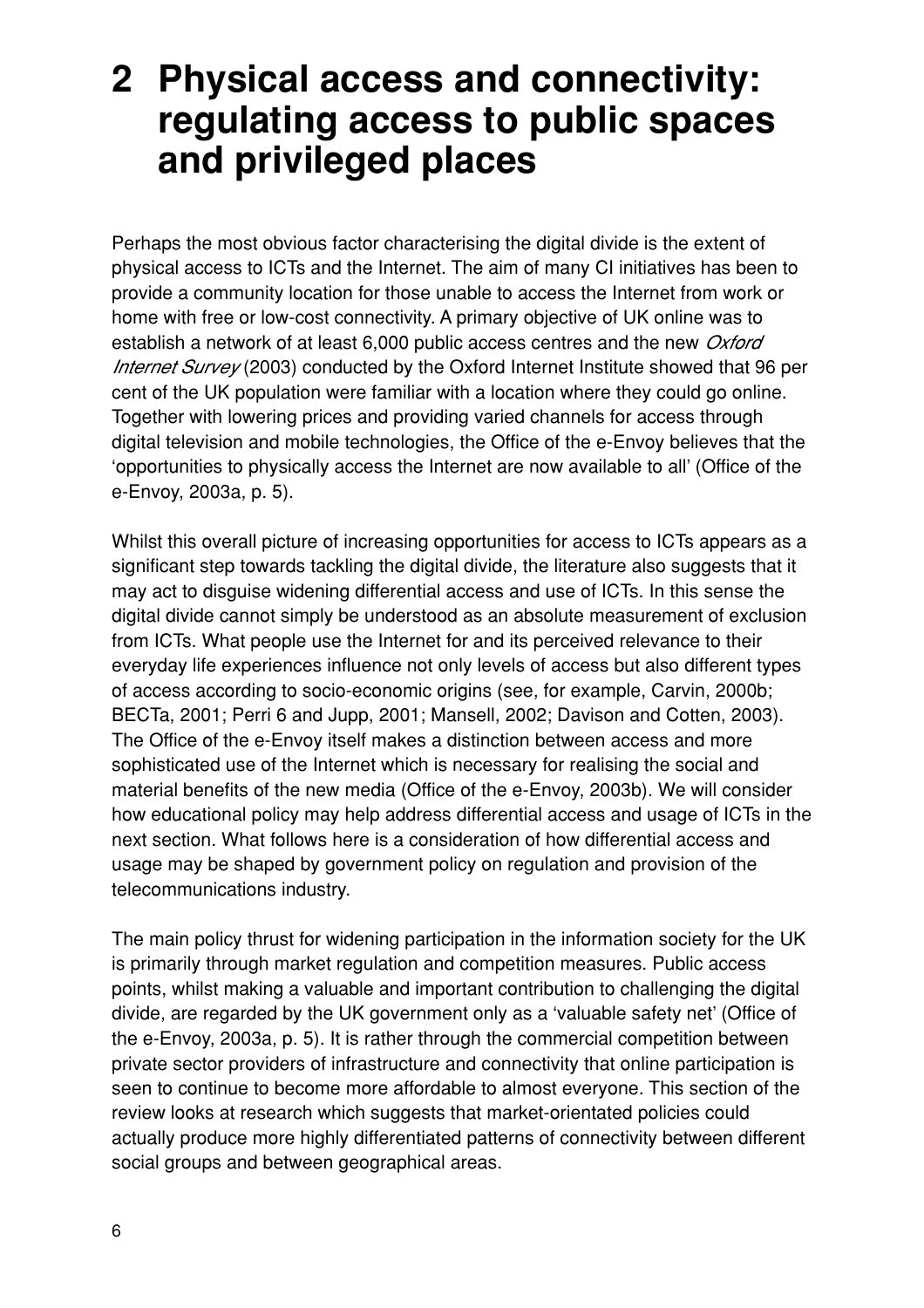### **Privileging wired-up spaces?**

Graham and Marvin (2001) and Graham (2002) use data from around the world to demonstrate that the diffusion of ICTs remains uneven at all scales and that, increasingly, big business and capital are dictating who has access to the new technologies and broadband and who does not. They demonstrate that dominant trends in ICT development are currently helping to support new extremes of social and geographical unevenness within and between human settlements and cities. In addition, they explore the prospect that 'urban digital divides' might be ameliorated through progressive and innovative policy initiatives.

Four key points emerge from the work by Graham and Marvin and Graham. First, there is a great deal of evidence that the dominant factors shaping the adoption of ICTs are serving to underpin and support processes and practices of intensifying what they describe as 'urban splintering'. The primary exploitation of ICTs has been overwhelmingly by the social, economic, cultural and geographically located groups and organisations that are already best connected, highly skilled and most able to organise and configure the shift online to their own advantage. Conversely, people without Internet access face extra costs and barriers because they tend to lack the skills, knowledge, equipment, infrastructure access, capital, money, electricity and telephone access necessary to enter, access and fully exploit online services.

The second key point is that the uneven growth of the Internet and other ICTmediated systems represents a subtle, often invisible, but immensely powerful process of dualisation within and between cities and towns. As such, it is directly involved in the restructuring of those cities that drive their development. The authors argue that certain urban developments, especially in 'global' cities of the North, are emerging as dominant places of global Internet production. A new type of economic enclave, 'gentrifying cyber district' (Graham, 2002, p. 6), is emerging in these cities, leading to the influx of new media businesses which have changed some inner cities, pushing up rents and so effectively evicting low-income groups. Such 'premiumnetworked spaces' offer an increasing range of goods and services through their advanced connections with global economies of exchange. Burrows and Ellison (2004), provide an account of how such advantaged spaces are mapped through geographical information systems (GIS).

The third point is that ICTs also allow socio-economically affluent urban groups selectively to overcome barriers and constraints of local geography by extending and intensifying their access to distant spaces.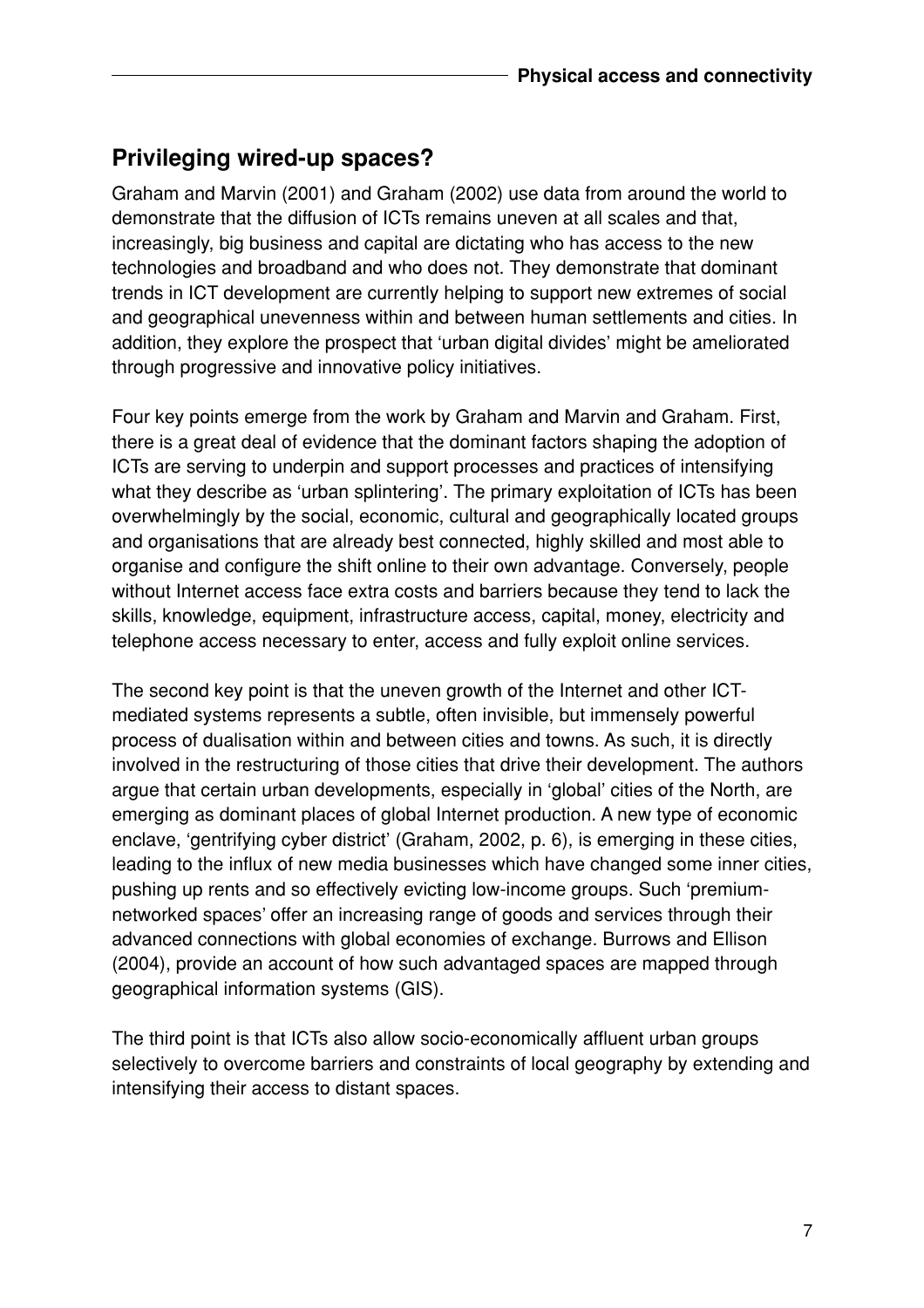Finally, they stress that the dominant applications of ICTs and the resources which flow from them are currently heavily biased in a cultural sense. Graham (2002) identifies the growth of the 'electronic economic power' which he argues raises many questions about geo-political relationships, accountability, democracy, global citizenship, the ownership and control of digitised information and the means of cultural expression, and the relationship between the global and local cultures that surround global urbanisation.

Graham and Marvin suggest that potential policy solutions to the growing evidence of what they call the 'poverty of connections' require that attention be focused upon the need for greater accountability of transnational media and knowledge industries for their actions. The difficult challenge that needs facing is the regulating, governing and taxing of global ICT systems. Finally, they argue that we need to recognise the complex relations between ICTs and places.

Lentz and Oden (2001) discuss similar issues to those identified above. However, their research focuses on the area of the rural Mississippi Delta and examines how the presence of a telecom industry affects social and economic deprivation. The area is identified by the authors as being interesting as it is one that has traditionally been associated with some of the highest rates of rural poverty and unemployment in the USA whilst the cities that border the region host a number of major telecom service companies.

Improvement of the telecom infrastructure in the Delta region had been identified as a priority economic development issue for the decade previous to the research and yet no progress had been made. The authors argue that the presence of major technology-producing firms has made a difference in smaller and more isolated cities such as Austin, Texas or Colorado Springs, Colorado that rank high in various Internet use and connectivity measures due to the presence of a local high technology community; a similar point is made by Servon and Nelson (1999) in relation to Seattle. They maintain, however, that there are access gaps that exist which disfavour certain areas and regions.

Drawing on evidence from across the USA, the authors identify what they see as a vicious circle emerging whereby service providers continue to skip areas with limited demand for the technologies. Businesses do not move into areas with poor access to technologies and untrained workforces and the stimuli to improve local access and know-how fail to emerge because people are not exposed to new technologies at work or at home. Technology-rich areas get richer relative to technology-poor areas as a result of initial unevenness and the normal operation of market forces.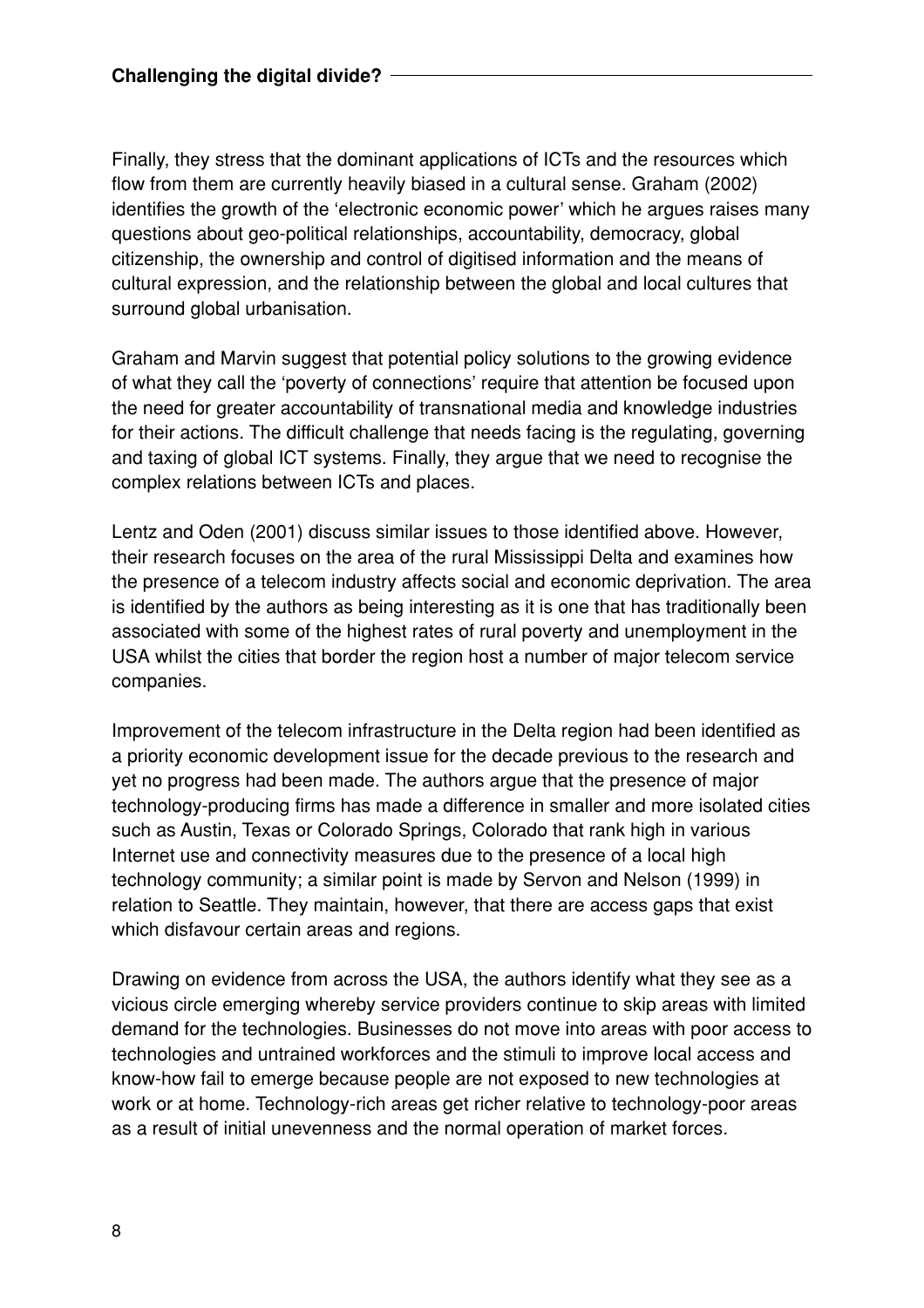Lentz and Oden identify in a similar manner to Graham (2002) how the cost in poorly connected areas is prohibitive and so reinforces lack of connection. They argue that in richer, innovative urban areas where new technologies proliferate first, local expertise and support services develop and expand in response. This leads to an increase in learning and also generates demand for the products and services thus reducing costs; low-income communities and rural areas are left with inferior, more costly services. Thus, low-income and rural communities face severe barriers in developing local information, expertise and support services to effectively exploit new telecom technologies in local enterprises and institutions.

The authors conclude that the relatively weak presence of core telecom industries in the Delta counties is strongly correlated with low measures of access to and use of advanced telecom products and services; the virtual absence of these industries in the rural Delta is linked to poor access and adoption characteristics. The uneven pattern of the telecom industry in the Delta suggests that rural counties are likely to lose ground in the new 'knowledge' economy where innovative and large-scale policy interventions to improve know-how and use are absent.

Selwyn (2002a, 2002b) draws on research he has conducted into domestic and community use of ICTs in the South West of England. He identifies that those groups most likely to be digitally excluded are seen to be those already characterised as socially excluded in terms of low income and their socio-economic status. Selwyn reviews the policy adopted by the UK government and argues that its conceptualisation of access to ICTs is basically flawed as access goes far beyond physical access to a computer. Selwyn (2002b) suggests that access is hierarchical rather than dichotomous and, as such, introduces more complex questions of the capability and distribution of access. He suggests (2000a) that the government is not in a position to challenge inequalities in ICT use whilst the market drives the nature of technological access. In conclusion, Selwyn suggests that communities targeted by community access potentially become 'second class' technology users.

### **Broadening the connection**

Davison and Cotten (2003) argue that most studies fail to account for the type of connection people use to access the Internet. They argue that broadband users experience the Internet differently and that in determining who is likely to spend more time online, the type of connection is far more important than other digital divide demographics such as education, race or gender.

Davison and Cotten express their surprise over the lack of academic research into the effect of different levels of connectivity by those researching the digital divide.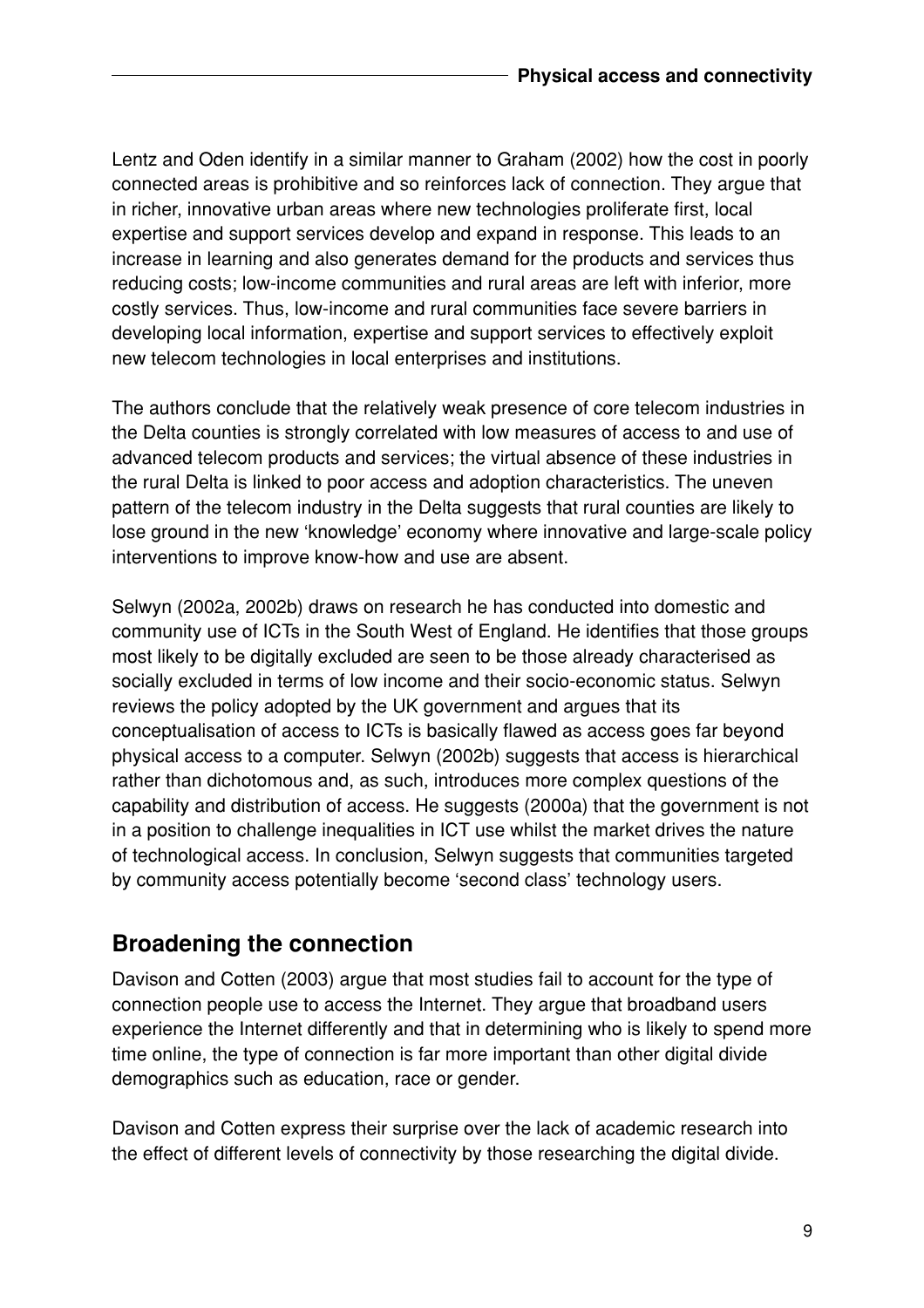From a study of Internet surveys, they found that only four of the ten data sets asked questions about connectivity. As such, Davison and Cotten suggest that there is a dearth of information on differences between broadband and dial-up users. They argue that increasingly we will expect to see those with slow dial-up connections being left behind.

Horrigan and Rainie (2002) do attempt to examine the impact of broadband connectivity on American users at home. From analysis of the Pew Internet and American Life Project, results showed that broadband Internet users spend more time online, do more things and do them more often than dial-up users. The authors identify three major ways in which broadband users distinguish themselves from dial-up users. First, they become creators and managers of online content. Second, they satisfy a wide range of queries for information. Third, they engage in multiple Internet activities on a daily basis. In conclusion, Horrigan and Rainie found that broadband users are more likely to report that their use of the Internet has had a positive effect on connections to family and friends.

Bennett (2003), in association with the Benton Foundation, writes about the continued efforts of the Foundation to identify innovative broadband applications and their impacts on communities. Bennett argues that highlighting applications and benefits of broadband use in community provision will help more people become aware of broadband's benefits and provide tools that can assist communities.

Drawing on a range of case studies from across the USA, Bennett argues that there is a constant need for continued training in using ICTs. In addition he recommends the need for the creation of a national broadband policy in the USA, adequate funding, the development of comprehensive data collection mechanisms for assessing broadband deployment and access in order to identify communities in need, support for innovative mechanisms to fund public interest uses of advanced technology, and, through public policy, incentives created for a robust and competitive broadband marketplace.

Tambini (2000) argues that the idea of universal access should not be treated as some idealistic notion based on somehow overcoming social exclusion; rather it should be pragmatically based on economic reasons for providing a skilled workforce. Whilst new ICTs could enhance basic freedoms and cultural life and make accessible a wealth of culture and information, meaningful universal Internet access should only be concerned with facilitating access to everyone from their own home (Tambini, 2000).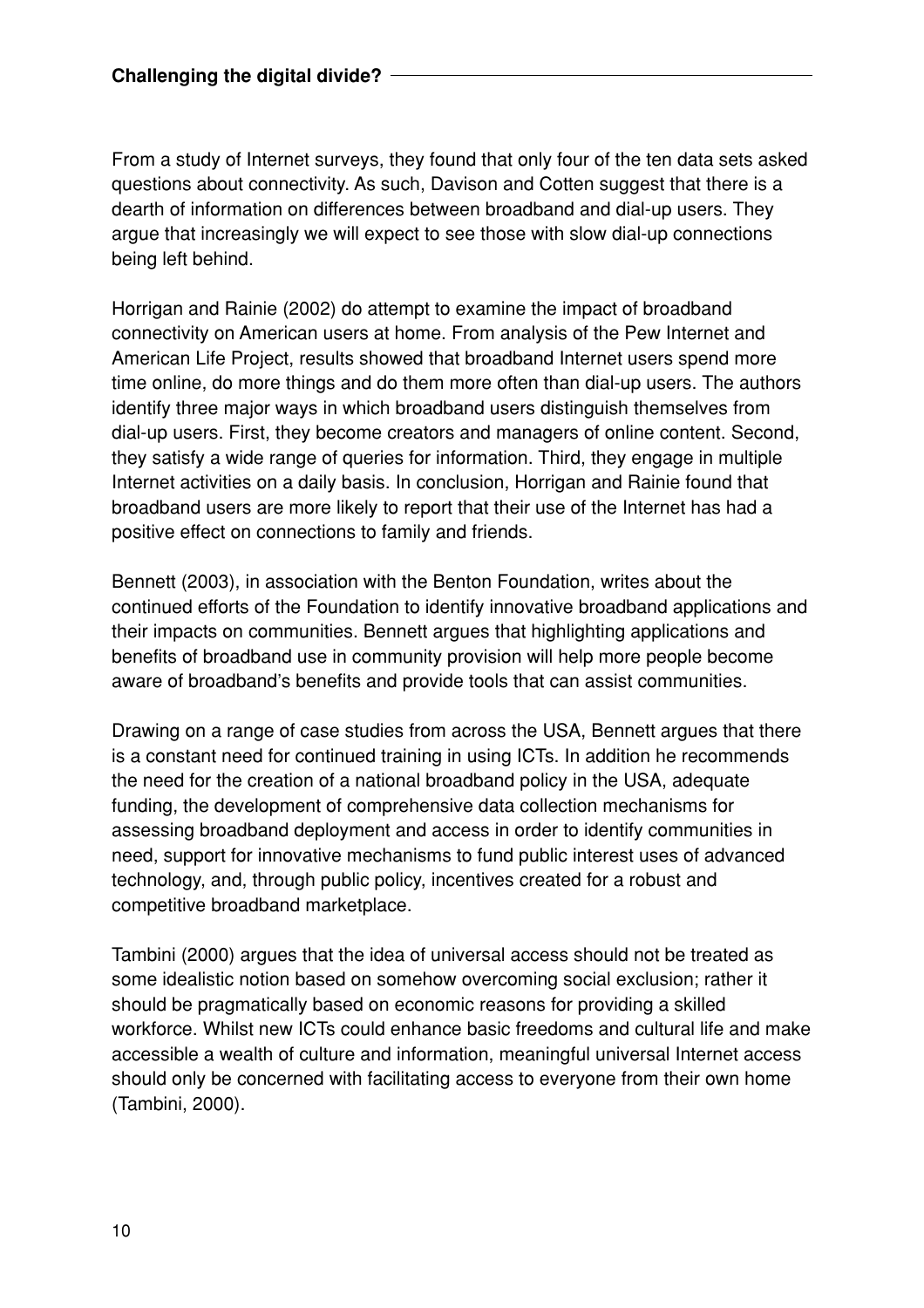## **Concluding comments**

Physical access to ICTs through public gateways may be regarded by policy makers as something now 'available to all' but such perceptions may act to disguise differential access and usage. Graham and Marvin (2001), Graham (2002) and Lentz and Oden (2001) illustrate the impact of commercial decisions upon the distribution of connectivity and the perpetuation of the digital divide by the location of the telecom industry. The benefits of broadband connectivity are highlighted by Horrigan and Rainie (2002), Davison and Cotten (2003) and Bennett (2003), with Bennett advocating such connectivity in all community access points. Tambini goes further in arguing that such connectivity should be made available through universal access to everyone's homes (2000). Negotiations between government and commercial providers over pricing and regulation are likely to make a significant contribution to challenging differential patterns of access and usage.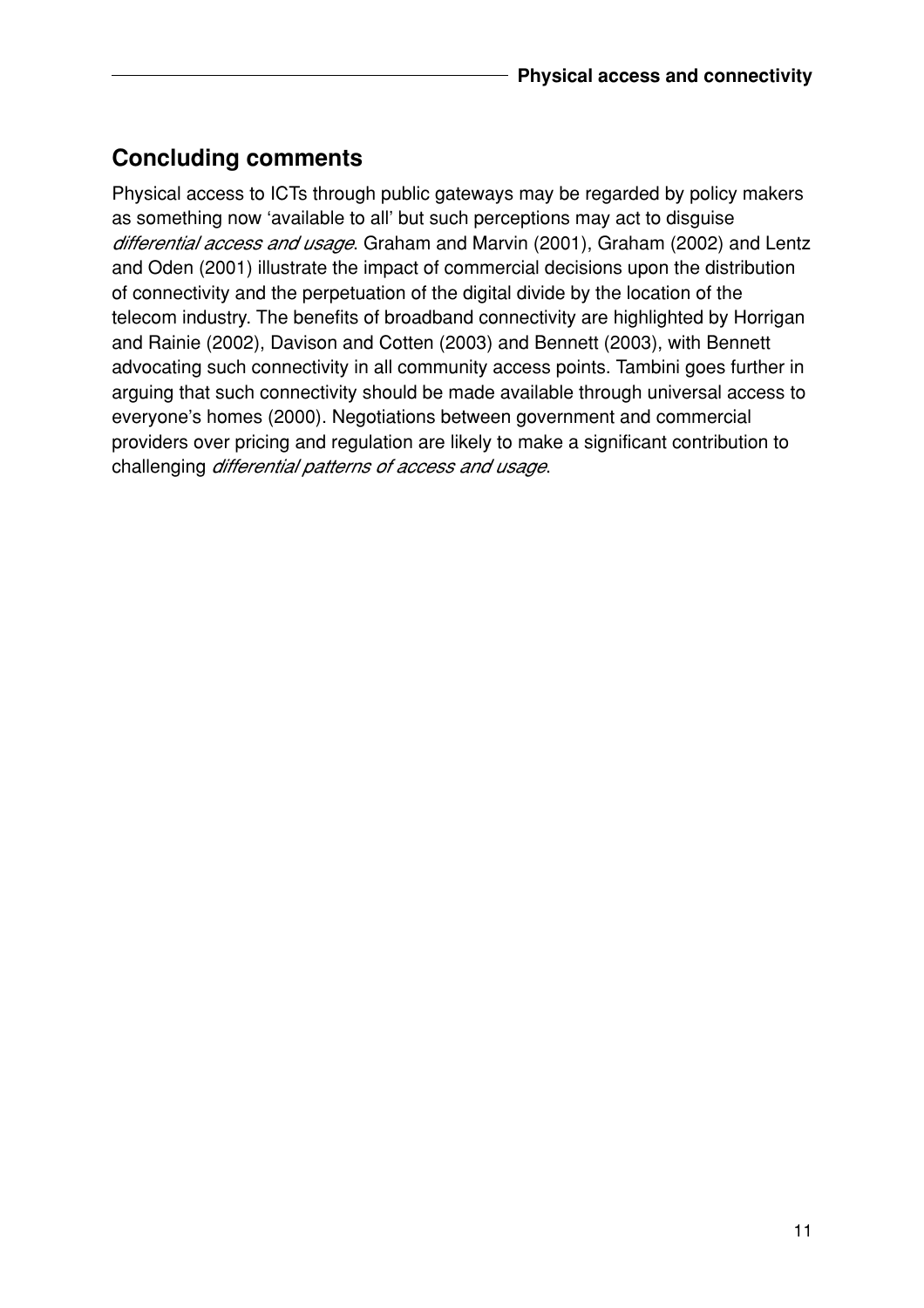# **3 Computer skills and literacy**

After physical access to ICTs, the development of computer literacy skills for those excluded from the 'information society' is generally considered to be the next priority for challenging the digital divide. Consequently, the role of ICT skills training and education is unsurprisingly central to most community informatics projects and a primary objective of British government policy. The DfES White Paper 21st Century Skills: Realising Our Potential (2003) champions the importance of computer literacy as the third life skill alongside numeracy and literacy. Several key issues emerged from the literature reviewed which may influence the effectiveness of computer literacy practices: previous educational attainment and perceived relevance; community learning environment; and innovative pedagogy.

#### **Previous educational achievement and perceived relevance**

Despite the significant increases in the amount of resources intended to widen access to ICTs in schools, libraries and community settings, the research suggests that access and use of the Internet has been strongly associated with prior levels of educational achievement (Allen and Rainie, 2002; McLaren and Zappalà, 2002). The message that underpins most of the research into the introduction of ICTs is that those who find it easiest to visit community information centres and take courses are likely to be higher educational achievers (Carvin, 2000a; Hargittai, 2002).

Hargittai (2002) conducted an empirical study on Internet users' online skills. She argues that as the medium of the Internet spreads to the majority of the population, it is increasingly important not only to look at who uses the Internet but also to distinguish varying levels of online skills among individuals. Skill is defined by Hargittai in this context as being the ability to efficiently and effectively find information on the web.

Hargittai found a great deal of variance in individuals' abilities to locate content online. Thus she argues that merely offering people a connected machine will not ensure that they can use the medium to meet their needs.

McLaren and Zappalà (2002) argue that the implications of the lack of access to new technologies such as the Internet on children's education is growing in importance and that ways should be found to increase the home access of low-income families to the Internet.

The authors found that access to and use of the Internet are not just dependent upon income. In particular, they found that the level of parental education was most strongly associated with home access to computers and the Internet as well as computer and Internet usage.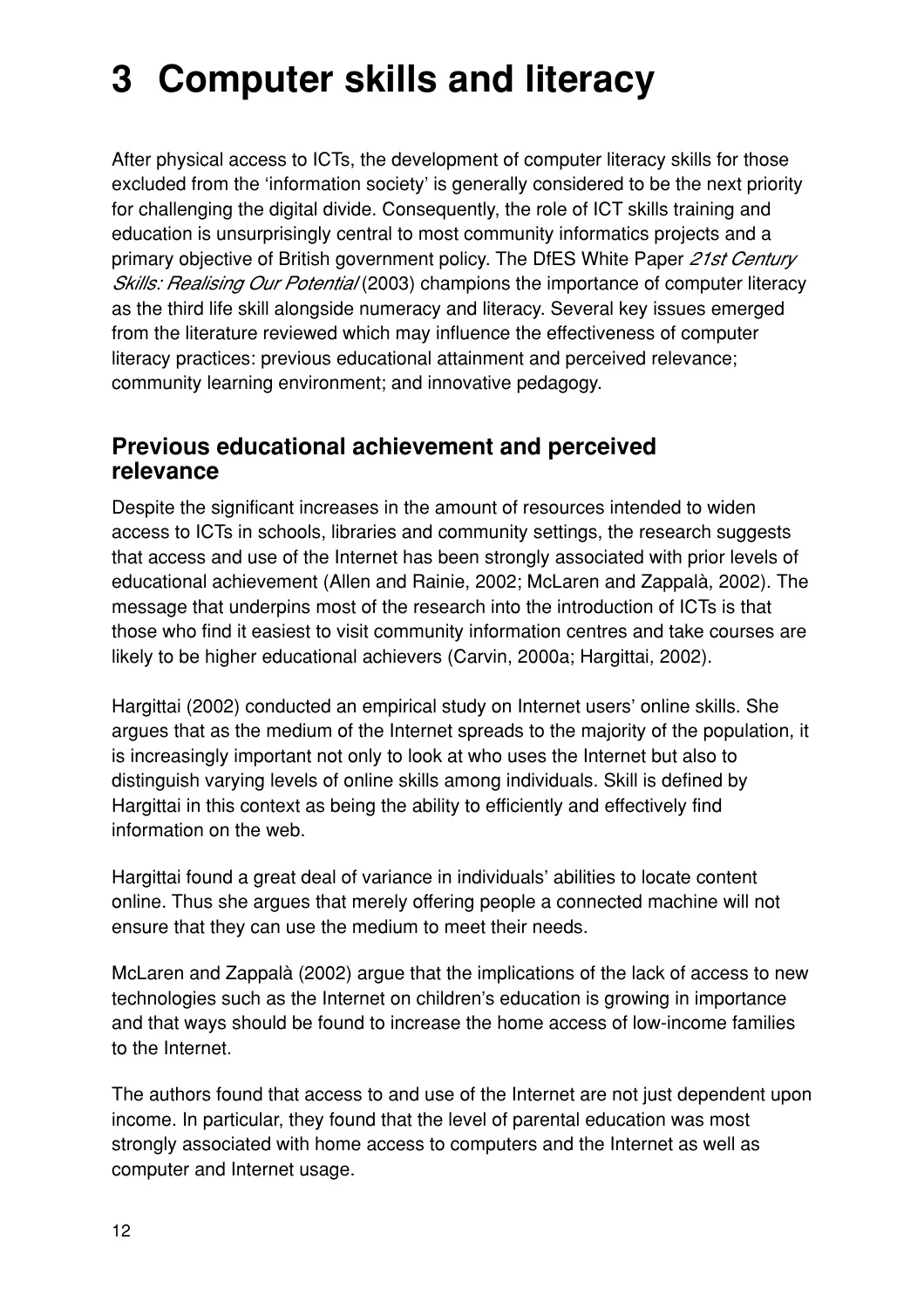Whilst the Office of the e-Envoy is aware of the 'motivational barriers' (2003a, p. 7) for many non-users of the Internet, the research suggests that it is necessary to explore the potential correlation between educational underachievement and low perceptions of the value of ICT skills.

#### **The community learning environment**

Enabling wider access to ICTs and developing appropriate computing skills for poor educational achievers and those who remain unconvinced of its relevance may be significantly influenced by the nature of the learning environment (Hellawell, 2001; Liff and Steward, 2001). Different people will be attracted or repelled by different aspects of the social and physical milieu of community technology centres. The location of computers in familiar non-threatening multi-purpose venues may be far more attractive for those with low confidence than brand new purpose-built high-tech buildings or colleges and libraries. Equally, existing social networks such as voluntary community groups, clubs and societies may provide a more supportive learning environment than traditional educational institutions. The social ties often to be found within these networks may enable the potential benefits of ICTs to become embedded more easily within the groups' everyday experience (Loader et al., 2000). The importance of utilising existing social networks is borne out by the final Hall Aitkin evaluation of UK online centres which noted that 'community and voluntary sector centres attracted higher proportions of socially excluded and digitally excluded users' (2003, p. 8). The following cases highlight the importance of social and physical context for effective community learning.

Mark *et al.* (1997) examined the impact of community technology centres (CTCs) in the USA on individuals and their communities. The researchers identified that all of the centres in the study adopted a learner-centred approach to both formal and informal teaching. The centres were regarded by the staff as being fully supportive of all learners regardless of age, culture, background, skill levels and knowledge. Centre users commented that they felt motivated by staff, that their needs were being met and that they were excited to learn more.

Chow *et al.* (1998) extended the research of Mark *et al.* and found that the CTCs in the sample offered a range of opportunities to use computers and other technologies in classes as well as through self-directed activities. Of the sample, 76 per cent said that they had both taken classes and used centre resources during unstructured blocks of time. The survey also found that CTCs were a valuable resource for those looking to obtain job skills and learn about employment opportunities.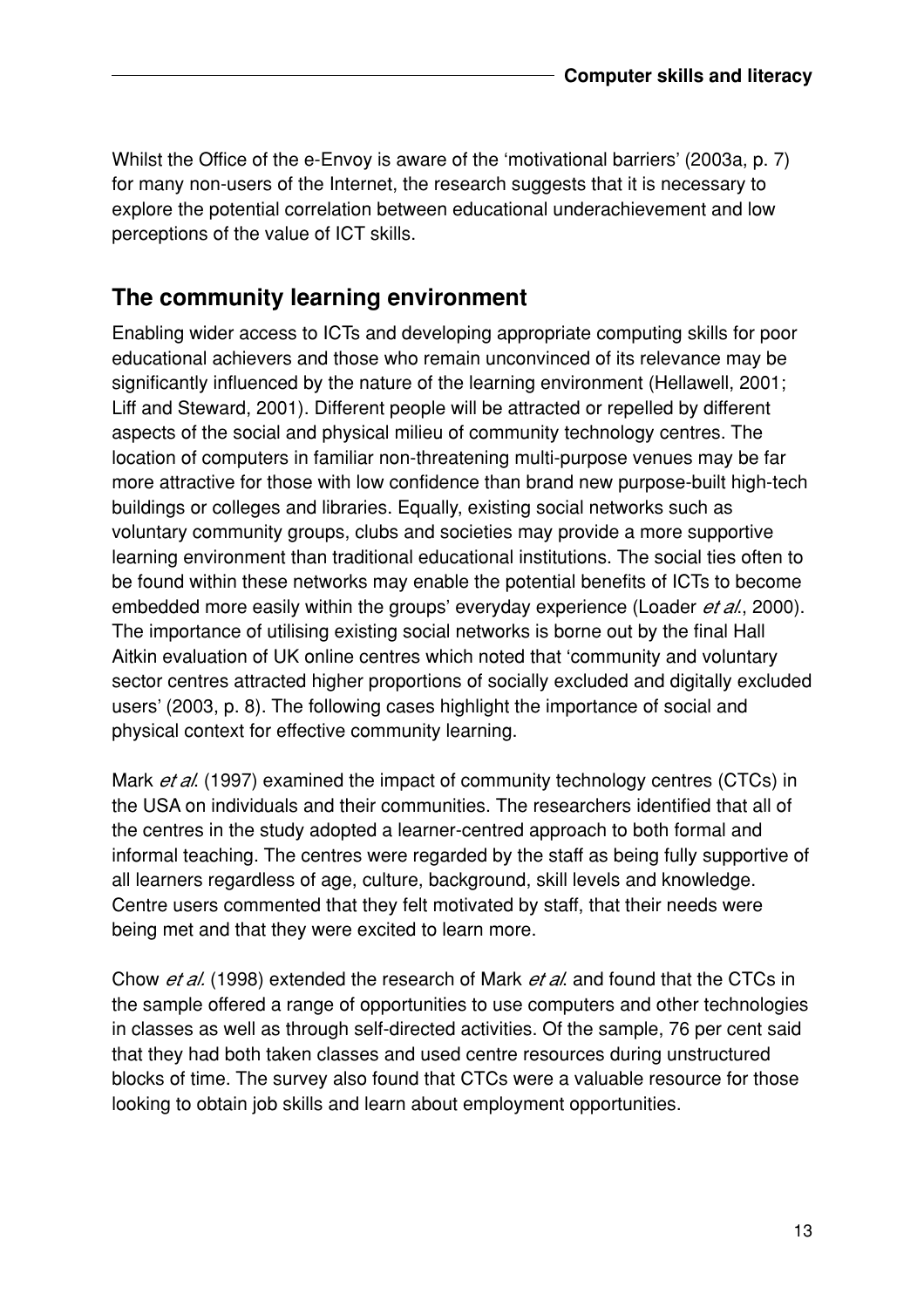Chow et al. (2000) further extended their quantitative work with CTC users to conduct a longitudinal study on the impact of CTCs on 12 users. The authors argue that CTCs, as providers of low-cost or free access to computers and other technologies, enable people who are disadvantaged economically to cross the digital divide. The participants in the study had used the centres to develop their skills, prepare résumés and search the Internet for work. In the centres used by the participants, users were encouraged to develop their skills to such an extent that they would go on and volunteer at the centre and, in some cases, teach classes or maintain and upgrade the equipment. The paper concludes that CTCs help improve employability and improve individuals' idea of themselves as learners.

Cook and Smith (2002) conducted research into how UK online centres support informal learning defined as being 'rooted in community-based education and notions of "listening to the community"' (Cook and Smith, 2002, p. 8).

The study found that almost all of the centres surveyed indicated that some form of e-learning was taking place. However, it was noted that centres appear to differ over those activities that they define as e-learning. The key issue for the authors was that centre users, workers and managers had a very large number of 'goals' that they wished to achieve. The range of goals that motivated staff and users were for selfimprovement and for the collective improvement of the community.

The final study here is that commissioned by the Office of Learning Technologies (1998) to examine models of community learning networks in Canada. The research found that whilst most literature discussed the potential of the technologies to facilitate learning at the students' own pace and the contribution of technology that builds networks which support more collaborative approaches to learning and changes in the learner–educator relationship, there was little evidence of this in the interviews of case study analysis. Whilst acknowledging that the impact of community learning networks is difficult to assess, as most of the case studies were relatively new, some of the case study sites have had visible results with increases in community learning and citizen participation. The research found that the number of learning activities and programmes has increased and developed.

### **Rethinking community teaching**

A consistent message to emerge from the review was that ICT training aimed at excluded groups needed to be more informal and innovative than traditional models of training. Those who had previously gained a negative experience of education were not likely to be attracted by or complete courses no matter what the surroundings. Moreover, the need to raise awareness of the benefits of ICTs for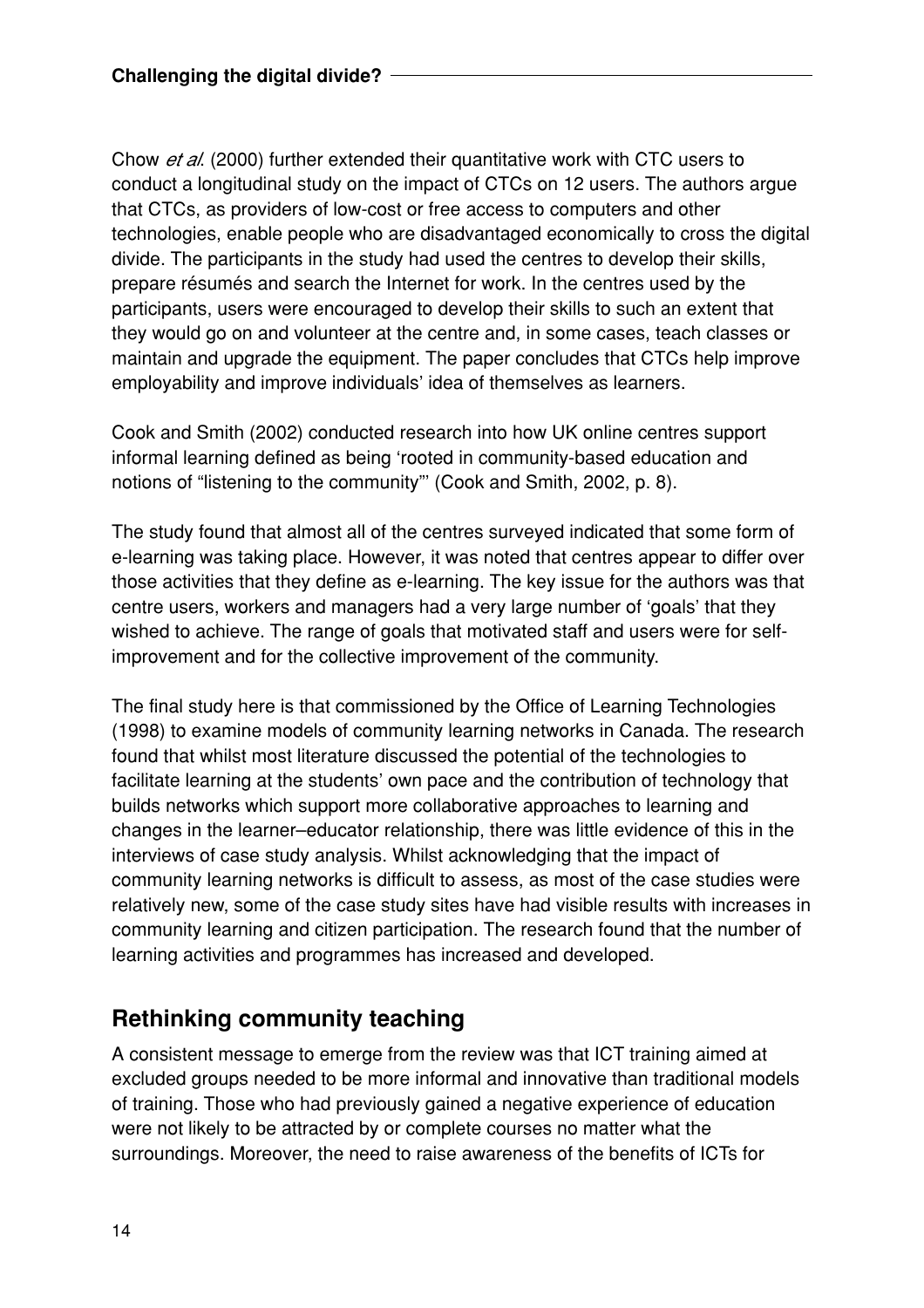non-users suggested that learning had to be relevant to their own life experiences rather than to jobs and people with whom they could not identify. The most innovative cases examined typically focused upon the user as a potential 'content creator' and not merely a recipient of information (Hellawell, 2001).

Casapulla *et al.* (2001) describe the development and introduction of an educational game, Cyberhunt, as part of the Milan Community Network. The game was devised from growing acknowledgement that people needed support, help and motivation to go online. The first edition of the hunt happened in 1996, and by the last edition discussed in 2000, approximately 5,000 people had participated. Whilst always approached as a game, the authors argue that the underlying aim is to learn to use computers and to interact with others through the Net.

Casapulla *et al.* acknowledge that with such a large sample, it was hard to evaluate the impact of the hunt in respect of whether it achieved the educational goals of demystifying the Internet. At the time of publication, they were considering the development of specific tools to track players' behaviour and assess the game's impact.

Cody *et al.* (1999) discuss their attempt to design and evaluate a training model aimed at older people. The programme was intended to break down the apprehensions of using the new technologies for older people by establishing an appropriate 'pace' for their learning experience.

The course lasted approximately four months. Two hundred and ninety-two individuals began the programme but the drop-out rate of 48 per cent was high. Significantly however, 55 per cent of those dropping out did so because of the deterioration of their own health or that of someone for whom they were acting as a caregiver.

The research team measured computer anxiety, attitudes towards ageing, perceptions of health, social support, connectivity, the types of sites visited, the degree to which participants felt engaged and the participants' time online. The researchers found that those who stayed on the course were older, more confident about their skills and less anxious about computers, had a more positive attitude towards ageing and were more connected to the outside world. The groups who benefited most from the training were healthy women and men with health limitations.

The researchers conclude that the training programme was too challenging for some and not fast-enough paced for others. It was identified that some learners would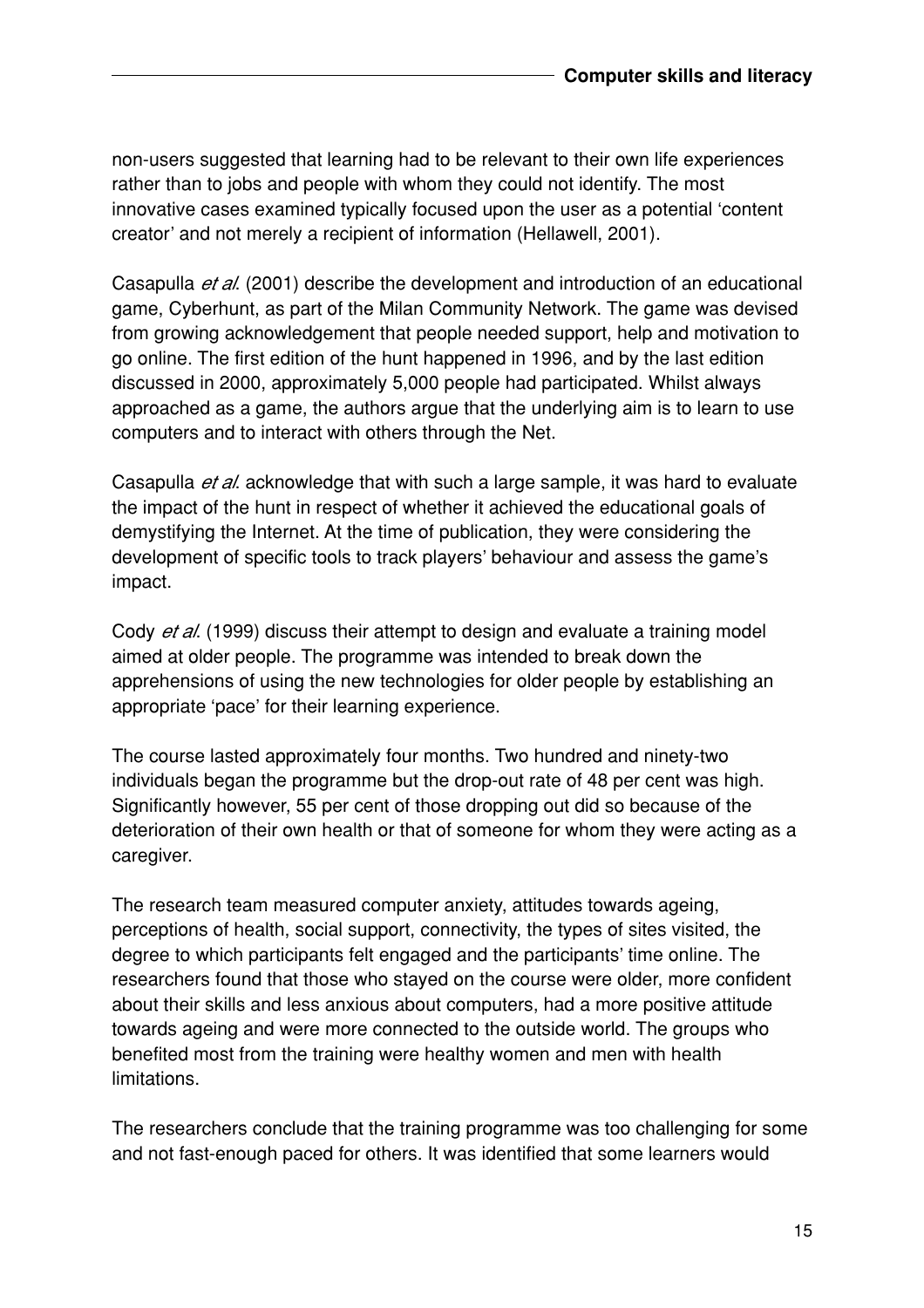benefit from a course designed specifically to reduce anxiety before proceeding to learn to use the Internet.

Liff and Steward (2001) describe a community e-gateway, Project Cosmic, based at Ottery St Mary in Devon. The project was established as a youth-orientated project but as its funding was coming towards an end, the organisation had begun to develop other sources of revenue by running training courses and designing web pages.

The authors found that Project Cosmic had been highly successful at raising awareness of the scope and potential of ICTs in its local community. It had carried out a variety of activities including running introductory Internet courses for a range of participants and week-long website design courses for voluntary groups. The project had also introduced a significant number of small and medium-sized enterprises (SMEs) to the web, including establishing a website presence for them. However, the authors acknowledge that despite the work carried out by Project Cosmic, there was little evidence of those attending courses having engaged with the creative potential of the Internet. Indeed, many of the SMEs supported by the project did not have email themselves and had little understanding of the e-commerce potential on the Internet.

The authors suggest that the situation with regard to the voluntary sector was a little more positive in that as a result of their attendance at the week-long course designing their own websites, the participants had been forced to think about their organisation's identity. Unfortunately, however, at the final stage of the research, few seemed to be maintaining their sites or seeing them as anything other than an advertisement for their organisation.

Hamm (2001) explores how non-governmental organisations (NGOs) working in the area of violence against women have used ICTs to further their objectives and as an education tool. In particular the incentive for computer literacy arises from the relevance of electronic communication to their life experiences.

Hamm argues that access to timely and relevant information has enhanced the ability of NGOs to advocate and respond rapidly to specific cases of abuse. In addition, NGOs working against violence against women have been able to apply this knowledge to develop new approaches for capacity building for women. Hamm cites the example of the Forum for Women in Democracy in Uganda which helps female parliamentarians gain access to the Internet to gather information relevant to the legislative process. Hamm also describes how the South African Women'sNet website provides online training for individuals and organisations and provides ideas for getting help and descriptions of services available to support abused women.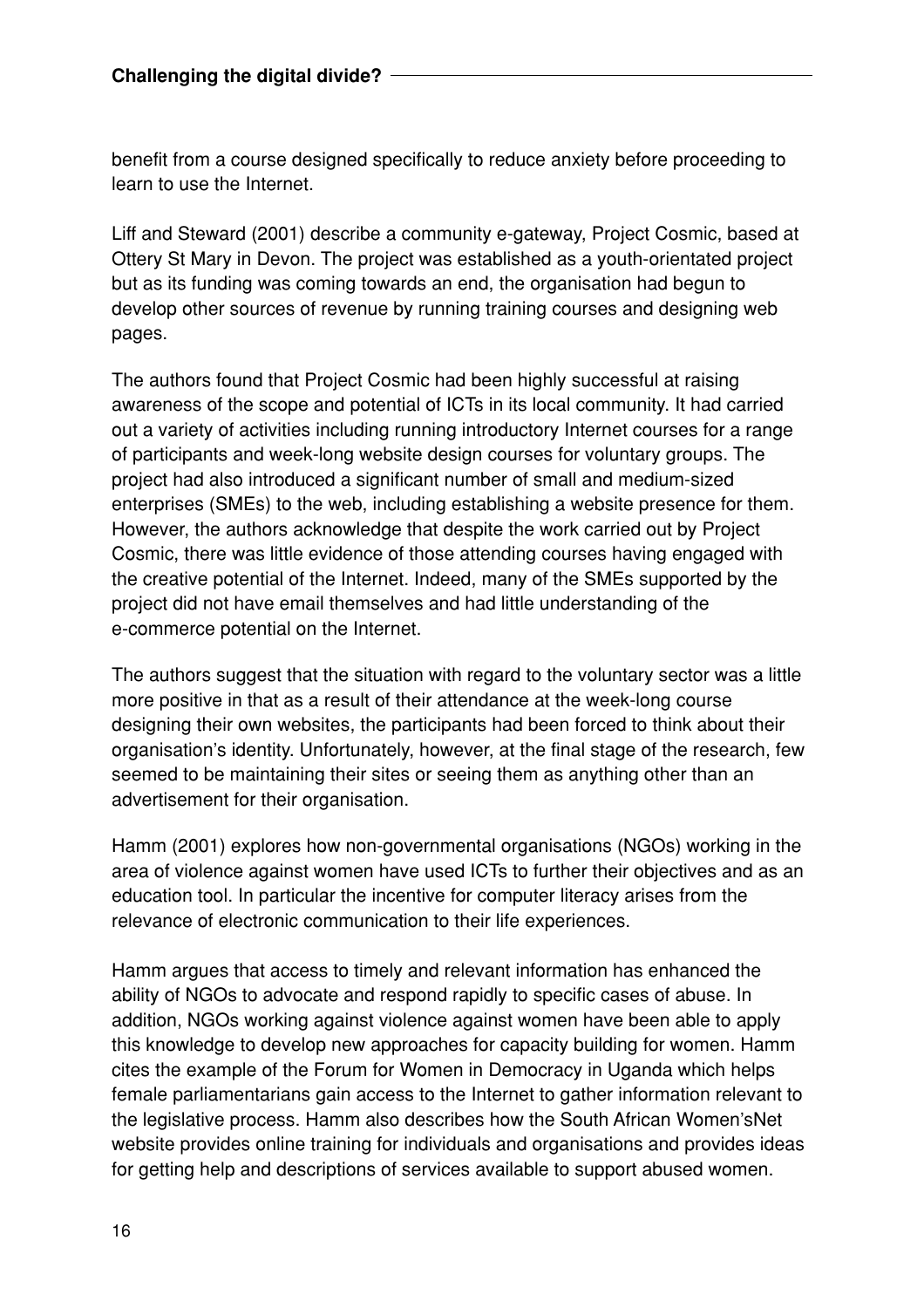Pinkett (2002) discusses the Camfield Estates–MIT Creating Community Connections Project which was located in a 102-unit, predominately African-American, low- to moderate-income housing development in Boston, Massachusetts. The aim of the initiative was to create a model demonstrating how individuals, families and a community can make use of ICTs to support their interests and needs.

A training programme was developed over the course of the project and was amended to suit the needs of users rather than the technology. For example, during the second round of training, when browsing the Internet, residents were encouraged to go on to the Camfield Estates website and post messages requiring technical help. This was regarded as a means of establishing message posting as a habit whilst familiarising the residents with the website and its facilities. The training encouraged interaction outside the classroom with the establishment of an email list for students and by putting in place a peer mentoring relationship. The success of the email list and peer mentoring relationship is however not discussed.

The second phase of the project led to the residents conducting their own audit of their community assets. Residents mapped all the associations, institutions and businesses within a specific radius of the development and gathered basic information. An outcome of this exercise was that residents' awareness of assets in their community was enhanced. This information was then made available on their website.

Wortley (2002) describes a different approach to community learning with the use of a radio show with pictures. A three-week pilot project was held in the Harborough District of the East Midlands in the UK to assess the potential of community radio combined with a virtual classroom technology to act as a tool for community engagement.

A series of 15 one-hour chat shows were programmed on the theme of the information society. Phone interviews were conducted with guests from around the world together with local guests in the studio. The content was archived and could be viewed within the virtual classroom.

Wortley acknowledges that a limited number of people logged on to the live broadcasts but cites a significant amount of access on the website with a hit rate in excess of 1,000 per day. Wortley suggests that the major visible benefit of the project was the interaction between special guests who were from diverse backgrounds and unlikely to meet face to face in other circumstances. Wortley claims that the project was extremely successful at facilitating knowledge sharing and relationship building.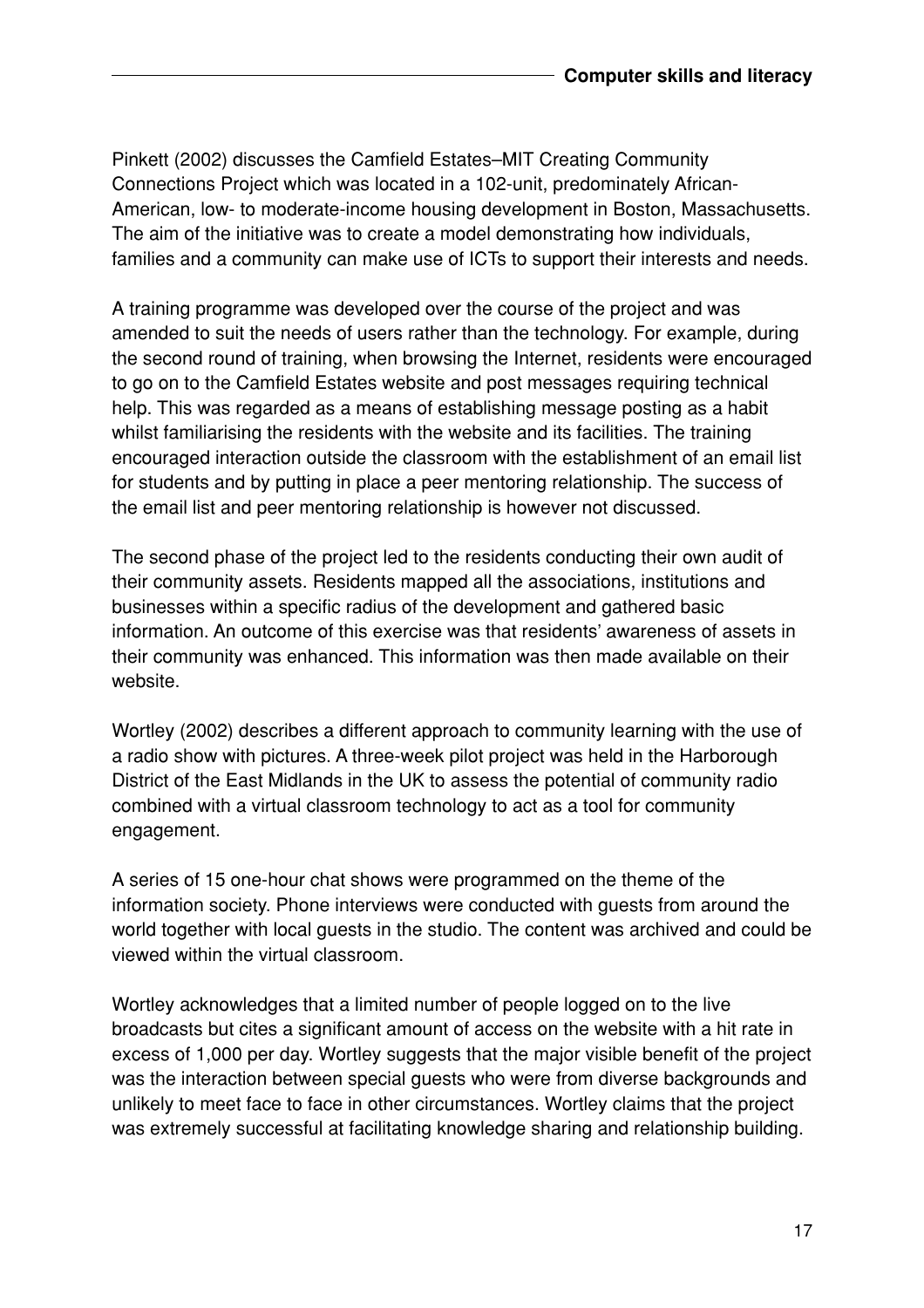#### **Evidence and evaluation**

Education and training was a theme in many of the publications included in the review. However, as identified by the Office of Learning Technologies (1998), there still remains too little evidence of the impact of community-based ICTs on learning. All of the projects described demonstrate different approaches to community learning and engagement. However, whilst in some cases the authors acknowledge the limitation of their data or the limited success of the projects, in most cases claims are made about success with little or no empirical data to support such claims. The project discussed by Cody et al. (1999) provides details of the numbers involved in the training together with drop-out rates. Such information is not available for the other projects with there being very limited discussion of the target population of the projects, numbers going through training and, indeed, the impact of such training.

### **Concluding comments**

The research reported in this section identifies five key policy issues which need to be addressed to enable more effective and comprehensive computer literacy education within a community learning environment.

- First, policy makers need to recognise that the potential of ICTs to improve social inclusion may only be realised if more general functional illiteracy, occupational illiteracy, political illiteracy, information illiteracy and adaptive illiteracy are also addressed.
- Second, evidence suggests that consideration needs to be given to the appropriate location, physical environment, support and user access to social networks.
- Third, the effectiveness of 'informal' education over 'formal' training and accreditation as a means to attract, retain and provide relevant skills and awareness for those people with lower educational attainment appears frequently in the cases studied.
- Fourth, the innovative pedagogical adoption of ICTs and the sharing of best practice may enable the wider educational underachievement to be tackled in a more holistic and informal manner.
- Fifth, whilst providing a stimulating range of community-based education projects, the literature does not generally provide enough evaluation data which could help inform evidence-based policy deliberations.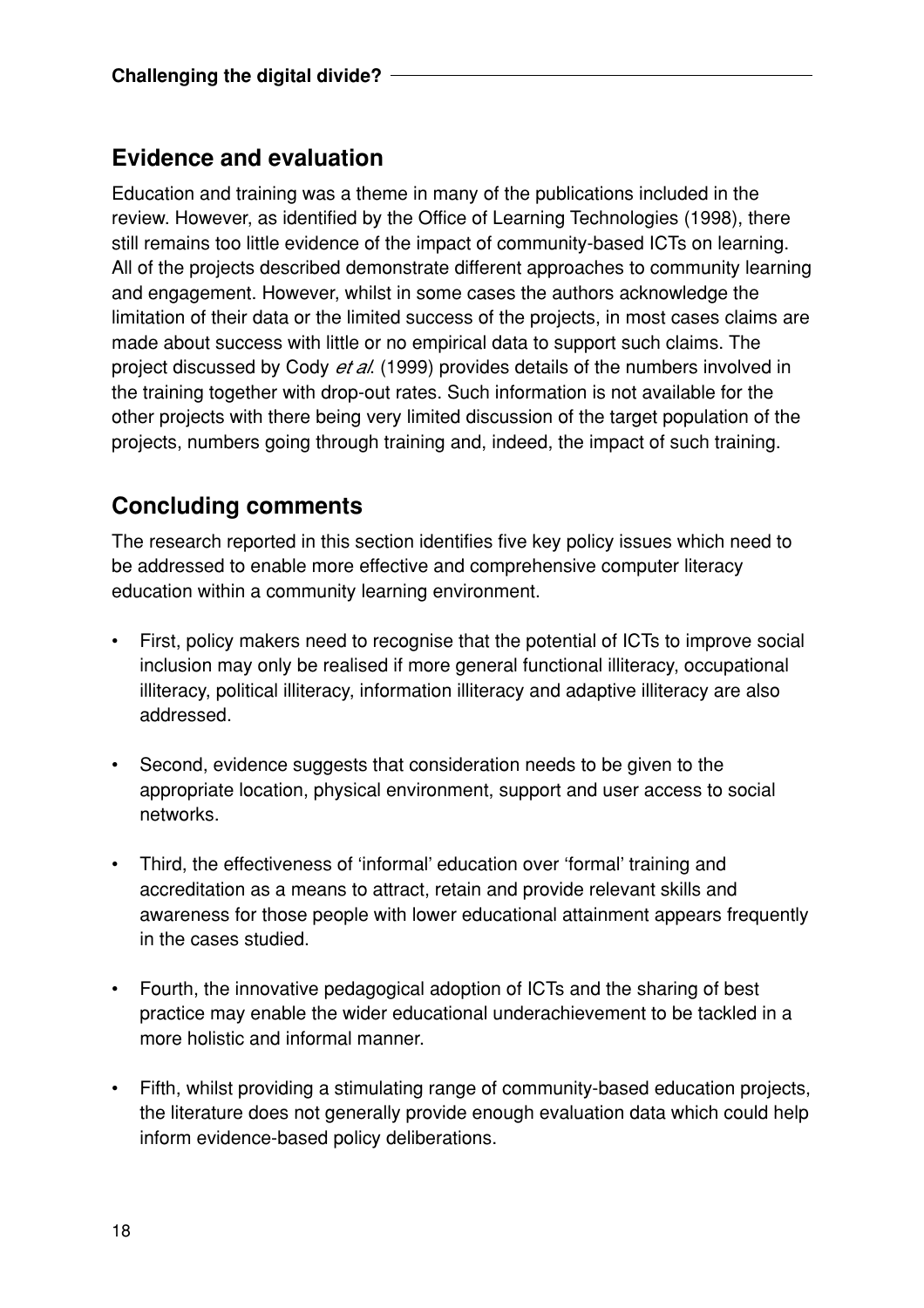## **4 Economic regeneration: employment opportunities, sustainability and building capacity**

As noted at the outset, policies to combat the digital divide have been closely associated with the desire to make the UK a leading knowledge economy. Many CI initiatives have been developed in commercially deprived areas with the express intention of helping to regenerate their local economies by improving business and employment opportunities through ICTs.

The review exercise, however, found limited references to the issue of economic regeneration. There are numbers of papers and reports that discuss the regeneration potential of ICTs (see, for example, Shearman, 1999; PAT 15, 2000). However, there is not much evidence of examples of ICT centres contributing to economic regeneration, business opportunities and/or capacity building. A small number of papers discussed funding and there were specific examples of projects attempting to sustain themselves or generate business such as that described in Young et al. (2001) in Tasmania.

This section examines those papers that discuss funding and sustainability of community provision of technology.

The Morino Institute (2001) argues that we should not just be concerned with the issue of providing access to the technology; rather the focus should be on applying technology to achieve tangible and meaningful improvements in the standard of living of families who are typically excluded from economic activity. The report provides examples of case studies to demonstrate effective engagement with the technology. These include: a pilot telemedicine clinic, a project in rural Nebraska that worked with community leaders to develop young potential leaders, capacity building in New York City and community regeneration in the Appalachians. Unfortunately, the case study information is quite scant so the effectiveness of these projects is difficult to assess. The report does suggest that in relation to regeneration, the case studies do demonstrate that if long-term resources and support are provided, technology can help government agencies, community groups and other organisations to deliver services more effectively and at lower costs. In addition, they suggest that technology applications can help create and sustain online and offline networks that introduce and interconnect people who are working towards similar goals.

In conclusion, the report recommends that no more than one third of funding should go on the technology itself. At least two-thirds should go towards educating staff and developing programmes that help organisations tap into the technology's true potential.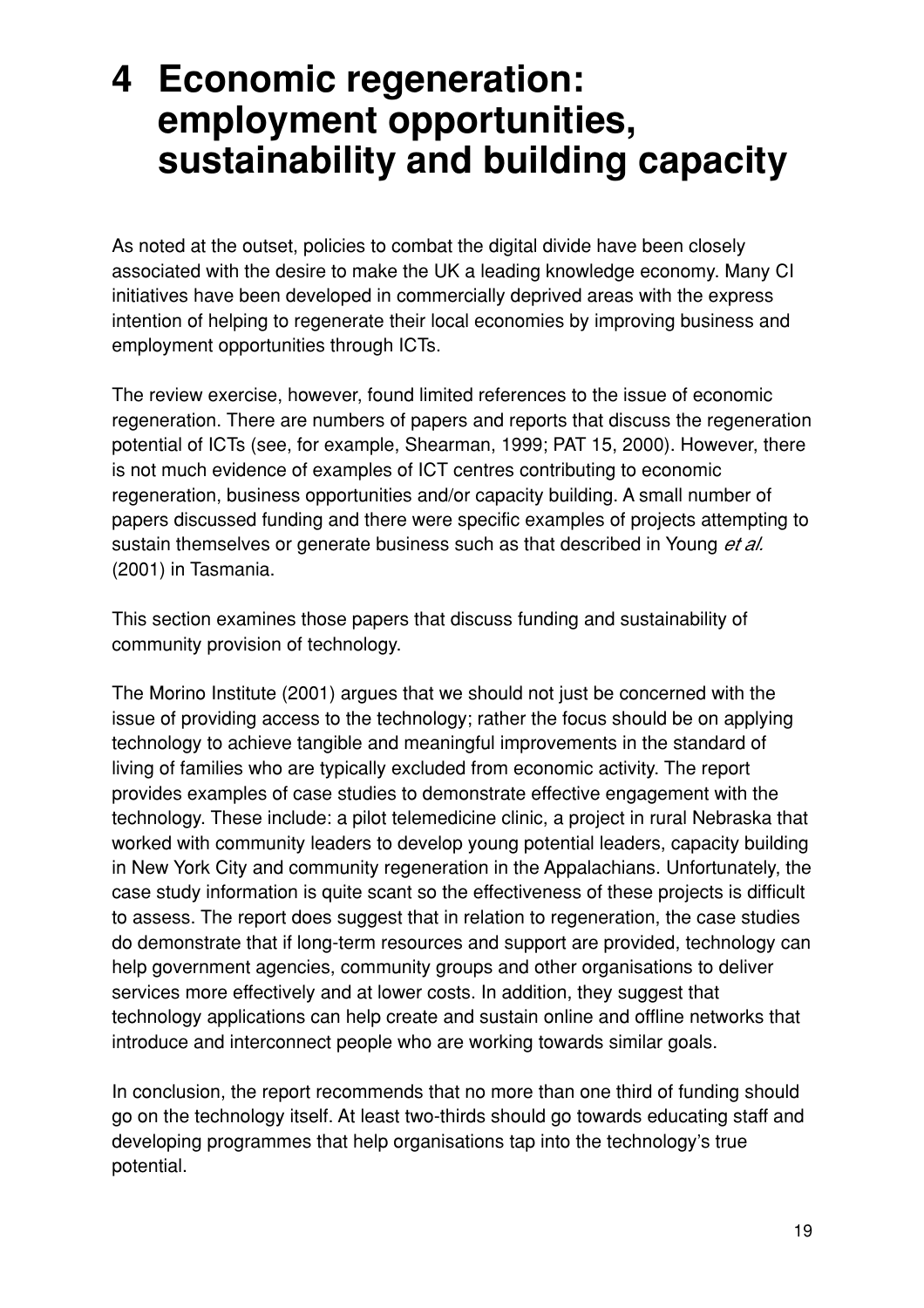Southern (2002), in contrast, is less convinced about the ability of ICTs to regenerate deprived neighbourhoods. He argues that there is still a long way to go before the perception of what ICTs can achieve match the experience of local communities and suggests that the application of ICTs to support regeneration depends almost entirely on the vibrancy of local actors, their effort, community and opportunity to share developments.

Southern acknowledges the growth in the number of ICT initiatives in local areas but suggests that there is still no evidence base of real regeneration outcomes from ICTs. He argues that consideration needs to be given to three factors. First, attention should be given to the association between ICTs and regeneration. He argues that the rhetorical statements of how ICT skills can support better opportunities in the labour market and facilitate greater participation in mainstream society have yet to be proved. Second, he questions the evidence base used to evaluate local ICT initiatives. Whilst acknowledging that projects such as those funded through the Single Regeneration Budget (SRB) are subjected to strict evaluation procedures, the question of what net social and economic effect the ICTs have is rarely considered. Third, he argues that we do need to ask policy makers and planners how they know that there is a consensus for such ICT developments and initiatives.

Davinett (2000) draws on a series of case studies from the UK of community-based responses to introducing ICTs. He argues that whilst such initiatives might have the potential to address some of the issues associated with local regeneration, any benefits will have to go beyond a belief that such projects will automatically secure some form of competitive advantage or modernisation.

Davinett uses particular examples to support his arguments. The Manchester Electronic Village Halls (EVHs) were established to provide access to the Internet and training. Davinett views the Women's EVH and the Bangladeshi EVH (both established in 1992) as being two of the more interesting experiments in the project. Both EVHs have been successful in obtaining funding to continue work and both have diversified their services and training to ensure sustainable projects. In contrast, the Chorlton Workshop EVH (established in the mid-1980s) was based on an adult education workshop. The aim of the project was to offer the first step into education or training for unwaged adults who have been disadvantaged or discriminated against and have not previously had access to educational opportunities. However, the project has struggled to obtain secure funding and as such remains reactive to the needs of the immediate users and sources of money.

The Wiltshire Telecottage Network has also had problems. It actually failed because of external factors beyond its control, tensions between commercial and community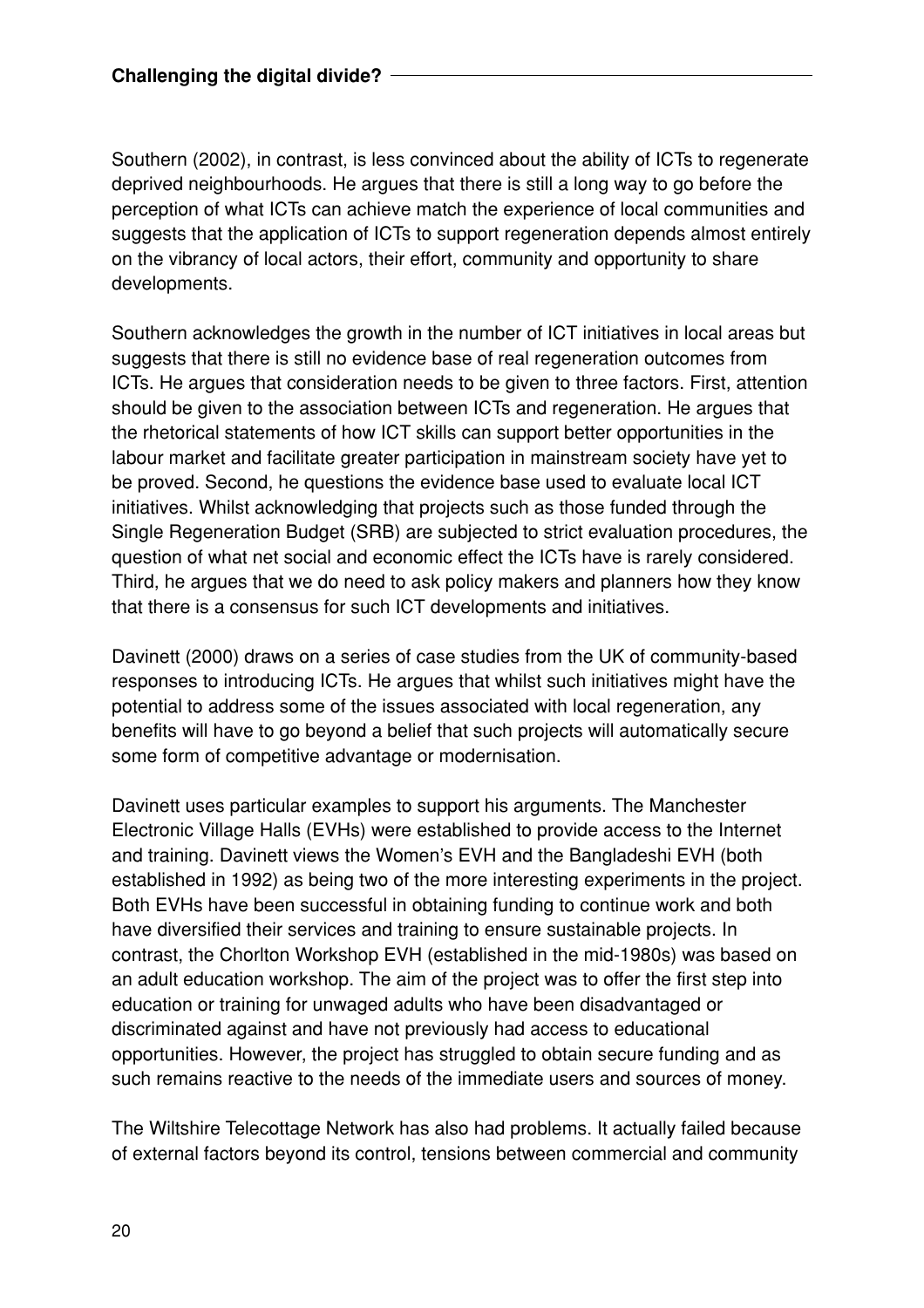aspects of the network, poor communications, unrealistic expectations and conflicting agendas. However, similar rural-based projects such as ODEN (Open District Electronic Network) in Lincolnshire have been successful and established an electronic community information network and public access points for use by local businesses as well as residents.

Davinett concludes that past experiences of community technology initiatives and emerging practice to date indicate a need to engage in current policy initiatives and to question policy responses.

Liff and Steward (2001), in their discussions of Project Cosmic, illustrate how this project has developed a commercial aspect to its work by providing web design services. The income from these activities helps to train young people and contributes towards sustaining the project.

The final study considered in this section looked specifically at the potential of ICTs to provide better job vacancy information for unemployed people. McQuaid et al. (2003) found that in more remote communities where no facilities such as Jobcentres were immediately available, job seekers were more likely to use a range of ICT-based job search tools. However, there was a statistically significant association between higher levels of educational attainment and ICT skills and the use of the Internet as a job search tool. The authors conclude that those already disadvantaged in terms of skills, educational attainment and income are less likely to have the access and skills required to benefit from using ICTs as a tool for job searching.

### **Concluding comments**

Generally, the issue of economic regeneration and sustainability of community-based provision requires continued research and exploration. Hall Aitken (2001), in their review of community ICT provision, found that ICT access projects tended to be funded by a multitude of different funding sources, rules and timetables. Such complexities in funding have led to confusion and duplication of provision and effectively hampered productive partnership working. The Office of Learning Technologies (1998), in their study of case studies of community ICT initiatives, found that the issue of sustainability is significant. It was argued that whilst the role of government was central to the start-up of many innovative approaches to community-based initiatives, the long-term support of government was also important. The lack of continuity in government investment was a concern identified for most of the case study projects and there is no evidence to suggest that these concerns have been or are being relieved.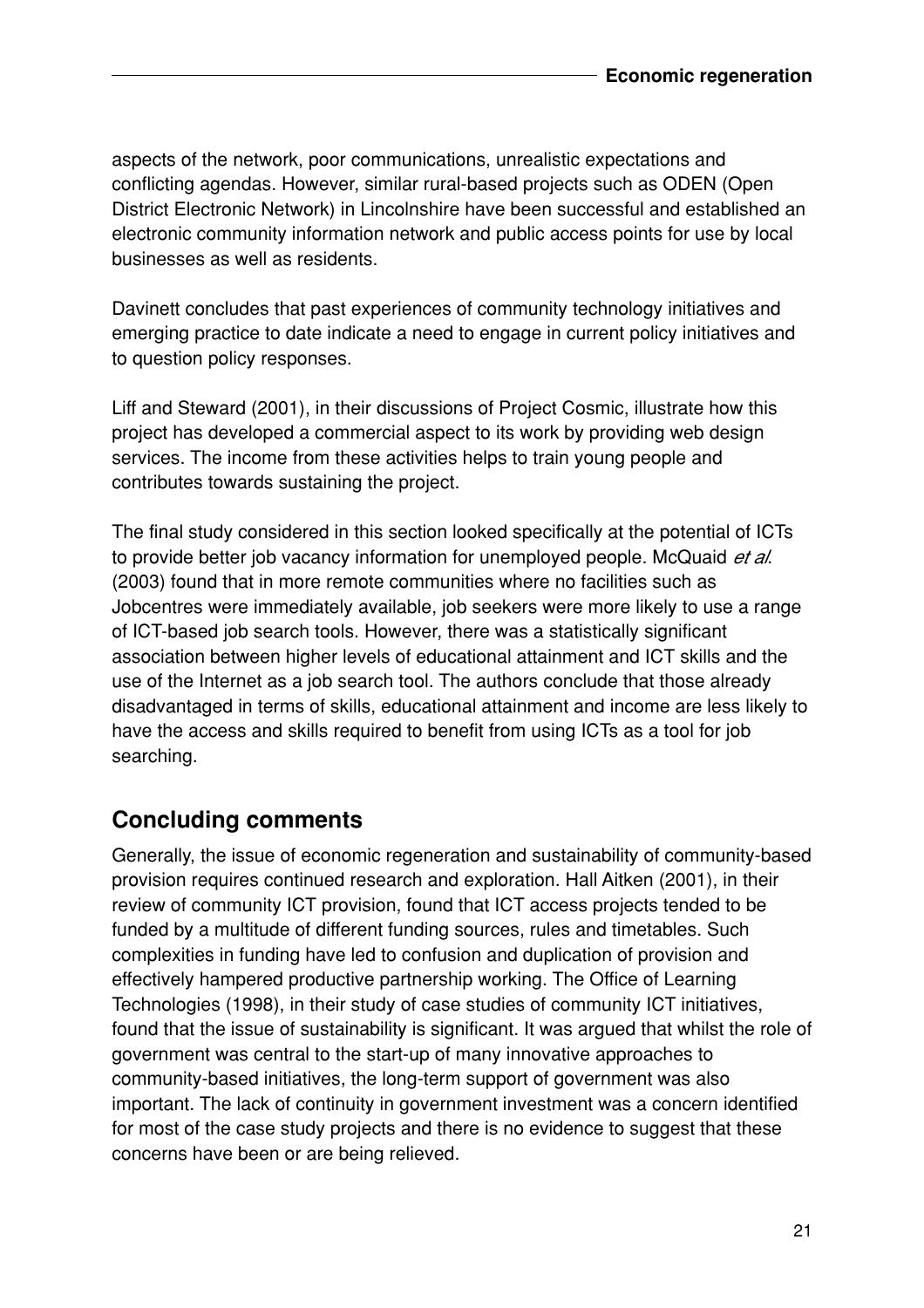## **5 Civic participation: e-democracy and e-government**

Enabling the digitally excluded to adopt more advanced interactive uses of ICTs, which as we have remarked earlier is a defining feature of the digital divide, has also been a central aim of many CI projects. As we saw in the previous section, such objectives inform initiatives for economic regeneration and employment searches. In the domain of civic participation and democratic governance such sophisticated uses of the new media have been seen as a significant means of empowering communities and citizens, Minnesota e-democracy and Amsterdam's digital city (van den Besselaar, 2001) being two of the most widely discussed. Many of the research papers considered below focus upon the adoption of ICTs to enable civic networks to be created which may foster democratic governance through, for example, better deliberation on political issues, more informed citizens, high political participation and activism, greater citizen involvement in shaping legislation and stronger representational accountability (Tsagarousianou et al., 1998; Hague and Loader, 1999).

Typically subsumed under the generic title of 'e-democracy', such endeavours have attracted interest for at least two main reasons. First, they have been seen by some as a way of combating the continuing decline in political participation (poor voter turnout, falling membership of political parties, disaffection of younger people with politics) in the UK and elsewhere. Second, more recently it has been recognised that voluntary and community sector informatics projects could play a significant role as a conduit for non-ICT users to utilise e-government services (Office of the e-Envoy, 2003b).

This chapter considers evidence for increased civic participation and social networking, citizenship education and deliberation.

## **Civic participation**

One of the earliest and most famous e-democracy projects was the Public Electronic Network (PEN), Santa Monica, Southern California. Beamish (1995) outlines the development of PEN and focuses upon the often repeated story of community organisation which was the SWASHLOCK project. This was initiated by the PEN Action Group which met online as well as face to face at monthly meetings. Following postings from homeless people, the group discovered that the only public showers available for the homeless before noon were outdoor cold-water showers on the beach. Hot showers in public places were not open until noon. There was only one free laundry service and no lockers were available. The group, which included homeless people, was able to lobby the city government through the drawing up of a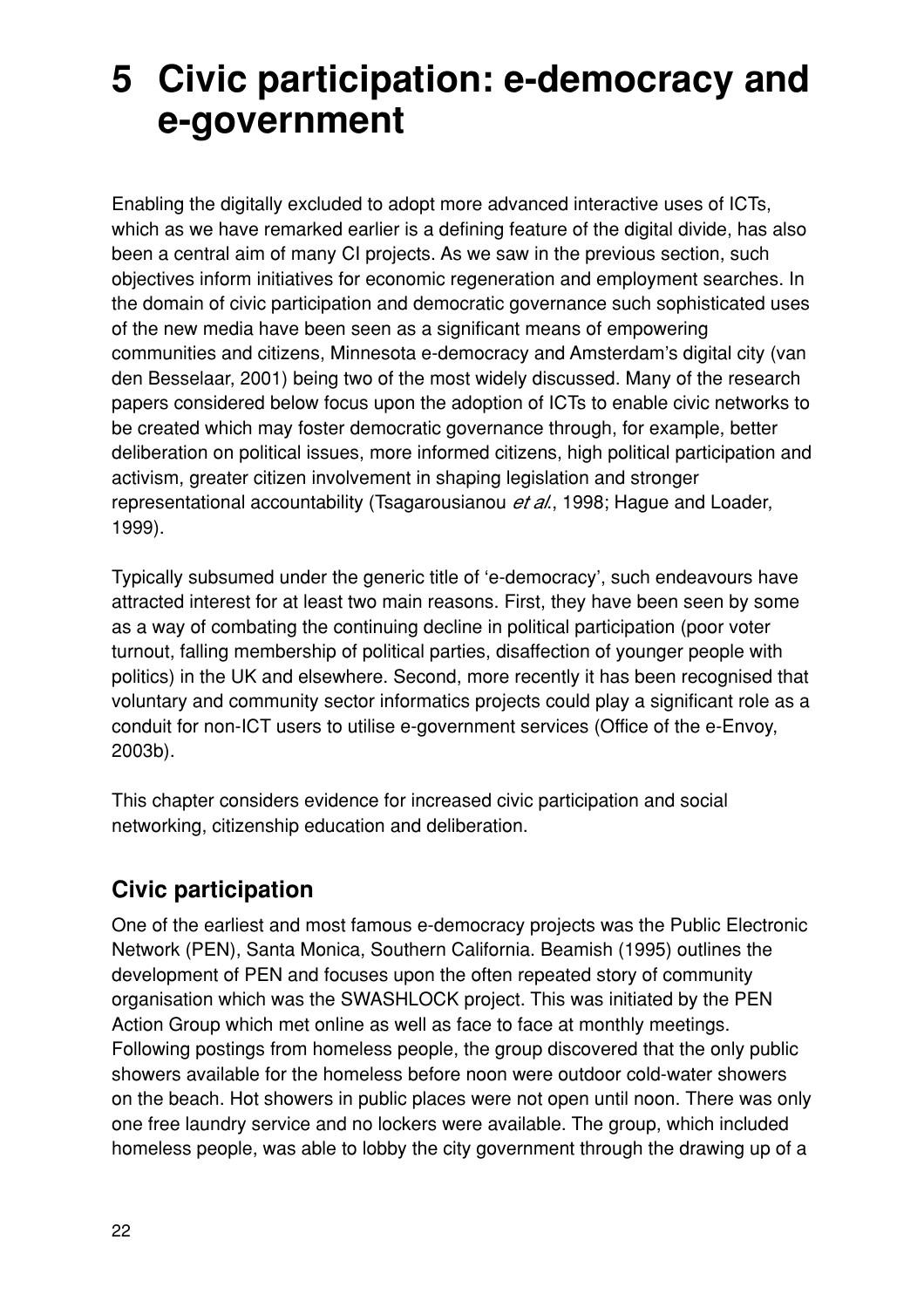proposal which led to the establishment of a laundry programme, installing 30 lockers and showers in restroom facilities and the opening of other public showers.

However, despite such successes, PEN has not been without its problems, not least of which were as a direct result of lack of censorship leading to participants having to contend with people who felt they could heckle people with whom they disagreed (Doctor and Dutton, 1998). This position was particularly problematic for women who reported experiencing problems with harassment, innuendos and even violent threats. In addition, a relatively small group began to dominate online exchanges which often degenerated into online fights. The situation was resolved to some extent by increasing the number of women online, introducing private conferences and sending email to those breaking with netiquette. Nevertheless, despite having over 3,000 people signed up for PEN and around 500 logging on each month, only a very small number ever contributed any comments to the discussions.

A further well-known case study from the USA is the Blacksburg Electronic Village (BEV). Kavanaugh (1999), Kavanaugh et al. (2000) and Kavanaugh and Patterson (2002) have analysed its impact on community networking and participation.

In the 1999 paper, Kavanaugh argues that community computer networks are not just reinforcing but expanding social networks within the geographic community of Blacksburg. Kavanaugh found that there were increases in the proportion of respondents who 'frequently' or 'sometimes' used the Internet for communication with members of their social networks. Each of the community leaders involved in the research noted the importance of Internet services (such as website, listserv or email) in strengthening social ties in the network and exchanging information among members.

Kavanaugh (1999) also analysed the use of a school board mailing list and found that a high proportion of the respondents joined the list to obtain more information about local schools, with the majority reporting that having school issues communicated to them via the list has made them feel more involved in school issues. Half of the respondents from the school list reported having written a letter to an elected official or school administrator as a result of communication via the list. The research also found that there were marked increases in the use of school web pages and email with teachers among Blacksburg parents from 1996 to 1999.

In 2000, from analysis of data collected over the period of the BEV, Kavanaugh et al. found that the concentration of local information and services, local newsgroups and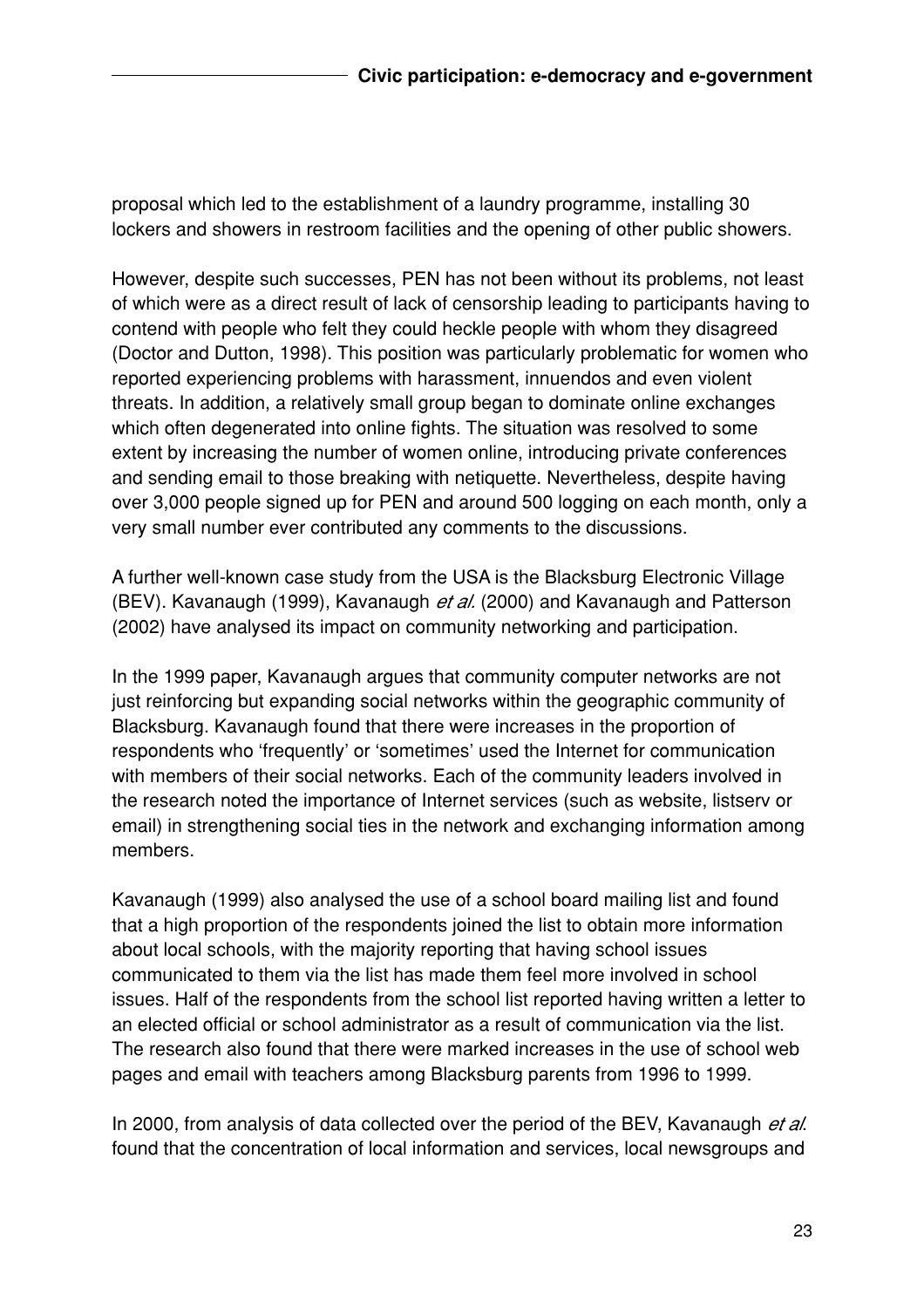other locally focused materials on the BEV web pages provide the environment in which social networks and social trust can be developed and supported and even enhanced. From the outset of the BEV project Kavanaugh et al. (2000) reported that users expressed their interest and satisfaction in being able to be more connected to their community. A high number of BEV users reported that they expected the Internet to be helpful with civic affairs and were interested in bulletin boards and newsgroups. In 1997, 28 per cent of Blacksburg residents reported that they had been more involved in the local community since going on to the Internet. Thus, Kavanaugh et al. suggest that their research indicates that the Internet is associated with increases in community involvement.

In 2002, Kavanaugh and Patterson reported on the continued impact of BEV. Their paper and data analysis are underpinned by two hypotheses. First, that as the number of community computer network users increases, the greater the community involvement and attachment to the community. Second, as the number of community computer network users increases, the greater the use of the network to build social capital by communicating with other community members.

Kavanaugh and Patterson found from measuring community involvement and community attachment that there was no evidence to support the hypothesis that as access to the Internet increased so would community attachment and involvement. However, the authors do argue that the general pattern of the data does point to significant increases in the use of the Internet for social capital-building activities. Kavanaugh and Patterson (2002) agree with Putnam (2000) that social capital and civic engagement are linked, thus they remain optimistic about the levels of future engagement. The research found that by 1999, Blacksburg residents were significantly more likely than in 1996 to use the Internet to communicate with local family members, church members and members of informal social groups. In addition, whilst not statistically significant, there was an increase in communication via the Internet for more formal social groups. Kavanaugh and Patterson argue that while there were no appreciable differences in community involvement and attachment over time, there were significant differences in the use of the Internet for social capital and community-building activities.

From the longitudinal analysis of their data, Kavanaugh and Patterson argue that the longer people are users of the Internet, the more likely they are to use the Internet for a variety of social capital-building activities. The more involved they are in their local communities, the more likely they are to use the Internet to communicate with members of formal and informal social groups. They report that in 1999, there were significant positive associations between the length of time people have been using BEV and the extent to which they feel more involved and connected to their local communities.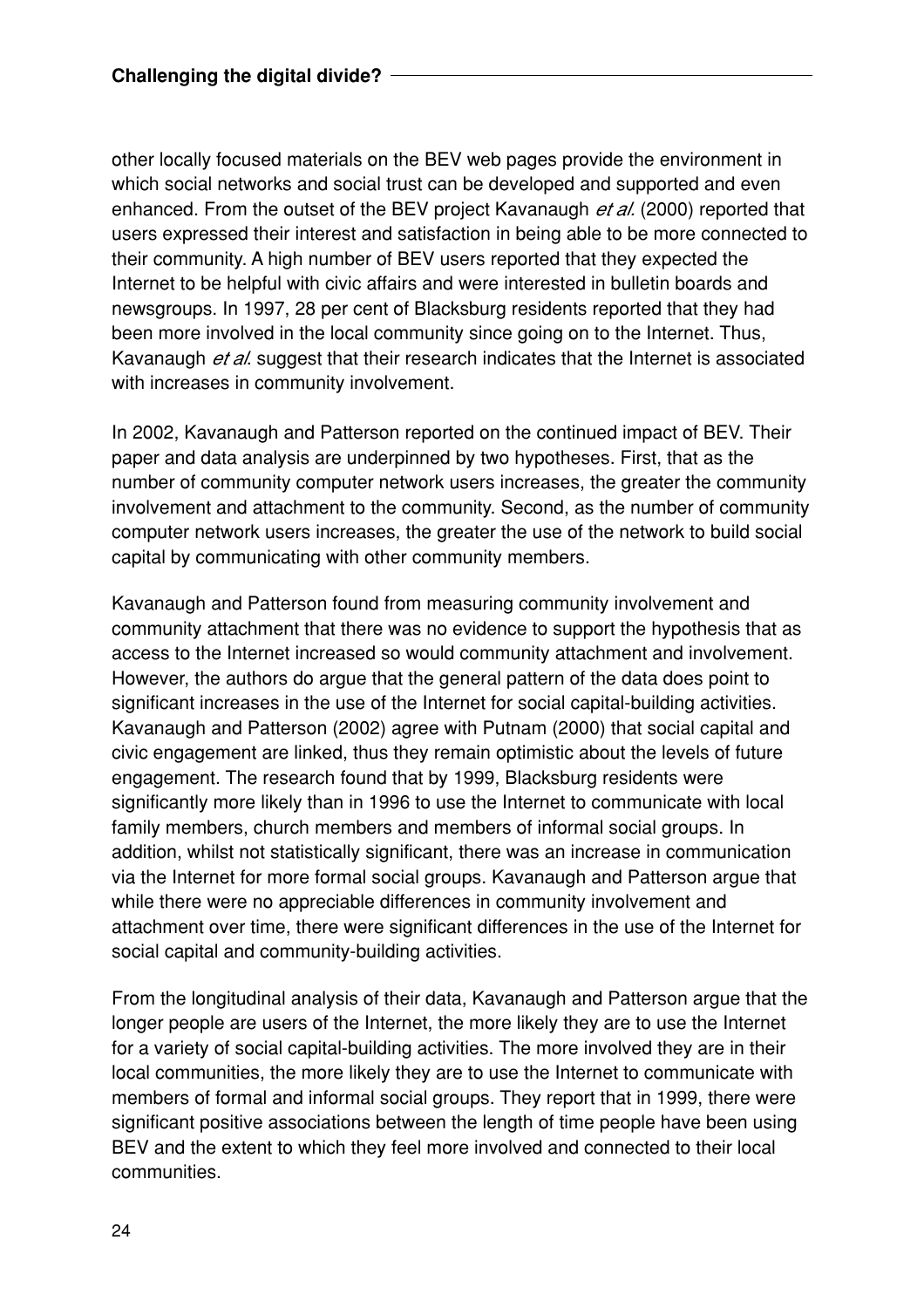Whilst Kavanaugh and Patterson are optimistic in their analysis of their data and the future potential of community participation by Internet users, they do note that the Blacksburg participants are of a relatively high socio-economic status and as such are not individuals who are traditionally disenfranchised or otherwise underrepresented in civic and community life. Thus, the demographic background of the Blacksburg participants suggests that they probably would be more predisposed to be involved in their community and civic activities than those from lower socioeconomic groups.

Pinkett (2002) discusses the role of the Camfield Estates–MIT Creating Community Connections Project and argues that their ongoing research indicated that as a result of the training that participants had taken part in and as they continued to use the Internet, they were found to have a heightened awareness of community resources. Pinkett argues that residents who are part of the Creating Community project are better informed about local issues and that there is an improved communication and information flow at the estate.

Virnoche (1998) draws on field research conducted from 1994 to 1996 on the Boulder Community Network (BCN) and LocalNet, an international online discussion group of community network advocates and organisers. The main point of the paper by Virnoche is to demonstrate the tensions involved in community networks. She argues that while community network activists espouse civic values and participation as underpinning their work and aims, without exploring the tensions between and within organisations (both profit and not for profit) such values might not be met.

Virnoche argues that in our efforts to establish access for everyone on the premise of democracy, we could have become blinded by the imperative of technological progress and democratic utopianism and have thereby neglected to question the implications of this. As she notes, there is a general assumption within community networking and the e-democracy movement that the infusion of Internet technologies for peripheral populations is inherently positive. However, if we do not take account of existing demographics, inequalities and lack of engagement, the introduction of ICTs might actually work against broad goals of democracy. Virnoche uses the example of the human service sector to illustrate her point. She found in her research that there is an assumption that Internet technologies will ease the strain of already highly bureaucratised and mechanical organisations. However, many people seeking human services have a hard time contacting the right people and getting information at the best of times, so what happens when the Internet does not change this situation?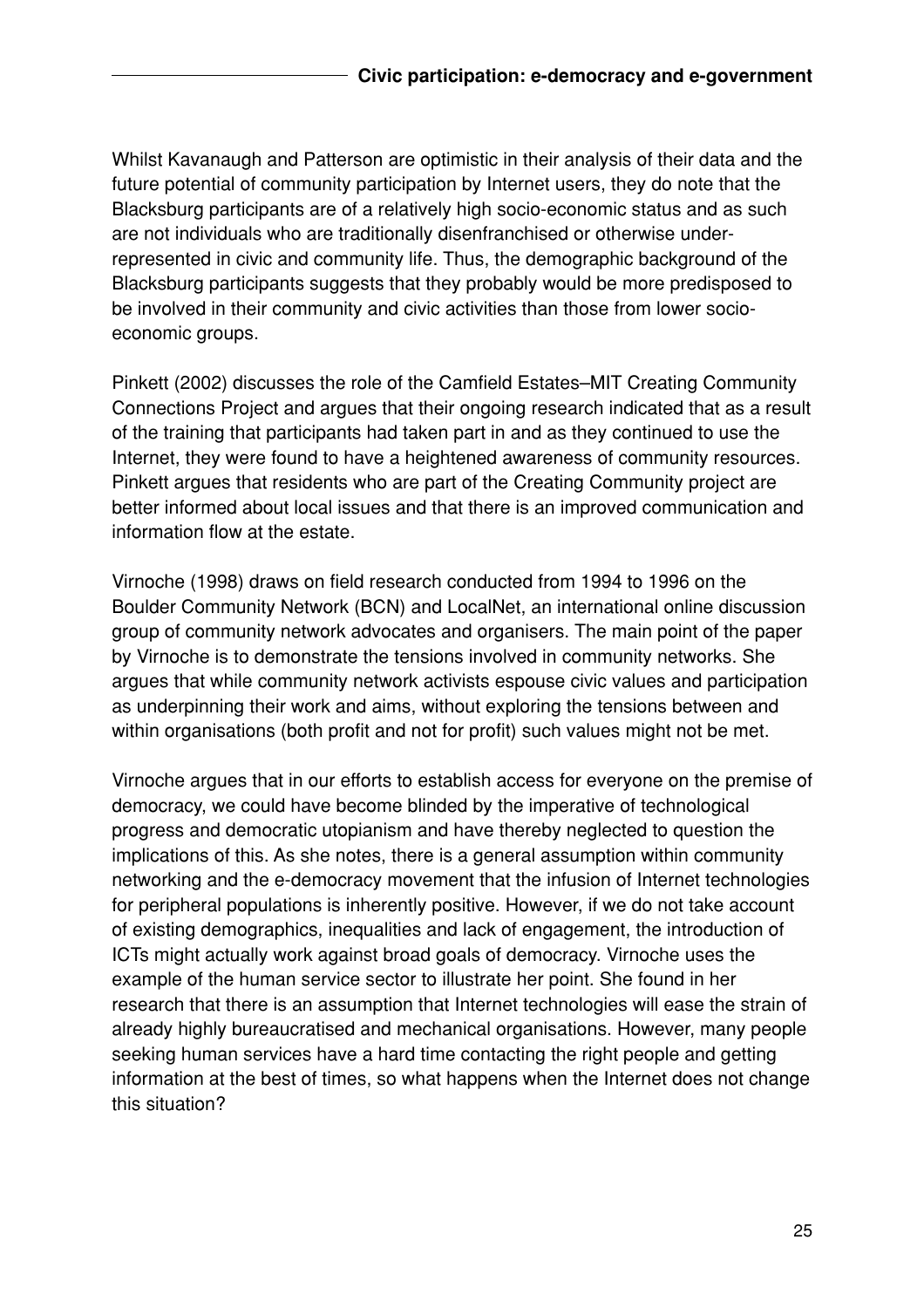Servon and Nelson (1999) present a range of case studies which demonstrate some of the lessons learnt from the Community Technology Center movement. In particular, they identify the success that Seattle, Washington, has had in engaging local residents in the technologies and using such technologies for civic participation. However, Seattle is described as a 'hotbed' of community technology activity and the reason for this is seen as being the influence of industries in advanced technology in the area which has led to a pool of skilled volunteers being available. In addition, the industry presence has raised awareness around IT issues and has encouraged local government to play an active role in narrowing the digital divide.

Servon and Nelson argue that many community technology activists in the area attribute the level of community technology activity to a traditionally strong neighbourhood-based approach to planning and service delivery and to a willingness on the part of community technology activities and community leaders to work with and engage with the technology.

Matei and Ball-Rokeach (2002), who are working on a study at the Annenberg School for Communication, University of Southern California, look at the relationship between online and offline social bonds. The study sample is drawn from seven different ethnically marked neighbourhoods in Los Angeles and is based on the hypothesis that the higher the level of belonging to a local community, the higher the likelihood of making new personal bonds online. From analysis of the data, Matei and Ball-Rokeach conclude that a higher level of belonging to real communities translates into a higher propensity for interaction online. However, they do note that the inclination to form and maintain lasting relationships on- or offline is dependent upon social and cultural resources and proclivities of people acting in their 'real' communities. Thus they argue that the technology has the potential to anchor people to their social and community groups rather than separate them in cyberspace.

Quan-Haase et al. (2002) analysed a survey of North American visitors to the National Geographic Society website. The analysis of the data found that despite a high level of email use amongst the participants, this is not associated with organisational involvement. Indeed, Quan-Haase et al. found that the more often people contact friends offline, the more they are involved with organisations. The research found that education is the strongest predictor of organisational participation. The most highly educated in the survey, 23 per cent with a graduate degree, were found to be the most organisationally involved. They also found that the frequency of Internet use and the number of months using the Internet are not related to organisational participation.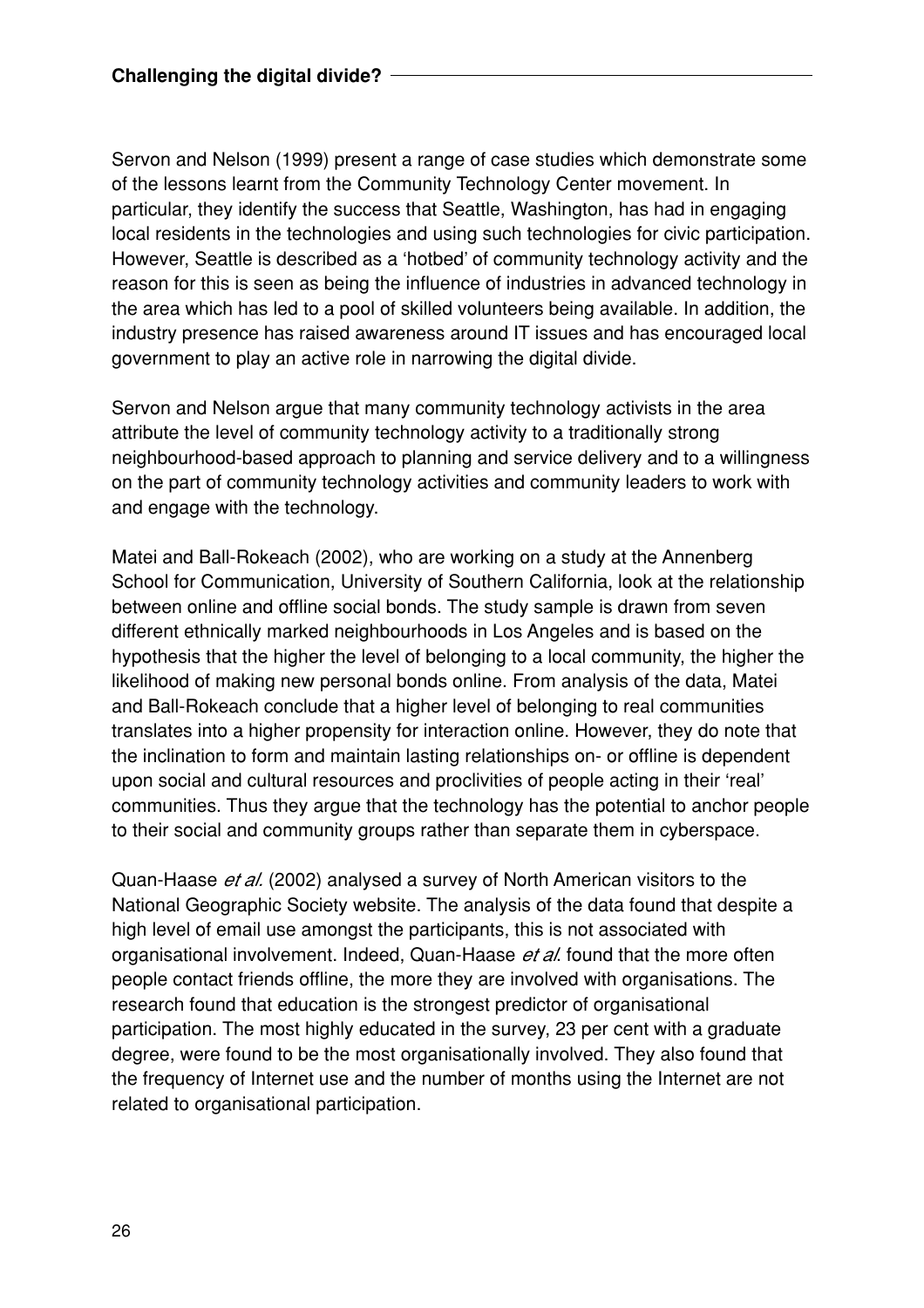## **Citizenship education**

The potential of e-democracy projects to facilitate citizenship education, whilst acknowledged, provides little evidence of actual projects. In the UK, two cases were identified.

Briony Oates (2003) examines the impact of an e-democracy project developed by CIRA (Community Informatics Research and Applications Unit) with a local school at the time of the mayoral election in the town of Middlesbrough.

The aim of the project was to engage young people in democratic processes using the Internet. Whilst Oates acknowledges that the sample in the research is too small to make any generalisations to the wider population of young people, their experiences and responses are relevant to suggesting areas for further work and lessons learnt.

The research involved researchers visiting the school four times to discuss democracy, citizenship and online participation, analysis of the website content, analysis of questionnaires completed by the young people at the end of the project and engagement with the mayoral candidates who participated in the project. Oates argues that the project was successful in using ICTs to explain democracy and e-democracy, in bringing pupils and election candidates together, and in providing an experience of electronic electioneering and e-voting.

The Hansard Society is currently running a website for younger people and teachers called HeadsUp and provides free online resources for citizenship teachers. At present we are not aware of any systematic evaluation of either the website or the effectiveness of the materials.

## **Deliberation**

Coleman and Normann (2000) present their findings of an online consultation forum by the Hansard Society conducted in March 2000. Women survivors of domestic violence spent one month giving evidence via the Internet to an all-party domestic violence group. A total of 199 women took part in the consultation and 94 per cent felt it was a worthwhile exercise. The site was designed to ensure that women could simply access information about domestic violence or they could participate in a public or secure forum. Of the women participating, 92 per cent reported that they had learnt something from each other's contribution and the same number advised that they would be willing to participate in such an event again. Women valued the fact that their contributions to the site would form evidence feeding into the policy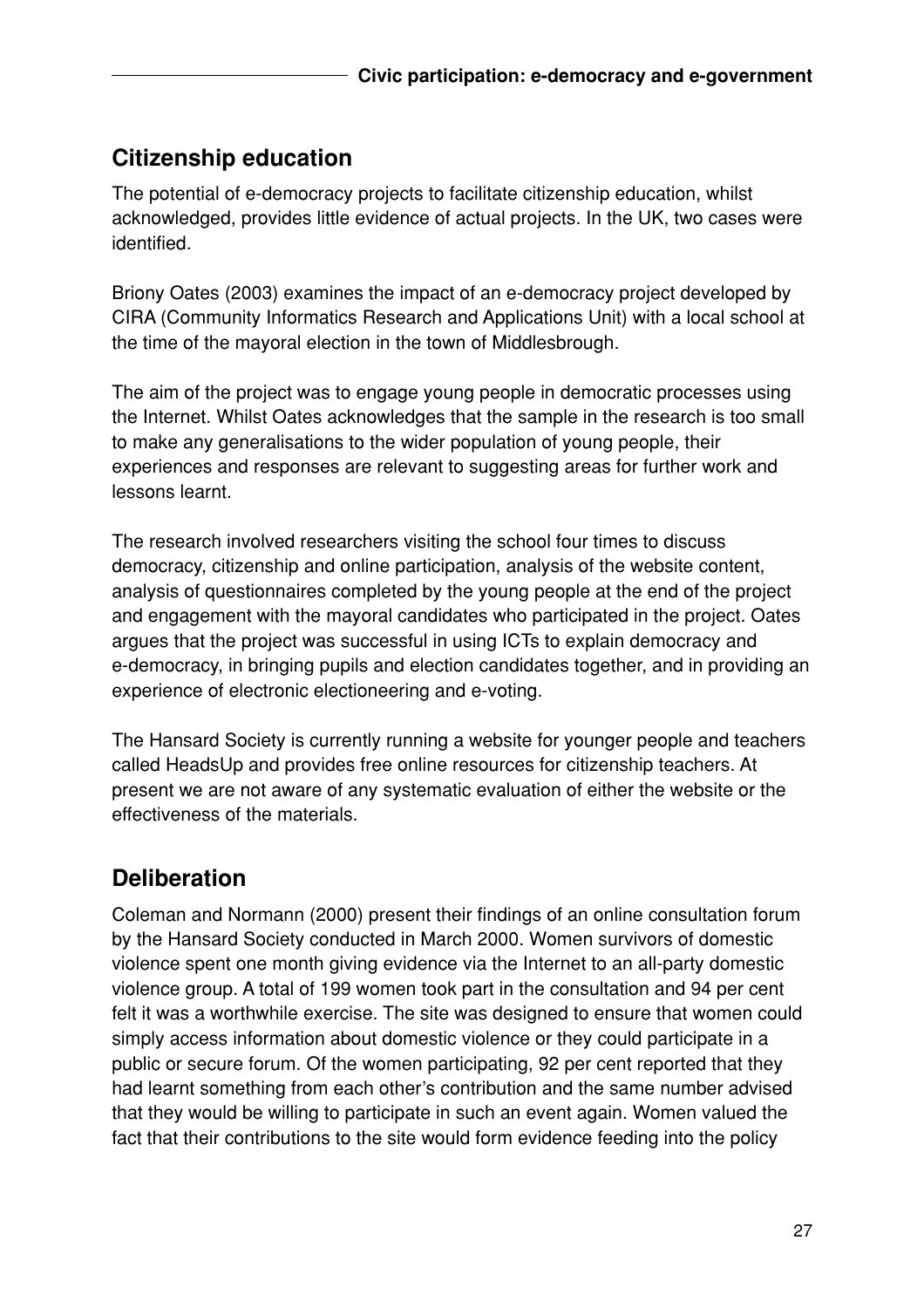forum, and 74.4 per cent said that this would make a difference to their participation. However, only 32 per cent thought that MPs were actually interested in what was said during the consultation and 39 per cent were not satisfied with the contributions from the MPs.

The intention was to root the online consultation within the real political world. Participants were advised that they were giving evidence to a parliamentary inquiry and as such could have some impact in the policy-making process. Coleman and Normann argue that to some extent this did happen with the messages to the secure forum being summarised by the Hansard Society, published by Women's Aid and presented to the then Minister for Women, Tessa Jowell. Coleman and Normann (2000) identify that some of the evidence given in the online consultation appears to raise government concerns about child contact arrangements where there are violent fathers.

### **Concluding comments**

The studies discussed all start from the hypothesis that the Internet can improve civic participation and create stronger links within local communities. It does seem that the evidence from the BEV, BCN and Camfield Estates projects suggest growing interest and involvement in local community issues, although in the case of Camfield, it appears to be more of a growing awareness of community resources rather than active involvement. With regard to those accessing community-provided technology, there is again evidence of such places providing individuals with a sense of 'belonging' but no real evidence of increased active involvement in local issues and organisations.

The key to civic participation and community involvement continues to appear to be education. Kavanaugh, in her studies of the BEV, notes that the participants are of higher socio-economic groups and so more likely to be politically active. Quan-Haase et al. (2002) emphasise the importance of education and argue that the Internet supplements but does not change people's levels of involvement. The evidence from the case studies by Oates (2003) and Coleman and Normann (2000) emphasised the role of support and training given to the participants both in the issue of using the technology and in consultations and democracy (Coleman, 2004).

Quan-Haase et al. support Robert Putnam's findings in 1993 whereby he argued that being informed is positively associated with political participation. Educated information seekers can use the Internet to inform their beliefs and opinions and are more likely to be more interested in public debate, governmental decision-making and political change. Thus they are more likely to be politically active.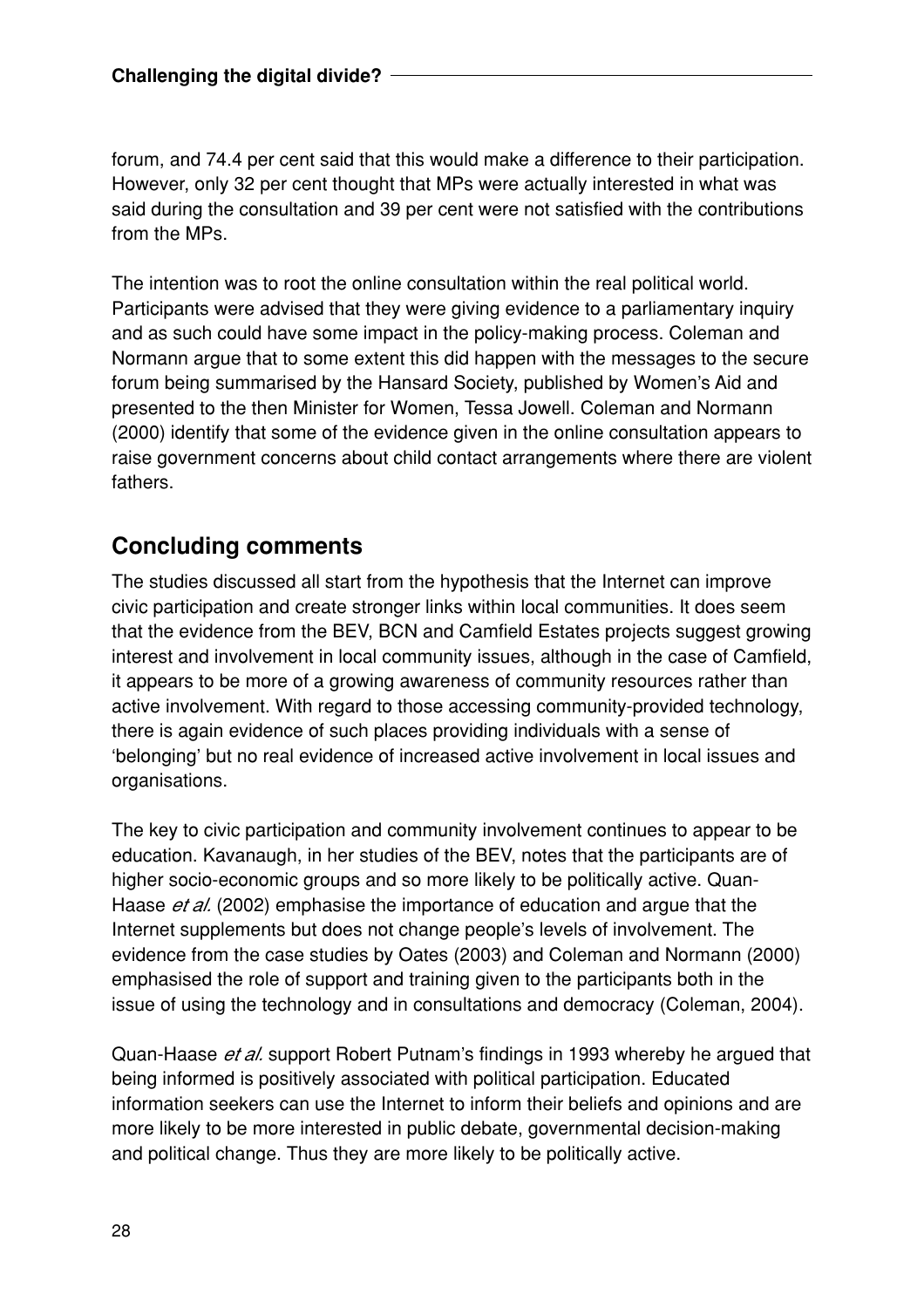# **6 Difference, diversity and social exclusion**

Perhaps too often the concepts of the 'digital divide' or 'community' are used in such a way as to denote homogeneous groups of people, simple binary divides between the information rich and the information poor. In reality, as many of the studies suggest, the picture is complicated by social and cultural differences arising from age, sexuality, gender, race and disability which mediate how people relate to ICTs. Many CI initiatives have focused upon particular social groups either as a part of the project or as its primary focus.

The papers in this section provide a profile of differential access and initiatives designed specifically to address how ICTs may be adopted by different social groups. The Office of National Statistics (ONS) provides data for UK Internet access, but the most comprehensive analysis of differential adoption comes from the Pew Internet and American Life Project (at the time of writing the Oxford Internet Institute has yet to present its new Oxford Internet Survey: http://users.ox.ac.uk/~oxis). The US programme was created to generate and fund original, academic-quality research that explores the impact of the Internet on children, families, communities, the workplace, schools, health care and civic/political life.

Lenhart *et al.* (2003), examining changes in access and use of the Internet by American citizens, found that rates have hovered between 57 and 61 per cent since October 2001. Whilst access has increased, demographic gaps remain. Younger Americans are more wired than older ones, the employed are far more wired than unemployed, those with a higher income are more likely to be wired, white Americans are more likely to be wired than African-Americans and Hispanics, the well-educated are more likely to be wired and suburban and urban parents with children living at home are more likely to be wired. The disabled have the lowest levels of access to the Internet in America. The cost of technology and software solutions to various disabilities is expensive and with the high cost of adaptive technologies combined with the relatively smaller incomes of the disabled, Internet access remains prohibitive.

Lenhart et al. (2003) identify social differences between Internet users and nonusers. They found that those who are socially content, trust others, have lots of people to draw on for support and believe that others are generally fair, are also more likely to be wired. Those who feel that they have control over their lives are more likely to be wired and those who read newspapers, watch television and use mobile phones and other technologies are more likely to use the Internet.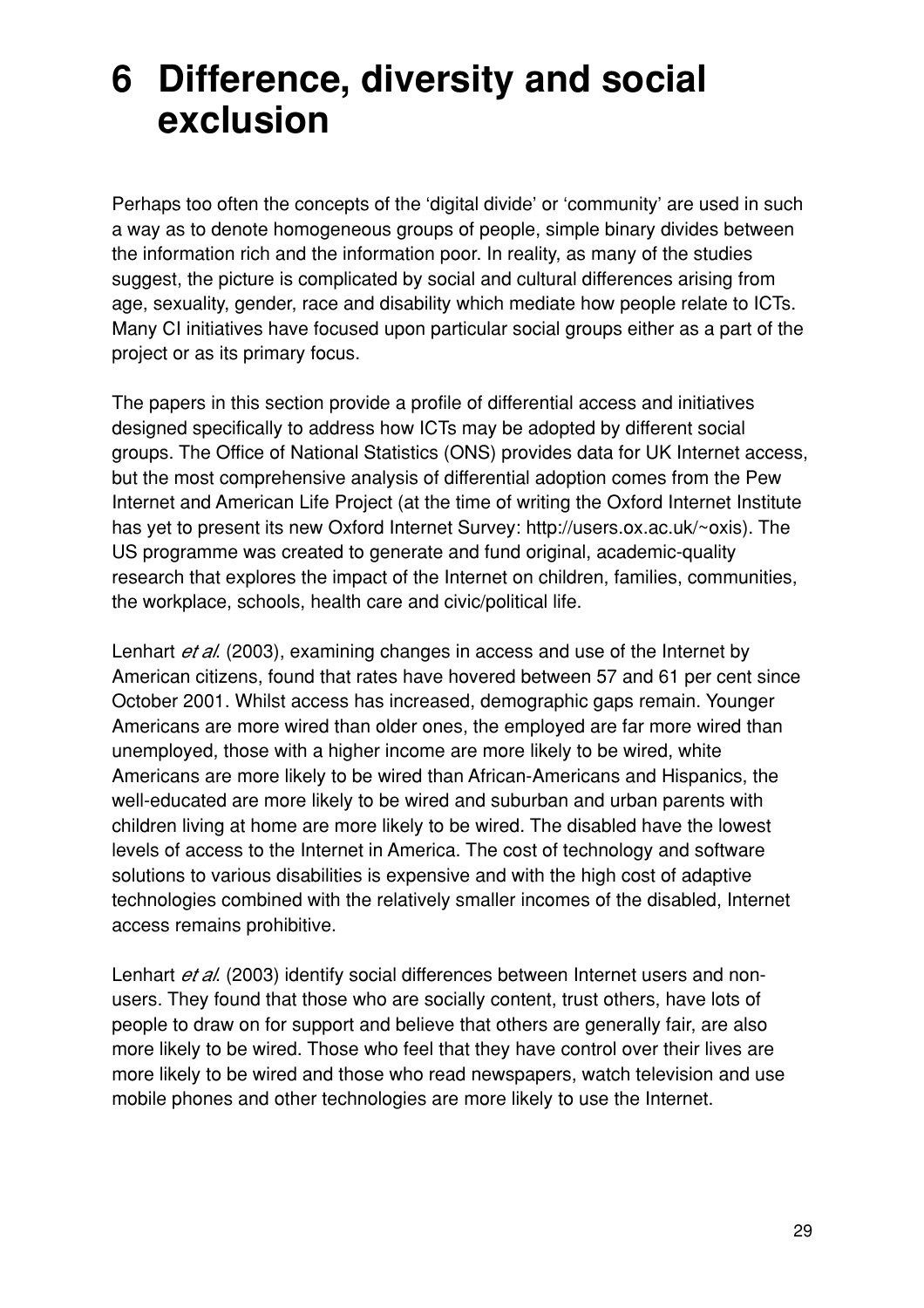Fox et al. (2001) examined the use of ICTs by senior citizens. The authors found that whilst senior citizens are least likely to be online, those that are appear to have 'fallen in love' with the Internet and email. From analysis of their data, Fox et al. found that wired seniors are more likely to be men, married, highly educated and enjoying relatively high retirement incomes. However, Americans over 65, especially women, are coming online at faster rates than other age groups.

The research found that senior citizens are more likely to have access to the Internet from home than any other age group. Their motivation to go online tends to be personal reasons primarily connected to maintaining contact with their children and grandchildren. A high proportion of the senior citizens interviewed had been encouraged to go online by a family member. Email was found to be the most popular application used by seniors, with them being more likely to send an email on a typical day than average Internet users.

Spooner and Rainie (2000) examined the use of the Internet by African-Americans. Their research found that although there have been growing numbers of African-Americans going online, they still lag behind white Americans. In addition, they found that African-Americans are more likely than whites to have their access to the Internet exclusively through work.

Spooner and Rainie identify that online black people are more likely than white people to have used the Internet for activities that relate to economic advancement and significant quality-of-life issues. More online black people go online 'just for fun'. A higher proportion have listened to audio clips or video clips, played a game online and downloaded music from the web than their white counterparts. With regard to searching for information, behaviour is similar between online black people and white people, with the only major difference being searching for religious and spiritual information. Online black people are 65 per cent more likely to have sought religious materials online with such activity being particularly popular with African-American women aged over 30.

Spooner and Rainie (2001) have also studied the access and use of technology by Hispanics in the USA. Again, as in the case of black Americans, the authors identify a growth in the numbers of Hispanics accessing the Internet but they are still not doing so in the same numbers as whites. As with African-Americans, more of the Hispanic new users of the Internet are women.

The majority of Hispanics online have access at home. A high proportion of Hispanics reported that the Internet has helped their connection to friends and family. However, language is an issue for Hispanic users with roughly half of Hispanic Internet users speaking Spanish as their first language. The limited amount of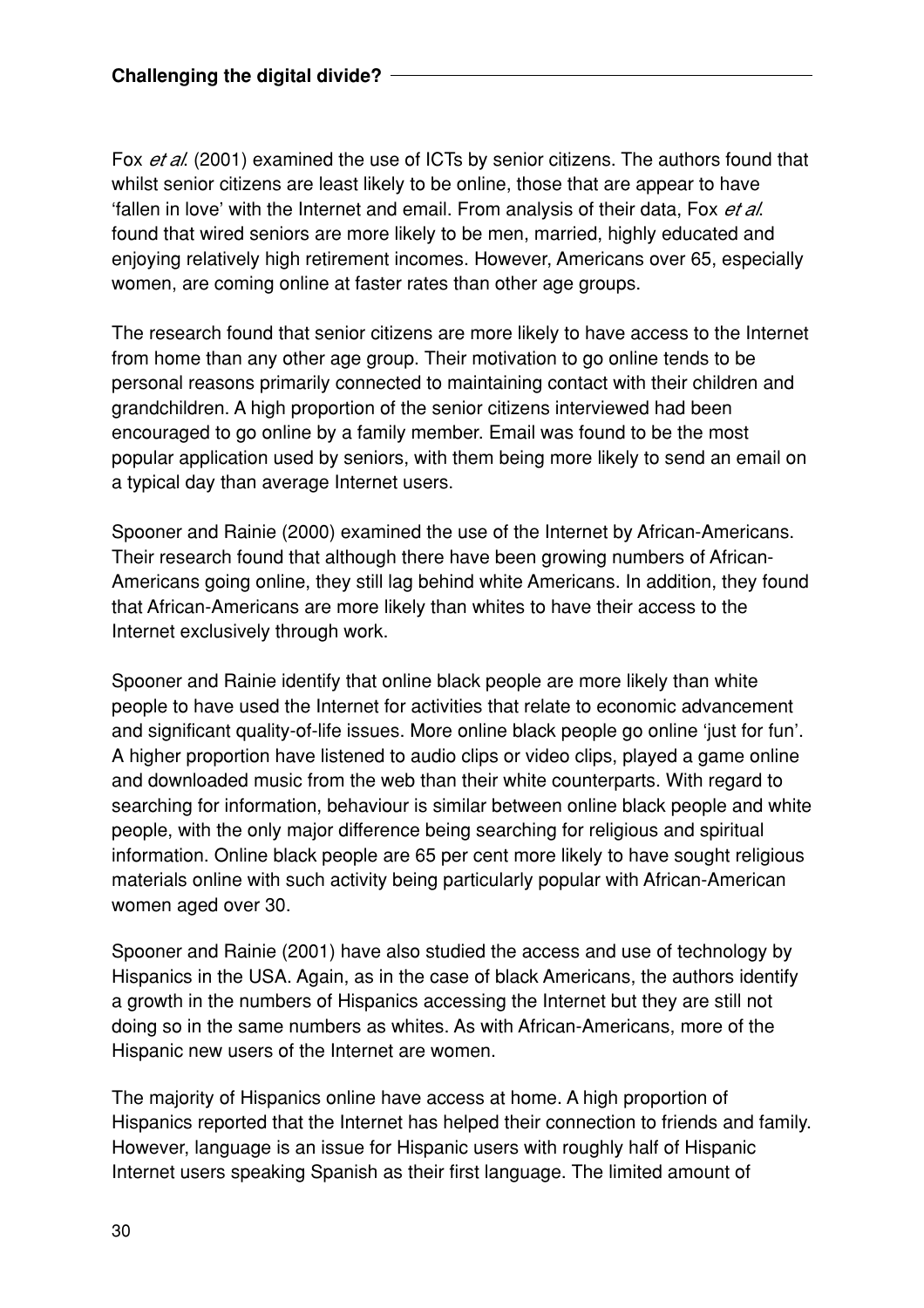Spanish content online was seen as a barrier to the use of the Internet by Hispanics. Spooner and Rainie found that Hispanic users are more likely to be very young compared to other Internet populations and that Hispanic senior citizens are less likely than older whites or African-Americans to be online.

#### **The social context for ICT adoption**

Drawing on two British studies conducted in the mid-1990s which involved in-depth qualitative studies of single parents and the young elderly over a year, Haddon (2000) focuses on examining the role of ICTs in relation to people's ability to participate in society.

What makes this study interesting is that in the mid-1990s, the ICTs that most of the participants identified as being key were audio–visual, such as stereos, basic broadcast media and telephony. Whilst acknowledging that much of the technology will have changed from the original study, particularly with the rise of mobile telephony and the introduction of the Internet to mass markets, Haddon argues that the strength of these studies is their depth and the fact that they provide a good deal of information about people's lives as a context in which to understand their relation to ICTs. As we argued in the introduction to the review, without understanding the context in which individuals and communities would use ICTs, their widespread adoption is constrained.

From the research with the single parents, Haddon identifies how the telephone had a high priority for most of the interviewees. The telephone served as a significant practical supporting technology, helping single parents to organise their lives. It was reported that telephones were useful for coordinating social networks and, perhaps more importantly, were essential in times of crisis as a technology for support. The research found that single parents could evaluate the benefits of technologies and their potential usefulness or desirability but many did not actually think about ICTs in their day-to-day life. This was both because of more pressing problems they faced and because of economic constraints.

The young elderly who were part of the study exhibited a conservatism regarding the acquiring of new ICTs or additional facilities. Generally, technologies adopted by the young elderly in the sample were perceived as extensions of what was familiar and useful in relation to their current activities. As with the single parents in the study, the young elderly had developed a certain dependency on the telephone. They used the telephone to maintain ties with friends and family and to organise their lives. The key factor that promoted the importance of the telephone related to physical deterioration. The telephone had for some of the young elderly sometimes replaced face-to-face contact and was seen as 'important' in staying in touch with friends.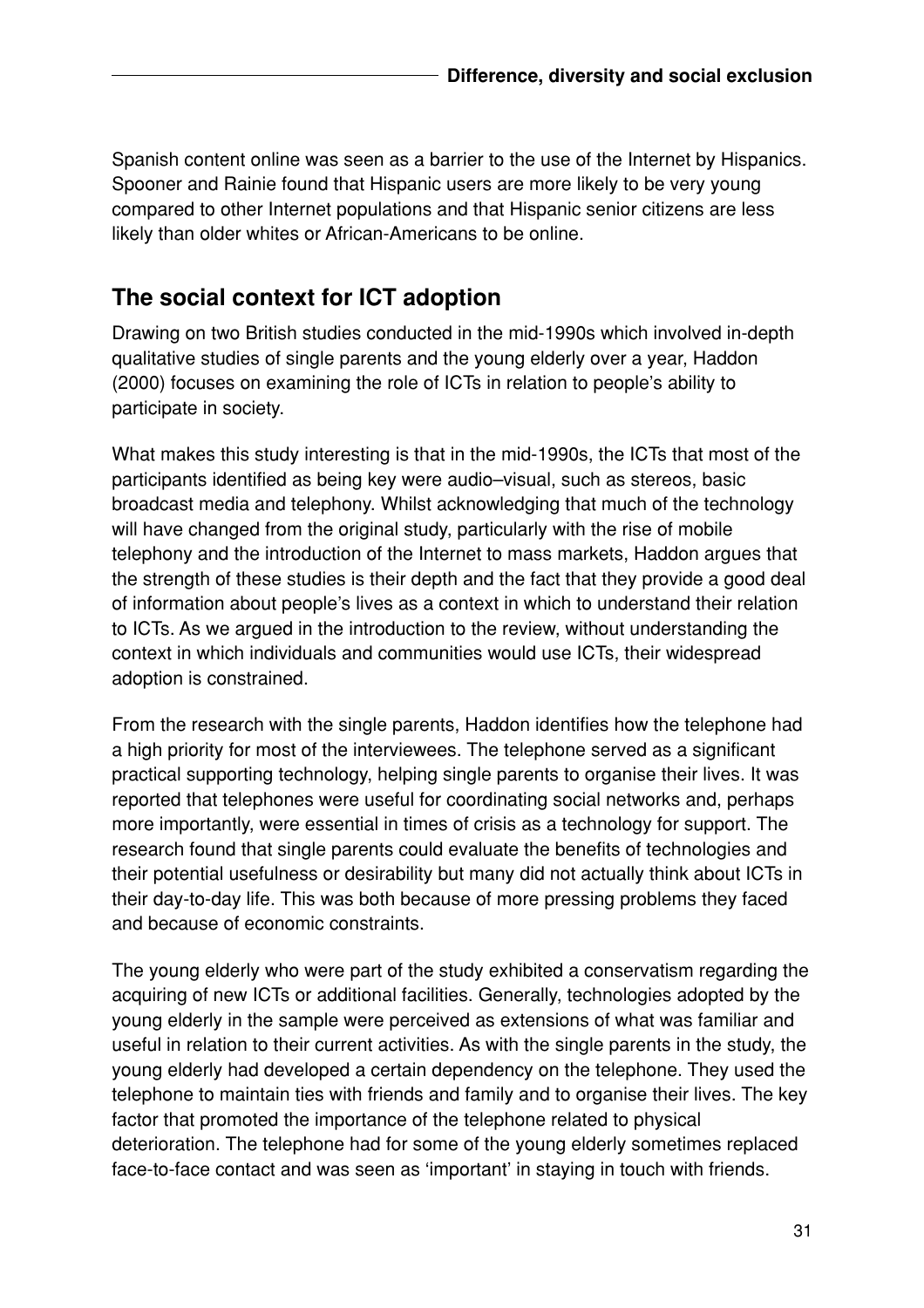Haddon argues that the case studies show how telephony, an example of an interpersonal medium of communication, has increasingly come to play an important role in the lives of the single parents and young elderly. The research shows that the telephone has enabled the interviewees to maintain their social and familial networks and provides a tool for social support. The telephone has also become an important piece of technology to have in times of emergency and crisis and to help break down feelings of isolation. In relation to new ICTs such as the Internet, Haddon argues that the research shows that in general, most people first encounter ICTs in contexts outside of the home, which allows them to learn not only how to use them but also under what conditions they would be beneficial and useful. The groups studied often will not have access to new ICTs and the perceived costs of these technologies constrain the potential of either group obtaining them.

In 2003 Oftel (the UK regulator for the telecommunications industry) commissioned research into the telecommunications needs and usage patterns of low-income groups. In particular, the research focuses on the experience of people from different ethnic groups, recent immigrants and those with limited English. The research found that despite the low income of the households, the use of telecommunications to maintain family links formed a considerable portion of the household budget. However, it was found that access to the Internet was generally considered by the groups to be a luxury rather than a necessity. Asylum seekers made the most effort to seek out and use public Internet access which they used mainly for job hunting and sourcing news from their home countries.

Boneva and Kraut (2002) examine how women and men use the Internet, particularly email, to sustain their personal relationships. The authors found that women use email more often than men to sustain or invigorate personal relationships. Overall, women use email more than men in communicating with family and friends, and are more likely to start communicating regularly with a family member with whom they had lost touch.

The study suggests that women are using the new technology more than men in maintaining and expanding their social networks. However, both men and women are using email extensively to keep up with their siblings and parents and men seemed to be more encouraged to communicate with their children using email.

Whilst the data by Boneva and Kraut are useful in demonstrating some apparent differences between use of email by women and men, it should be noted that the data are not representative and the interviews were conducted predominantly with white, middle-aged, middle-class, married Americans. As Boneva and Kraut note, men and women from different backgrounds may have different patterns of personal relationship maintenance and styles of relating to each other.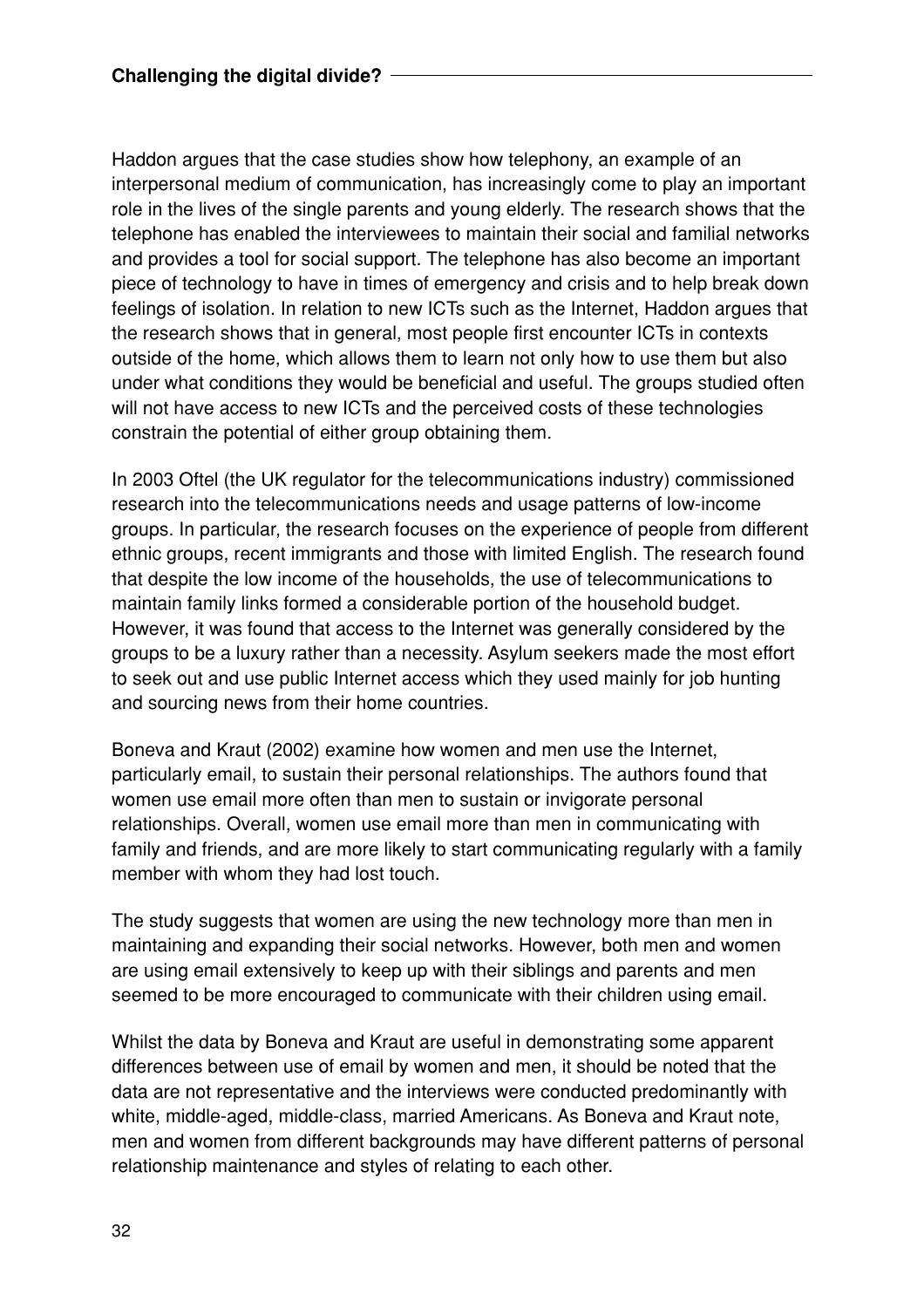Singh (2001) focuses on gender differences in the use of the Internet at home as seen from women's perspectives. Singh's research found that women use email and the Internet instrumentally for activities which range from work, study, personal communication, seeking information and helping their children with homework to buying and selling goods and services. The women in the study seldom associated their use of the Internet with the desire to play with, fix or master the technology. Singh found that women prefer personal and contextualised channels of communication and where they perceive email as such, they are more likely to use it as part of a mix of communication methods.

Singh concludes that the research shows that women are more likely to use the Internet when it serves as a tool for activities, rather than something to play with or master.

### **Connecting with the socially excluded**

The next set of papers examines projects that are aimed specifically at providing access to groups who traditionally have been excluded from participating in the online world.

Bishop *et al.* (1999) conducted a study of community information exchange and computer access and use among low-income residents. The research was undertaken as part of the Community Networking Initiative which seeks to increase participation of low-income residents in Prairienet, a community network serving the Champaign-Urbana area since it began as a Free-Net in 1993.

The aim of the research was to identify problems facing low-income residents of several neighbourhoods in the area, and to learn what local information is useful in addressing these problems, how it is currently exchanged and experiences of computer use. The participants in the project tended to be African-American women in their thirties with some college or vocational education and earning an annual income that resulted in their eligibility for financial or other social assistance programmes. The data suggested that the participants were often single parents and were not likely to have a computer at home.

The research found that the community information needs most often cited related to health, parenting, education, leisure activities and employment opportunities. When questioned as to current channels for acquiring and exchanging information, they included informal word-of-mouth contacts with people in one's intimate social circle, contact with community institutions through print, telephone and in-person visits and use of mass media channels such as newspapers and televisions.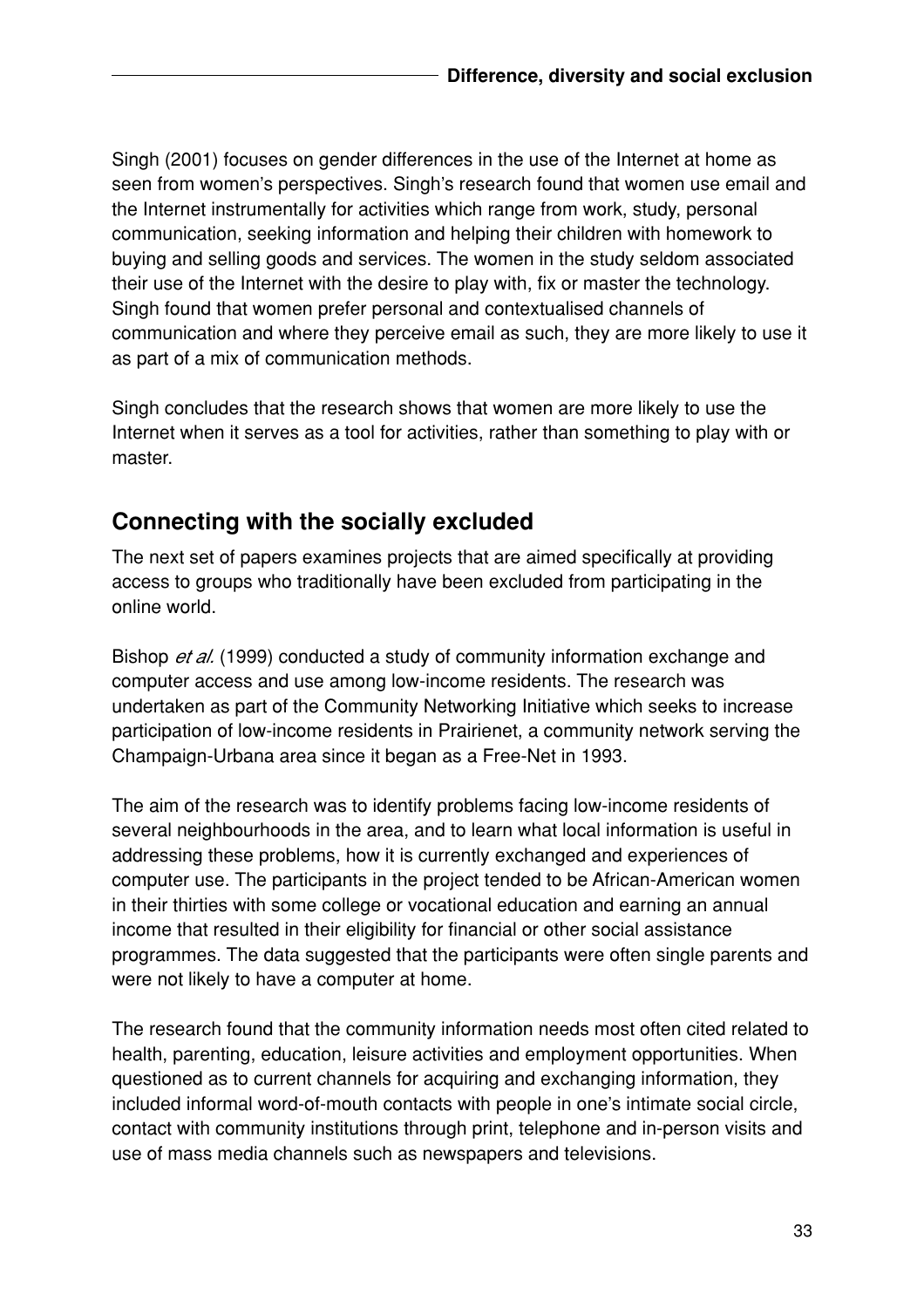The research found that low-income community members were well versed in the popular rhetoric of the benefits of the 'information age'. They were keen to participate in computer training and receive Internet access and were most eager to use the Internet for communication.

Bishop et al. found that low-income community members believed that home access was critical to becoming active computer users. They felt that public access sites might be difficult for some members to take advantage of, especially if they work or have children. The participants argued that home access provides a familiar, comfortable context. As Bishop et al. note, most of the everyday things that people wanted to use the Internet for, such as paying bills, writing to friends, finding a recipe or information searching, are activities traditionally done at home. The added attractiveness of access relates to being able to do things when the respondent wanted.

The authors conclude that computer use will not really take hold among low-income community residents until they are able to find a way around community access. Home access was viewed as critical for the full integration of computing resources into family, community, work and educational activities. The reality of public access computing is that it requires users to live by other people's rules, schedules and resources. Users often have to queue to use public access points, applications may be unavailable or their use blocked, and fees may be charged. Privacy is often impossible and many public access points are not comfortable. Nevertheless, the authors argue that public access remains an important complement to home access.

Rommes (2002) examines the need for developers and designers of virtual spaces like Amsterdam's Digital City to involve women's groups and individual women in design to ensure women's needs are met.

Drawing on Amsterdam's Digital City as a case study, Rommes demonstrates how during the first year of its existence, there was hardly any information for women and only 9 per cent of its users were women. Rommes traces the development of the space and notes that in the early days there were very few places for women to go, i.e. places that were particularly meant for women. Gradually over its development the number of places increased; these places are distinguished as being places to introduce women to the Internet, places intended for the empowerment of women and commercial places directed at women. Rommes questions why it took so long for such places to be established.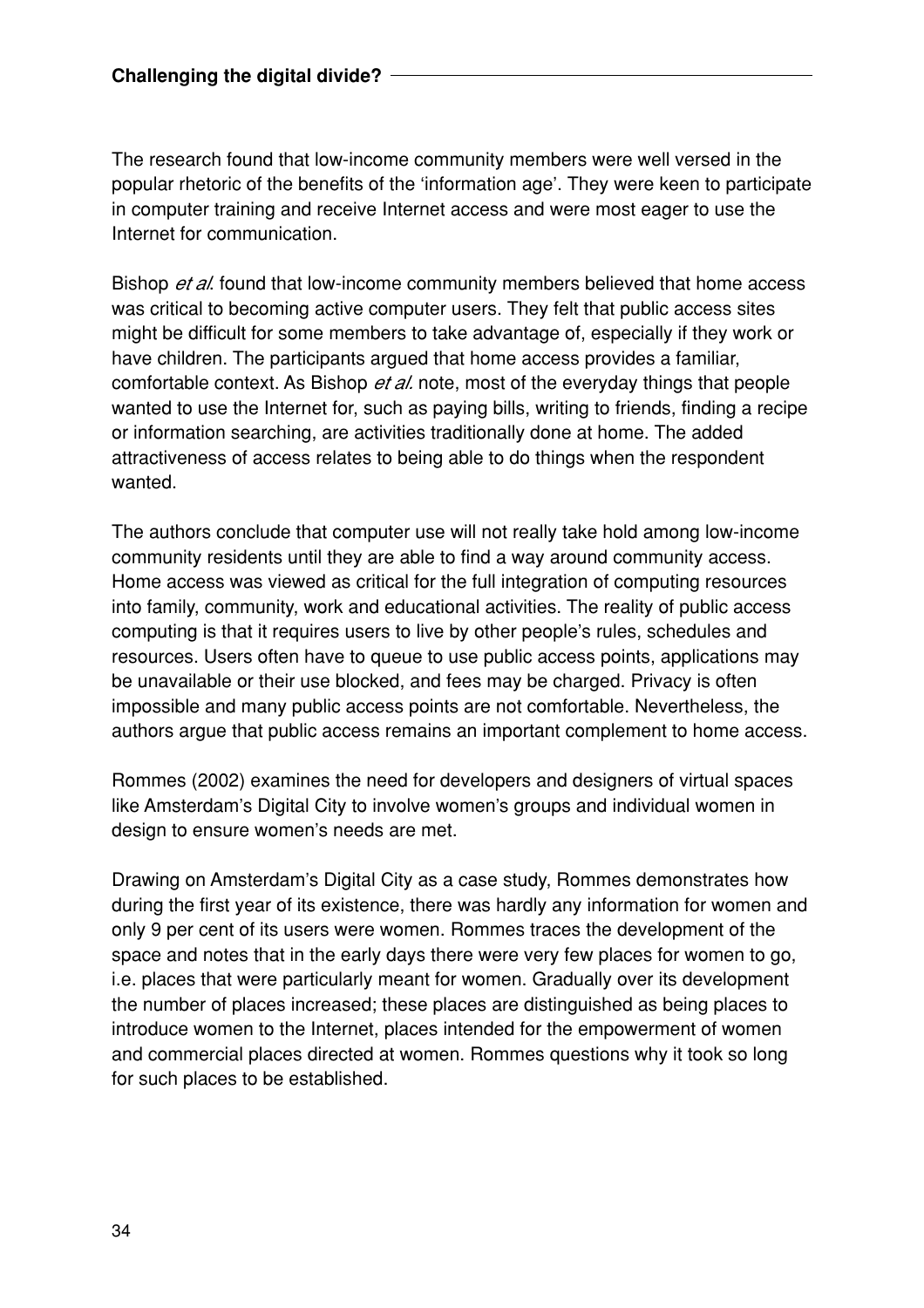From her research Rommes argues that for women to have their own virtual space, women have to create it. In the case of the Amsterdam Digital City, a female user created the DDS.femail discussion group, two female users created 'Babes with Beards' and a group of women created the 'Women's Square' inside the city in which several women's organisations presented information about women's issues. Whilst acknowledging that the findings from the research suggest the need for women designers, Rommes notes that this did happen but finds that they were relatively few and were operating in a very masculine environment. Rommes found that the women designers of the city had to fight against stereotypes of being technologically incompetent because of their sex and, by paying attention to the user friendliness of the design or by arranging courses for female users, they were reinforcing the stereotypes they wanted to defeat.

### **Concluding comments**

This section has identified a number of projects that work to encourage excluded groups to use the new technologies. However, it has also identified the growing evidence of the continued exclusion of groups and individuals as a result of age, ethnicity, disability and income. In addition, as discussed earlier, the likelihood of exclusion from participation with new technologies increases in relation to educational achievements. The evidence suggests that whilst excluded communities and individuals are unable or reluctant to use the technology, their identities and cultures remain invisible.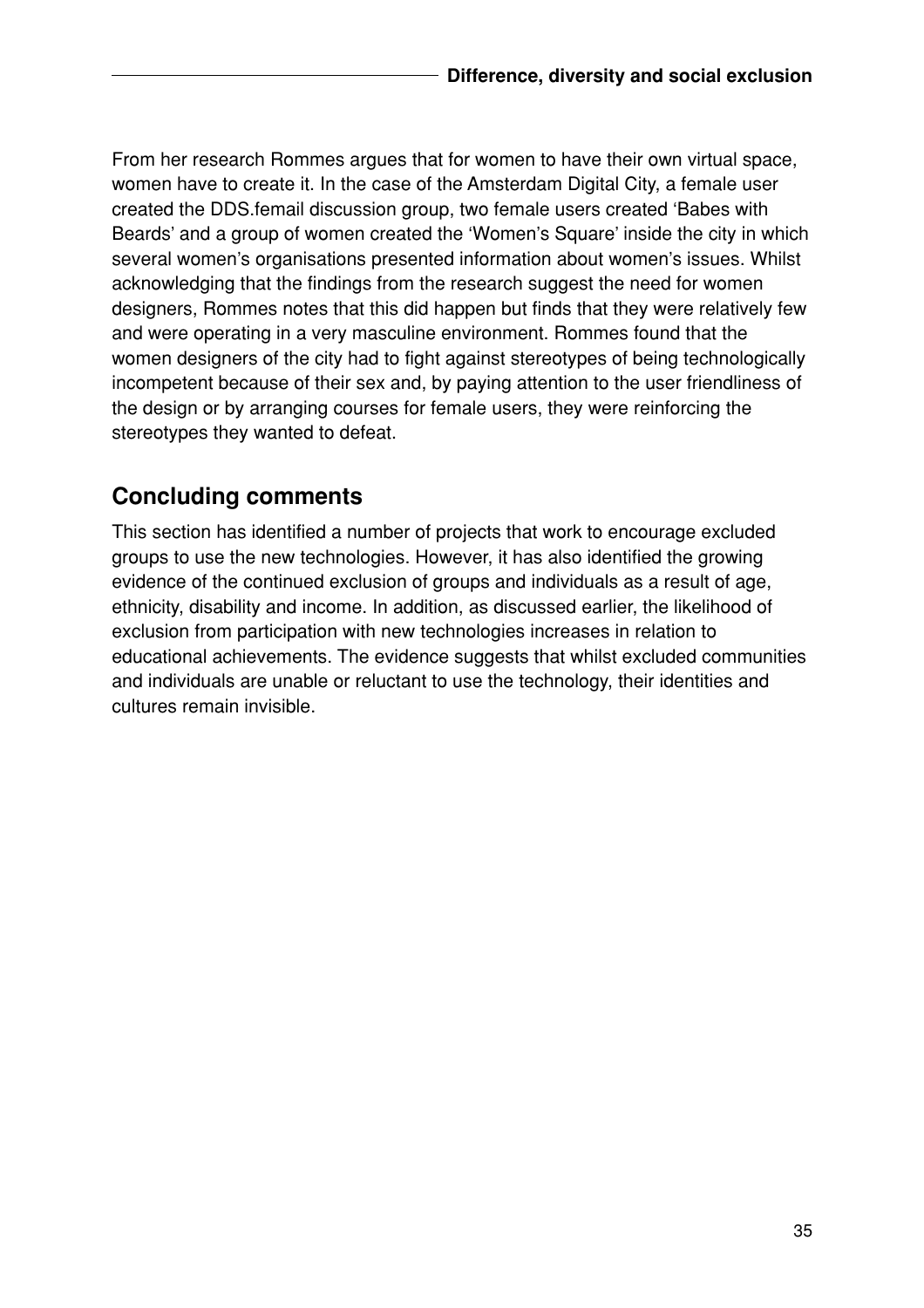# **7 Policy lessons and future research agenda**

There are many thousands of initiatives worldwide experimenting with innovative ways of adopting ICTs for community development. This review, however, suggests that the popularistic optimism of such approaches is not yet sufficiently matched by the same scope of research providing systematic lessons to be learnt from them. For community informatics to develop into a relevant field of investigation for policy makers, practitioners and scholars, it needs to provide a more critical evidencebased perspective. One which acknowledges that the relationship between the new media and community development is an ambiguous one which is shaped primarily through a complex interaction of social, political, commercial and political factors which can, and frequently do, produce a mixture of intended and unintended outcomes for their participants. A clearer understanding therefore of these environmental forces and interests is a necessary first step to both assessing the potential value of ICTs for community development, economic regeneration, civic participation and ICT literacy and providing more effective guidance for meeting programme objectives. Five common thematic ambiguities emerge from the review which critically influence policies designed to challenge the digital divide and require further investigation in the future. Each is considered in turn:

## **Communities fit for the information poor?**

The journalist Polly Toynbee has pointed out that the term 'community' is most often invoked as a tool of social amelioration when applied to places where poor people live or areas in need of 'social regeneration'. Why is it, she asks, that the term is seldom used to describe wealthier, middle-class social relations? Looking at the research on community informatics one is certainly struck by the fact that these initiatives do indeed seem to take place primarily in disadvantaged localities or with excluded groups. So what do we make of this characteristic of community informatics? What does it tell us about the nature of these projects? Don't wealthy social groups constitute communities? Don't the middle classes need the same social benefits ascribed to community life?

In part, of course, the answer to this paradox arises from the fact, already identified, that the digitally excluded do primarily come from localities of high deprivation. But it also has its roots in the ambiguous meanings of 'community'. The term frequently appears to mean different things to different people despite the fact that the term is often used as if in common agreement. In one sense it is imbued with the aura of companionship and human warmth which derives from its linguistically related concept of 'communication'. Consequently any technologies which foster more and perhaps better communications between people contribute to a greater sense of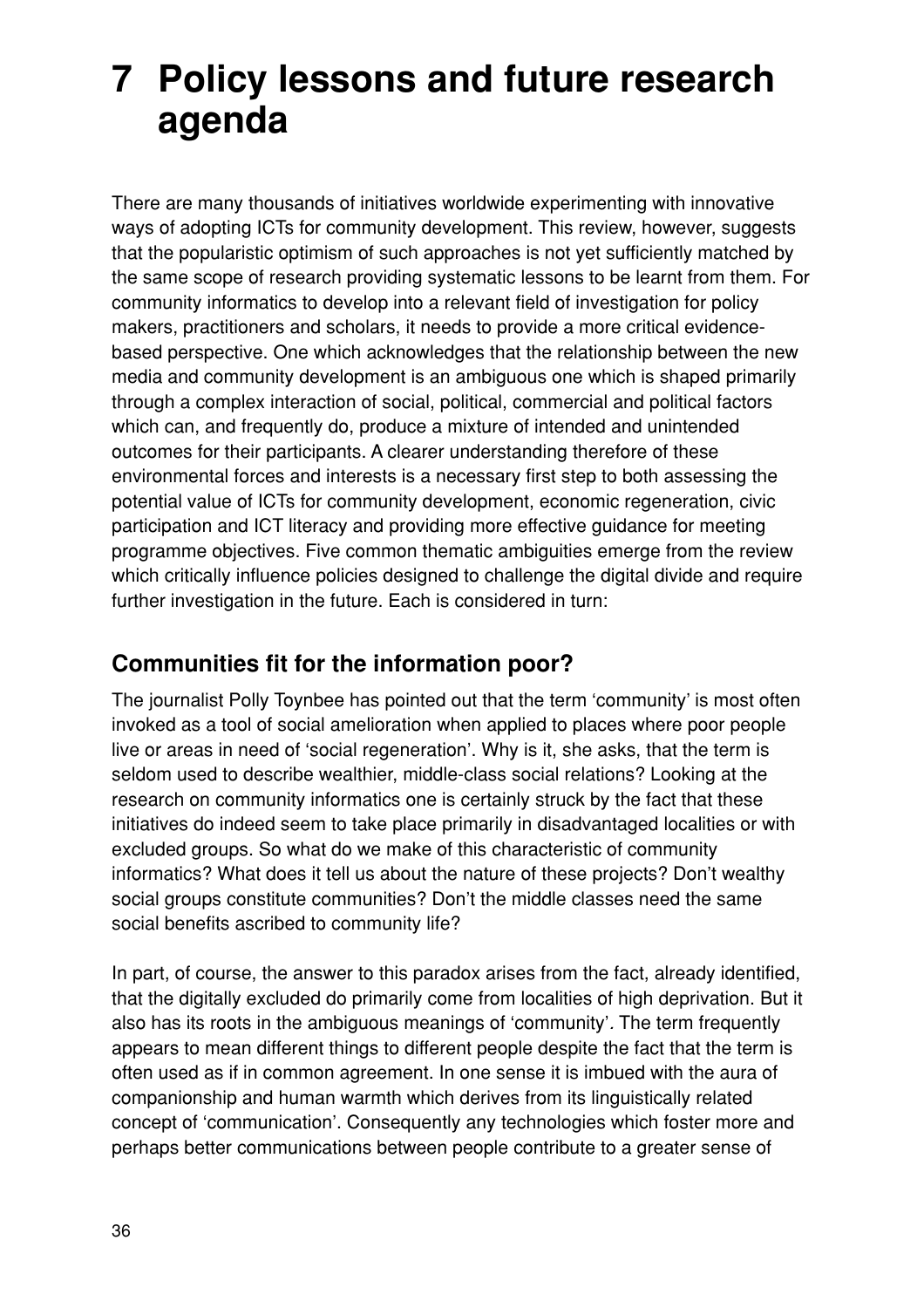community. Often the term is also associated with communication and social support between people who share a common geographical location. This perspective is particularly strong in the UK sociological literature of the past which focused upon close-knit working-class communities in the East End of London, rural areas or those associated with particular industries such as coal mining. But more recently it has also been invoked as a measure of the 'breakdown' of communities at the end of the last millennium. Robert Putnam's widely discussed book **Bowling Alone** (2000) is perhaps the most popular example of the claim that community life in the USA is waning and that the social consequences are poorer health and psychological wellbeing, declining business opportunities and wealth creation, democratic inertia and political apathy, as well as falling educational standards. Ironically, Putnam points to an earlier communication technology – television – as the main culprit for this weakening of community ties.

But the message is clear. Social regeneration depends upon rebuilding community life. Informatics, the social adoption of ICTs, is regarded as a powerful set of tools with which to reconnect people and engage them in social relationships. Through community technology centres (in all their different guises such as telehouses, electronic village halls, telecottages, e-gateways, UK online centres or even cybercafés) where local people can meet and undertake computer courses, take advantage of the provision of community hosts and servers and undertake the development of community websites, the new media have become indispensable to community development in the information society (Day and Harris, 1997; Shearman, 1999).

Conversely, however, the optimistic notion of community life as an embodiment of the ideal way to live may not itself be shared by all citizens. Whilst many champion the positive benefits of strong communities, far fewer, it seems, express concerns over how community relations may act as a means of domination. For many women, for example, community may be the place where they are trapped and already overburdened with the roles of primary carer and social supporter. Moreover, communities can be characterised as one-dimensional and intolerant of differences and diversity. In this context the Internet may be the source of escape from a geographical community and liberation in a virtual community of people sharing similar interests.

Thus the new ICTs may be technologies of empowerment for community groups and members but also the means of their subjugation. Community can be a means of social control as much as a wellspring for social capital. Community activists and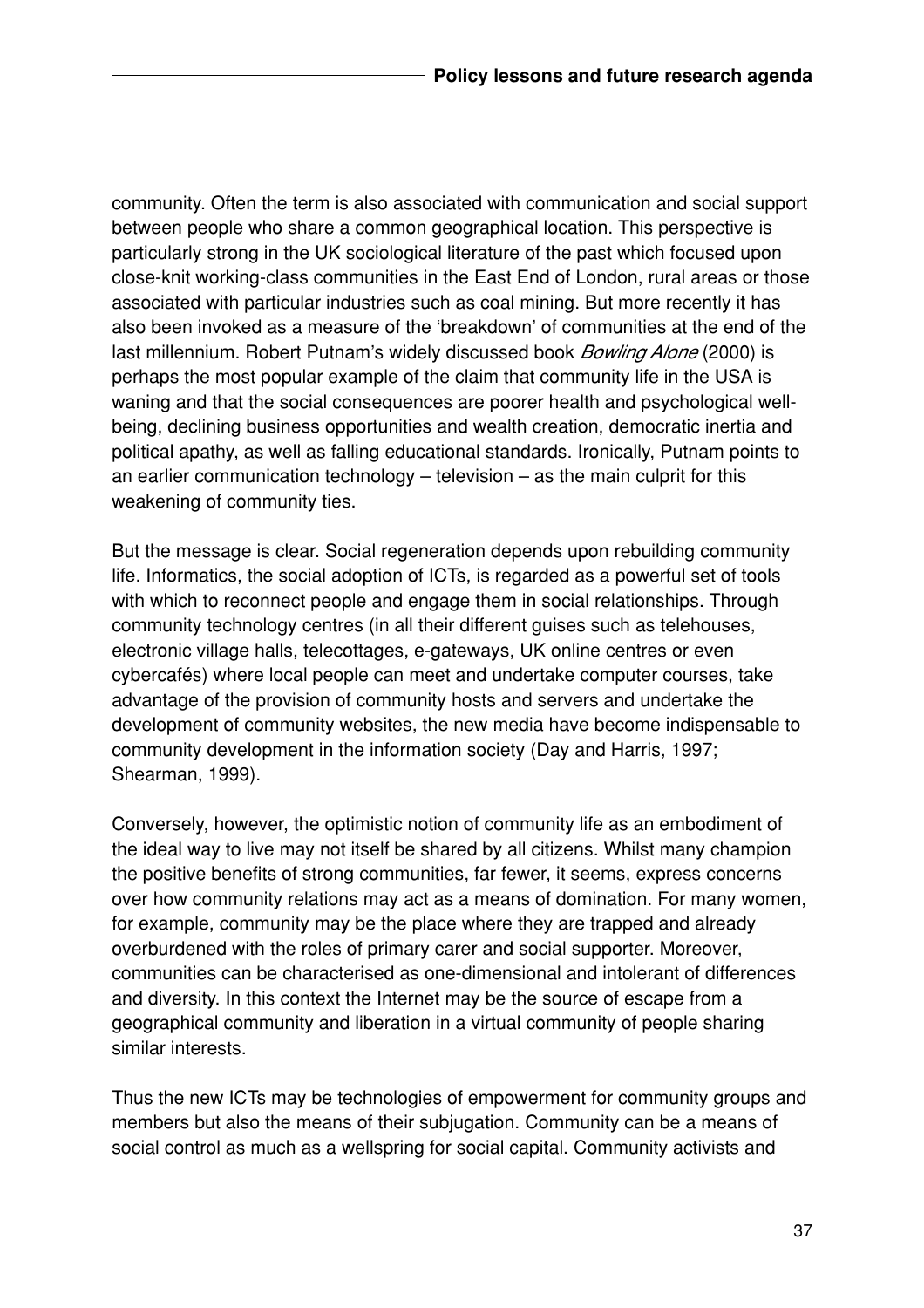development workers need to be aware of this ambiguity in their negotiations and deliberations with community members, public institutions, sponsors and the like.

Furthermore, the literature also suggests that we should not be so readily convinced of the demise of community social relations. It is equally possible that we are not witnessing the 'breakdown' of community so much as the transformation of community structures which may well be facilitated by the new media. Barry Wellman and colleagues suggest that it is more helpful to replace geographical notions of community with the concept of social networks (Wellman and Gulia, 1999; Wellman et al., 2001). If we look at communities as networks of relationships, our picture of weakening social ties is replaced by a view of strong and weak friendships flourishing both within localities and between and across boundaries. People have a much richer set of relationships than simply those associated with neighbourhoods. In the age of the Internet it may be that CI is more important for stimulating and supporting cross-boundary relationships than for recreating a model of community which may be flawed and may have never existed in its ideal form in the first place. It may be characterised by the idea that CI initiatives should be more concerned with creating spaces than maintaining places.

### **Connecting community places to community spaces?**

Much of the debate about the benefits of ICTs in the information age centre around the opportunities they offer for the 'information rich' to span geographical locations. Whilst much of the CI literature is concerned with deprived physical locations, far less is published on how virtual spaces could be utilised by the digitally excluded. Much work, for example, has been conducted on the use of websites, listservs, usenet groups and chat groups that enable virtual communities to provide social support (Smith and Kollock, 1999; Burrows et al., 2000; Greer, 2000; Miller and Slater, 2000; Muncer et al., 2000; Pleace et al., 2000, 2001; Primo et al., 2000; Hardey, 2001; Nettleton et al., 2002; Nip, 2004). Research has identified that there is a broad consensus that social support can have a beneficial effect on health and well-being. Quite simply, people with good friendships, family relationships and sexual relationships are less likely to become ill and more likely to recover from illness than those lacking such relationships, other factors being equal.

A growing literature demonstrates the potential benefits to those accessing computer-mediated social support but when demographics of the participants are considered they again tend to be characterised by reasonably high levels of education and skills. As Burrows et al. (2000) and Hardey (2001) note, inequalities in accessing the technologies are not just as a result of income: a whole host of other reasons can contribute to individuals not being able to participate in such groups and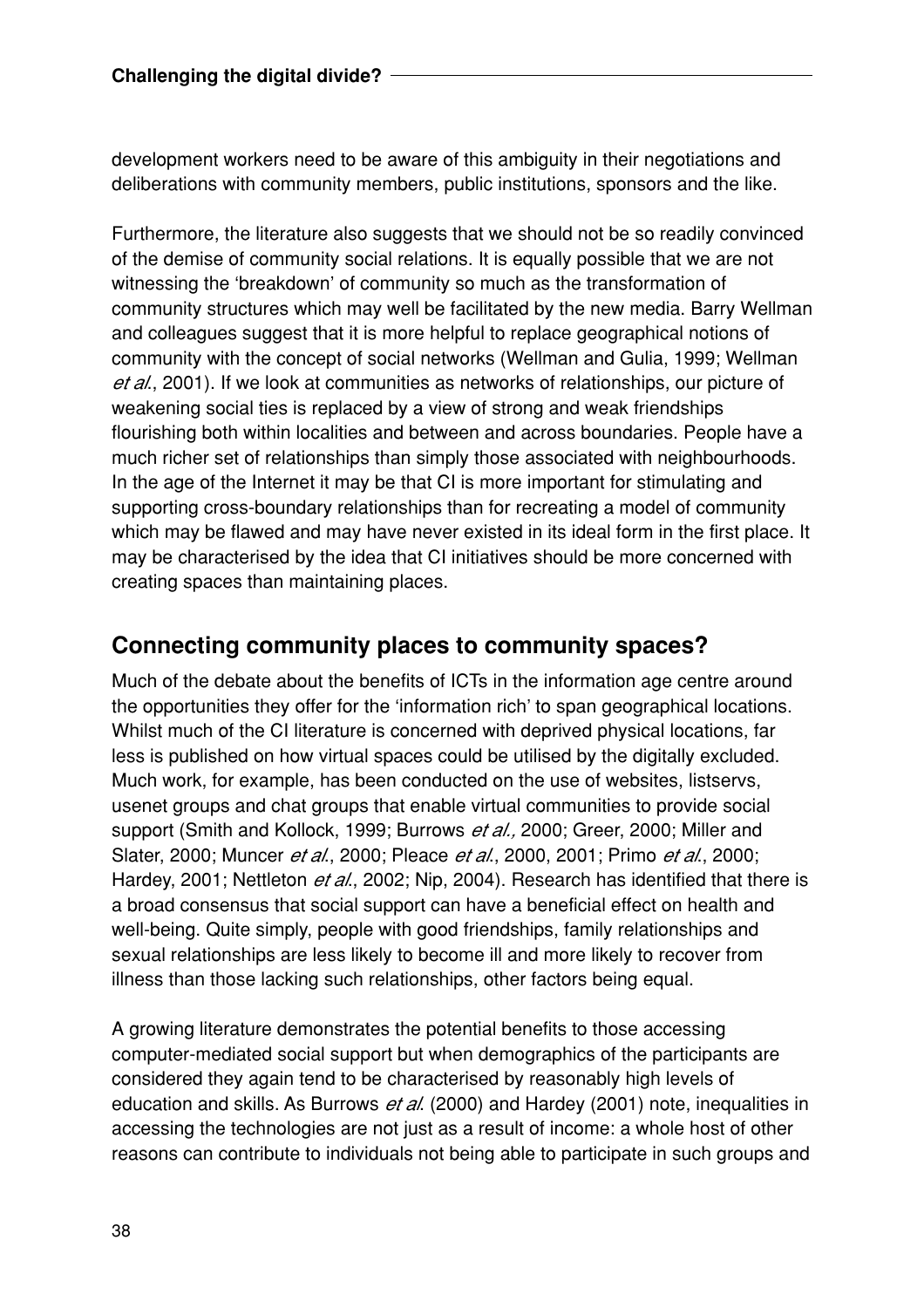so not gain their benefits either in terms of support or information. Thus the potential for such support to become dominated by middle-class, articulate individuals who already are more likely to make more effective use and demands on welfare services is perpetuated.

This would suggest that a key challenge for policy makers may be to foster and sustain virtual community spaces developed and shaped by the perceived needs of excluded groups – spaces for interaction, information sharing and social support which are not shaped by the e-government agenda or commercial markets but instead provide an intermediate virtual space between the two.

### **Shaping the technology**

The trajectory of CI projects also appears to be significantly influenced by the ambiguity of the technology itself, in particular the competing notions of how the technology may change social behaviour and transform social relations. On the one hand is the camp of techno enthusiasts who believe that the empowering capabilities inherent in the ICTs will enrich people's lives as soon as they come into contact with them. They point to the global reach of the Internet, available 24 hours a day, containing unimaginable amounts of information, enabling people anywhere to communicate and share resources, to the commercial opportunities and its potential for enhancing democratic deliberation (Barlow, 1996). For them all we need to do is show people the potential of the media, train them in computer skills and provide them with access to the Internet, and the 'information age' is born.

The alternative view, sometimes known as the 'social shaping of technology' perspective, is that the technology is of secondary importance to the social, political, economic or cultural objectives of a programme. Technology, this group claims, is not value neutral. It is designed by humans and does not exist in some parallel universe. Thus the adoption of ICTs is heavily influenced by the intentions of the designers, the perceptions and expectations of the users and the unintended uses which emerge over time. Again, this ambiguity is very important for CI practitioners to understand. The literature suggests that many projects are technologically led and flounder because of a mismatch between the communication needs and social structures of community networks and the presumed perspective of the techno enthusiasts. In many instances these groups simply don't even speak the same language let alone share a common vision. Moreover, since the technology is shaped by social circumstances it is more important that community groups are involved in that process if they are to 'own' and drive the initiative for themselves. Yet this 'bottom up' or grassroots approach may be at variance with the 'top down' policies which emphasise computer literacy targets, jobs created and inward investment.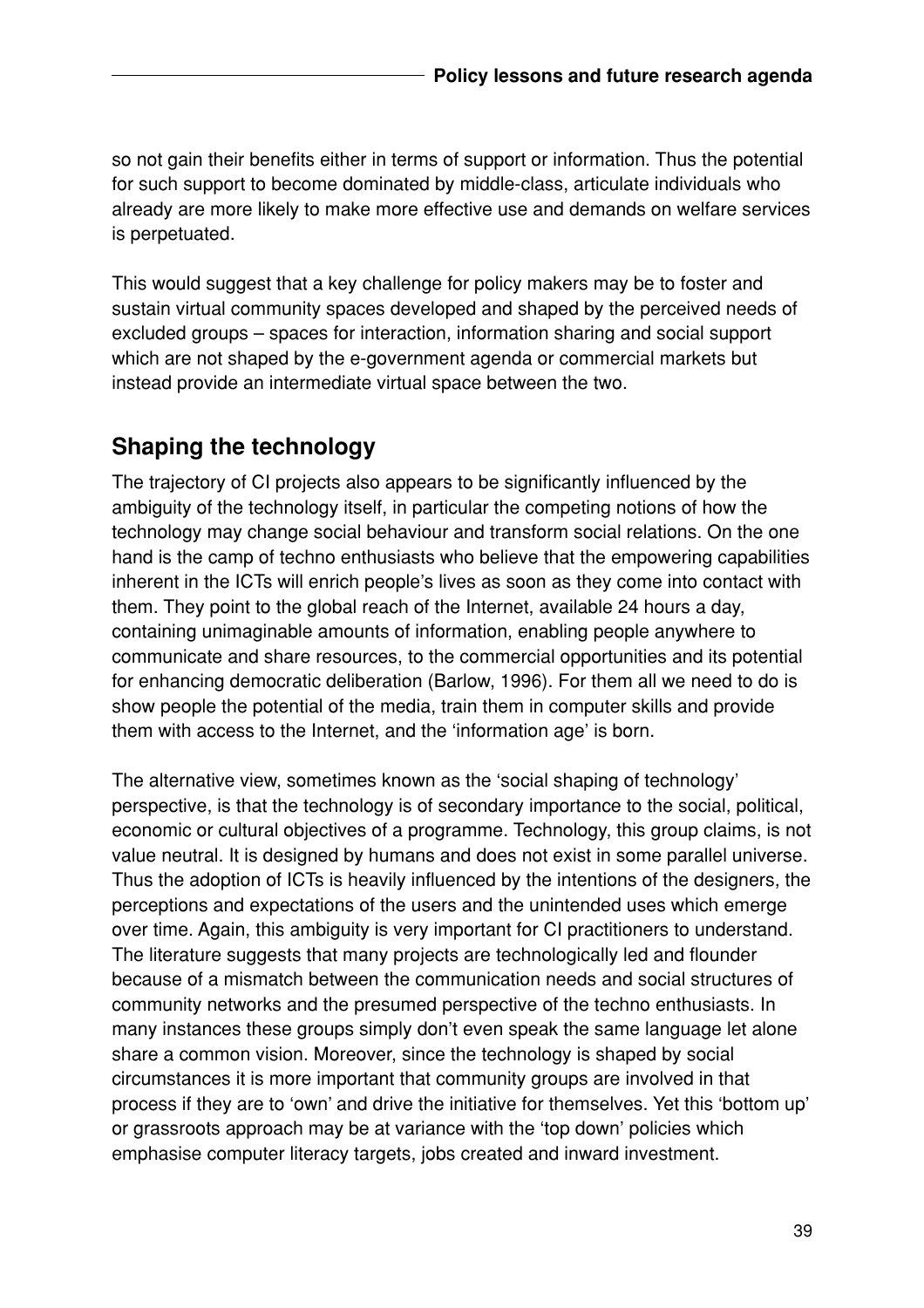### **Defining the digital divide**

A fourth ambiguity emerges from the literature over how the digital divide is defined. Typically this refers to the social cleavage between the information rich and the information poor within countries. Consistent with top down policy models, the emphasis for many CI projects has tended to be placed upon the necessity of providing *access* and *training* for all citizens. As mentioned earlier, in the UK the e-Envoy, Andrew Pinder, and the e-Minister, Patricia Hewitt, have stated that the government is fully committed to ensuring 'that everyone who wants it has access to the Internet by 2005' (Office of the e-Envoy, 2001, p. 4).

This perspective, whilst consistent with a 'safety net' approach, falls short of the more pervasive features of the digital divide identified above. The research suggests that access may be important but it is not the only factor, or even the most important one, influencing the adoption of the Internet by disadvantaged groups (Mansell, 2002). Whilst the new media may be attractive to middle-class users already highly literate, well educated and keen to exploit the interactive potential of the media in their information- and communication-rich lives, such qualifications may act as significant barriers to take-up by the socially excluded.

Interactivity requires a self-confidence which is more important than technological ability as well as a relevance to the communication needs of the user's life experience. For CI projects to be empowering they must be socially contextualised. Simply showering communities with technology will not address the digital divide. Such communities may become wired, but their use may be very different from that of the information rich. Video on demand, shopping over the Internet or online gaming may be evidence of access (and one consistent with 'welfare direct' models) but it hardly constitutes empowerment through interaction. CI projects intended to bridge the digital divide need to address this ambiguity of access and empowerment in their design and practice.

### **Sustainability**

The final ambiguity which provides a common theme in the review is that between the need for innovation and the need for sustainability. On the one hand, many CI projects are supported as innovative social experiments designed to shape the new media for diverse community objectives and support virtual spaces and networks. On the other hand, communities may need projects to be sustained for longer periods than short-term experiments. Historically, however, it is possible to discern life cycles of such projects whereby innovation is replaced either by extinction or colonisation by public or commercial interests. Notable examples include 'Community Memory' and PEN in the USA but the field is littered with past experiments. In one sense this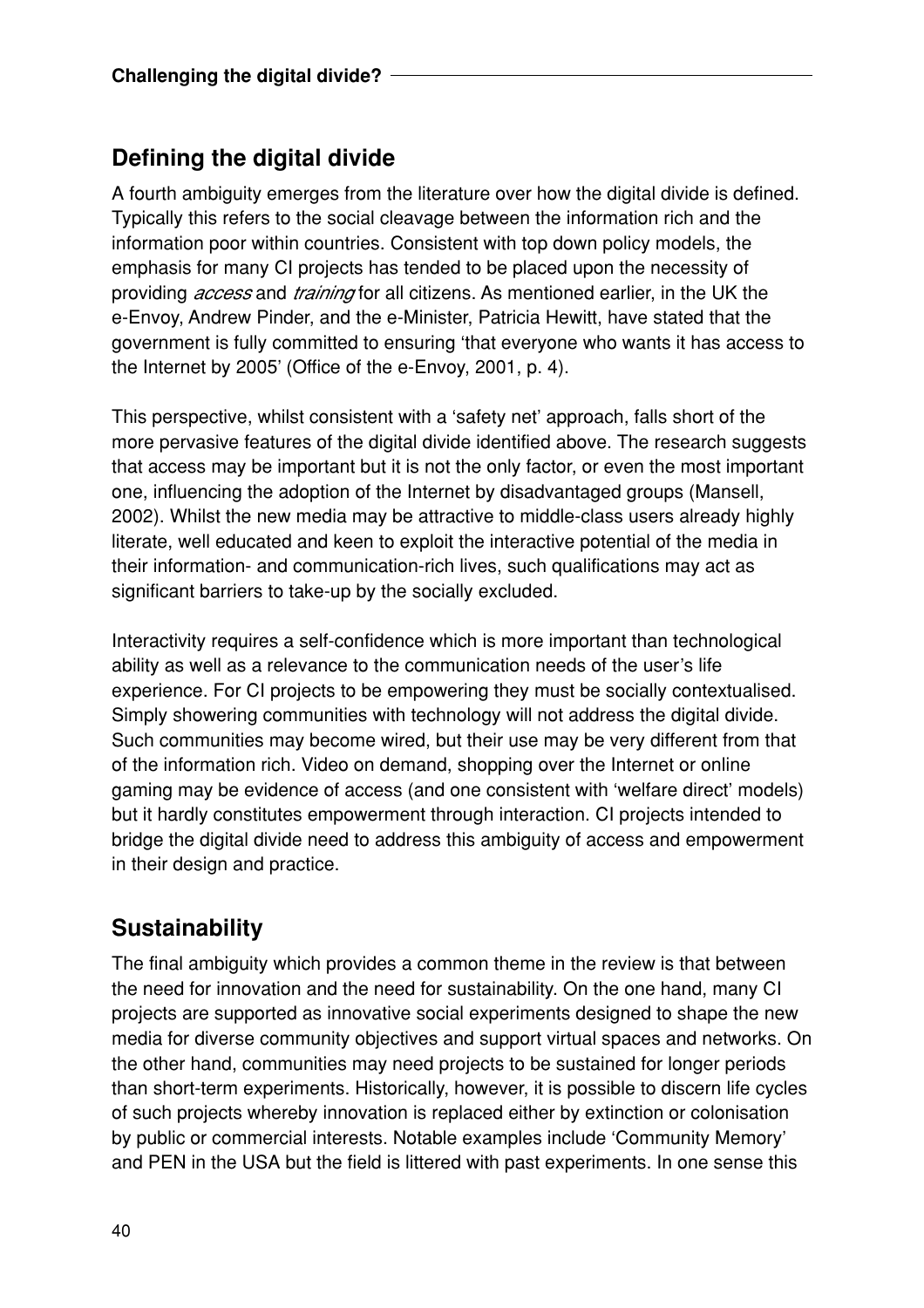may be regarded as simply the role of CI initiatives (Kubicek and Wagner, 2002). Large media companies are becoming aware of the value of 'local' news and information and are often more effective at providing attractive, accessible and reliable platforms than the original CI project. But this also runs the risk of disempowering community groups by taking away their ownership of the content. Thus community activists and policy makers also need to be aware of this ambiguity and negotiate appropriate exit or sustainability strategies as a part of the original design.

### **Concluding comments**

Three sets of questions outlined at the beginning were used to frame the review. They are used here to summarise the main findings.

• What do we already know? What evidence currently exists from around the world on electronically networked communities as a means to improve the life opportunities and support for people living in deprived communities?

The review covers CI projects from around the world which provide innovative, impressive and creative uses of the new ICTs for fostering a diverse range of social networks.

- The use and support of public access sites (e-gateways, information technology centres, UK online centres, electronic village halls) by those currently perceived as excluded from the benefits of ICTs are generally low.
- Many active CI projects are typically supported by those who are already better educated and more familiar with ICTs.
- Those individuals and groups benefiting from virtual social support networks again tended to be more affluent and computer literate.
- There is little existing evidence-based research which supports the contention that CI initiatives have yet made significant challenges to the social inequalities associated with ICT adoption.
- There are, however, both significant findings which point to the barriers to low take-up and cases of good practice which could inform future development.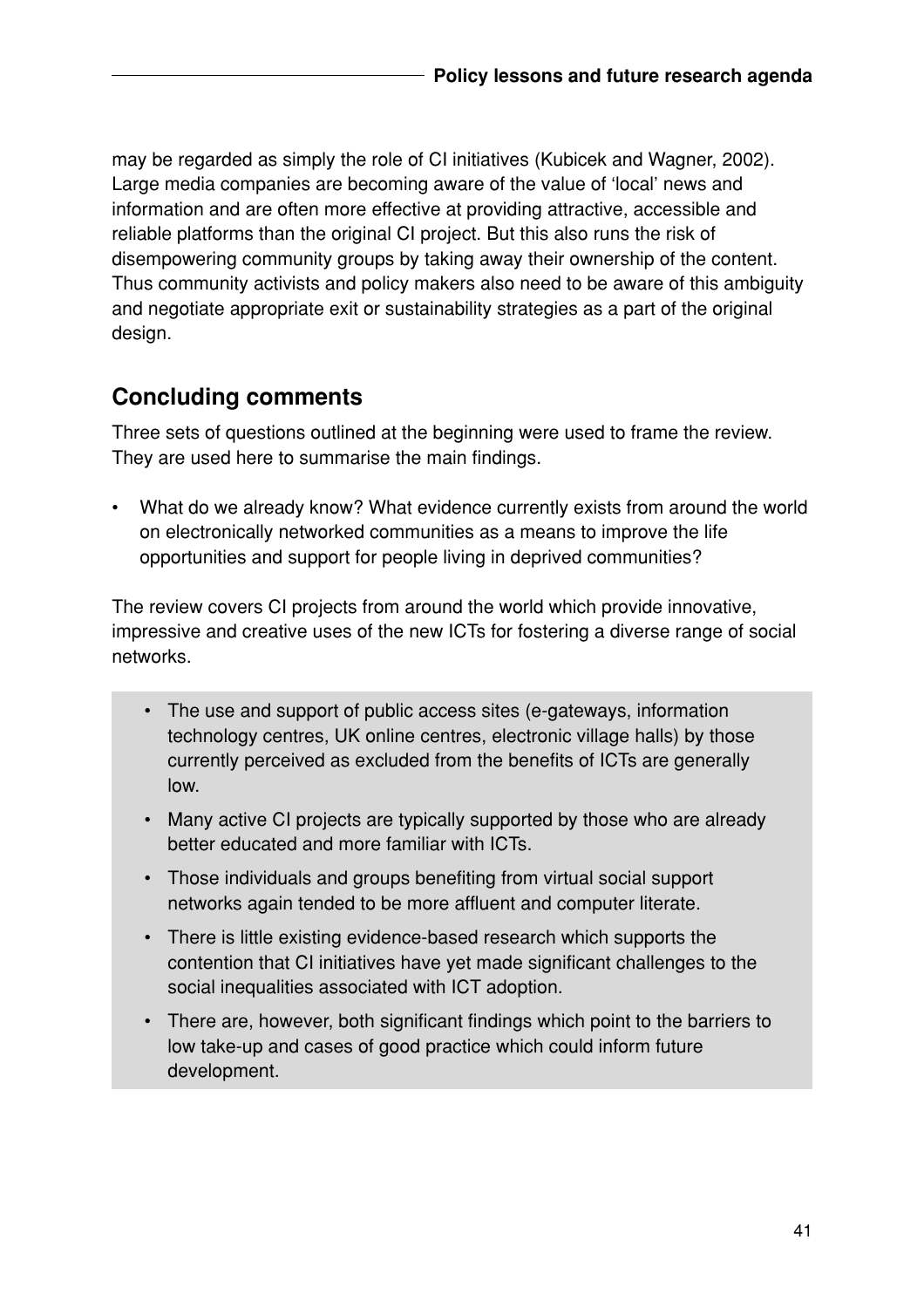• How robust is the empirical research which exists? Does it provide methodologically rigorous findings which can be used to inform the work and practice of policy makers, community groups, practitioners and researchers?

Despite the optimistic claims made for CI initiatives as a means to challenge the digital divide, the foregoing review highlights the disappointing amount of evidencebased research with which to support such assertions. Whilst it may be argued that it is too soon to judge the impact of such programmes as UK online, the historical projects and models upon which it was based do, however, provide some significant lessons which lead us to be cautious about its likely success. But they also raise issues which could influence its more effective development for the future. Much of the research considered has suggested a number of possible reasons for this picture of limited effectiveness which both needs further research and has policy implications.

- The location of many public access sites in libraries, schools, further education colleges and the like may be a significant barrier for those who do not consider such institutions as 'a part of their lives'.
- Similarly ICT training and education which replicates earlier negative feelings of failure is unlikely to attract those who have been categorised as underachievers.
- Whilst the potential advantages of ICTs to those already immersed in electronic information and communication appear evident it is far less obvious from the literature how relevant ICTs are to the 'everyday life experiences' of people living in predominantly disadvantaged areas.
- What are the information and communication needs of people living in predominantly disadvantaged areas which enable the development of 'human centred' information systems of relevance to their life experiences?

CI policies intended to combat the unequal adoption of ICTs may need to be more sensitive to the different and diverse life experiences of citizens and how these will influence both the perceived relevance of ICTs to their lives and the nature of their interaction with the new media. To date the literature too often echoes the exclusive rhetoric of the information society relating to the lifestyles of the information advantaged. If CI initiatives and government programmes such as UK online are to connect with those outside of this wired vision the review suggests several areas which require further analysis to inform policy development.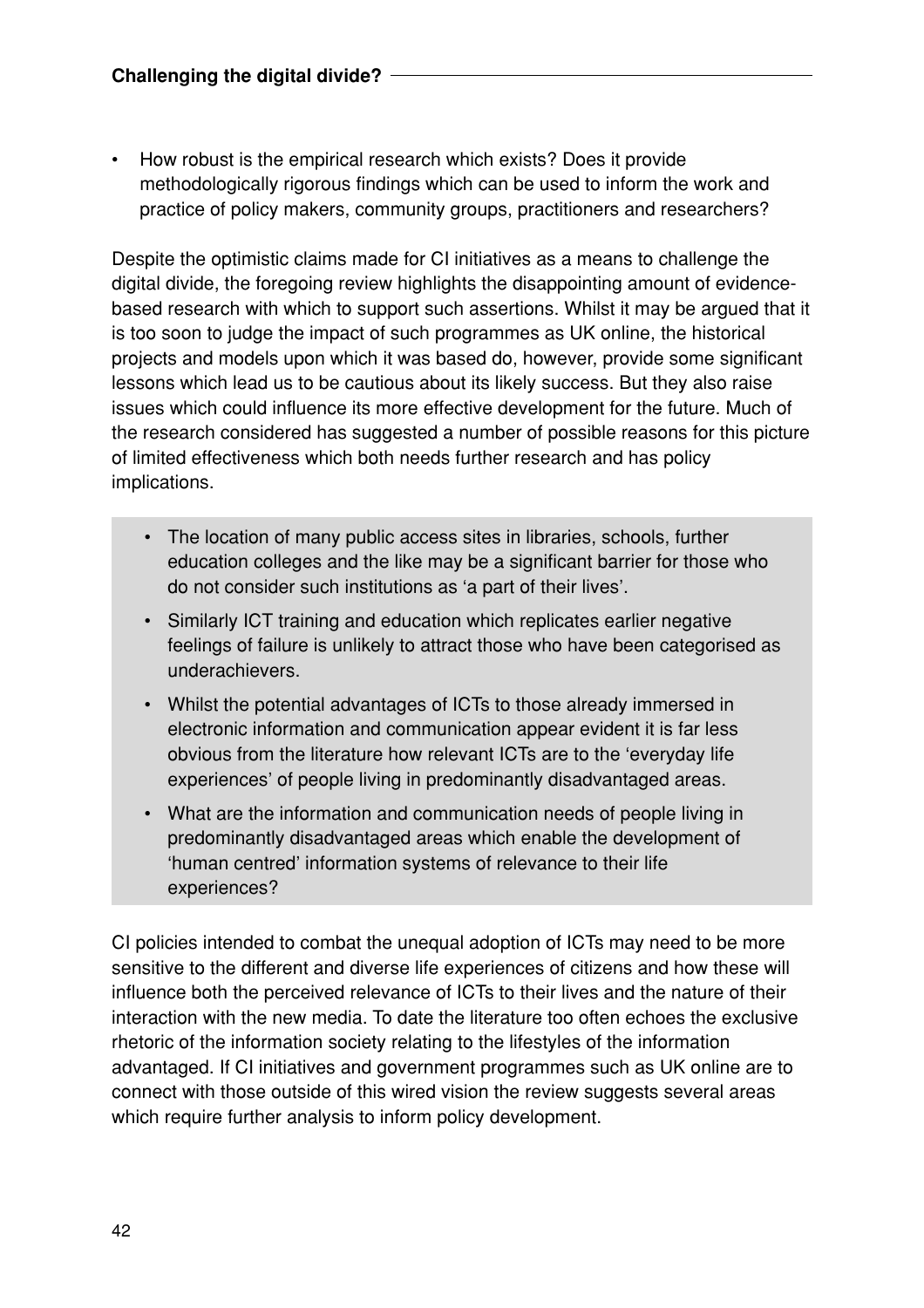• What gaps exist in current research and how does it shape a future research agenda?

The review identifies a number of significant gaps in our understanding of the effectiveness of CI initiatives which researchers and sponsors urgently need to address.

- What kinds of people and uses are made of ICTs in CI projects and public access centres beyond crude attendance numbers?
- What kinds of community intermediaries (local champions, social networks, physical and virtual spaces, informal education) can stimulate and maintain improvements in computer literacy?
- What kinds and levels of content creation and electronic interaction are to be expected from people living in disadvantaged areas?
- Can the commercial sector ensure more even access and adoption of ICTs across the population?
- Is the kind of connection (e.g. broadband) important for influencing the adoption and types of usage of ICTs?
- What are the most effective models for economically and socially sustaining CI initiatives?
- Is there a stakeholder role for public, private and voluntary sector agencies in pursuing sustainable strategies for challenging the digital divide (e.g. delivering e-government services, improving market shares, stimulating cost-effective voluntary organisation)?

A genuine desire on the part of policy makers to tackle the digital divide requires all the above questions to be seriously addressed. Whilst the review acknowledges that such issues have been raised, the extent and robustness of existing empirical research in CI is not currently sufficient to help policy makers and practitioners design and implement effective strategies and actions.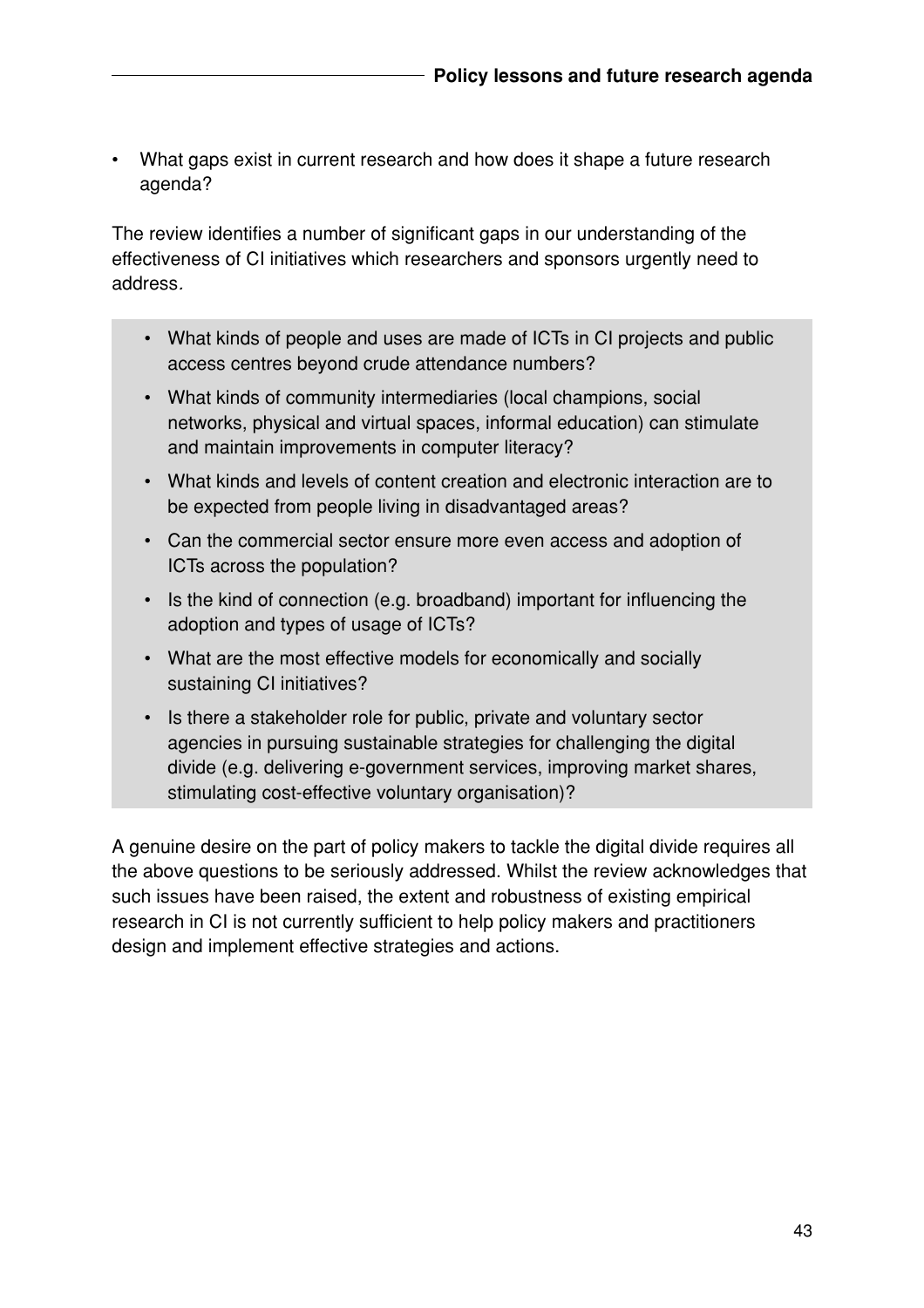# **References**

Allen, K. and Rainie, L. (2002) Parents Online. Washington, DC: Pew Internet and American Life Project

Barlow, J.P. (1996) 'Thinking locally, acting globally', *Cyber-Rights Electronic List*, 15 January 1996

Beamish, A. (1995) 'Communities on-line: community-based computer networks', unpublished master's thesis, Department of Urban Studies and Planning, Massachusetts Institute of Technology

BECTa (2001) The 'Digital Divide': A Discussion Paper. London: BECTa

Bennett, M.D. (2003) A Broadband World: The Promise of Advanced Services. Washington, DC: Alliance for Public Technology/Benton Foundation

Besselaar, P. van den (2001) 'E-community versus e-commerce: the rise and decline of the Amsterdam digital city', A/ & Society, Vol. 15, pp. 280-8

Bishop, A., Tidline, T.J., Shoemaker, S. and Salela, P. (1999) 'Public libraries and networked information services in low-income communities', Library and Information Science Research, Vol. 21, No. 3, pp. 361-90

Boneva, B. and Kraut, R. (2002) 'Email, gender and personal relationships', in B. Wellman and C. Haythornthwaite (eds) The Internet in Everyday Life. Malden, Mass: Blackwell

Burrows, R., Nettleton, S., Pleace, N., Loader, B.D. and Muncer, S. (2000) 'Virtual community care? Social policy and the emergence of computer mediated social support', Information, Communication and Society, Vol. 3, No. 1, pp. 95-121

Carvin, A. (2000a) 'More than just access – fitting literacy and content into the digital divide equation', *Educause Review*, November/December, pp. 38-47

Carvin, A. (2000b) 'Mind the gap: the digital divide as the civil rights issue of the new millennium', MultiMedia Schools, January/February. Available online at www.infotoday.com/mmscholls/jan00/carvin.htm

Casapulla, G., de Cindio, F. and Ripamonti, L.A. (2001) 'Community networks and access for all in the era of the free Internet: "Discovering the Treasure" of community', in L. Keeble and B.D. Loader (eds) Community Informatics: Shaping Computer-Mediated Social Relations. London: Routledge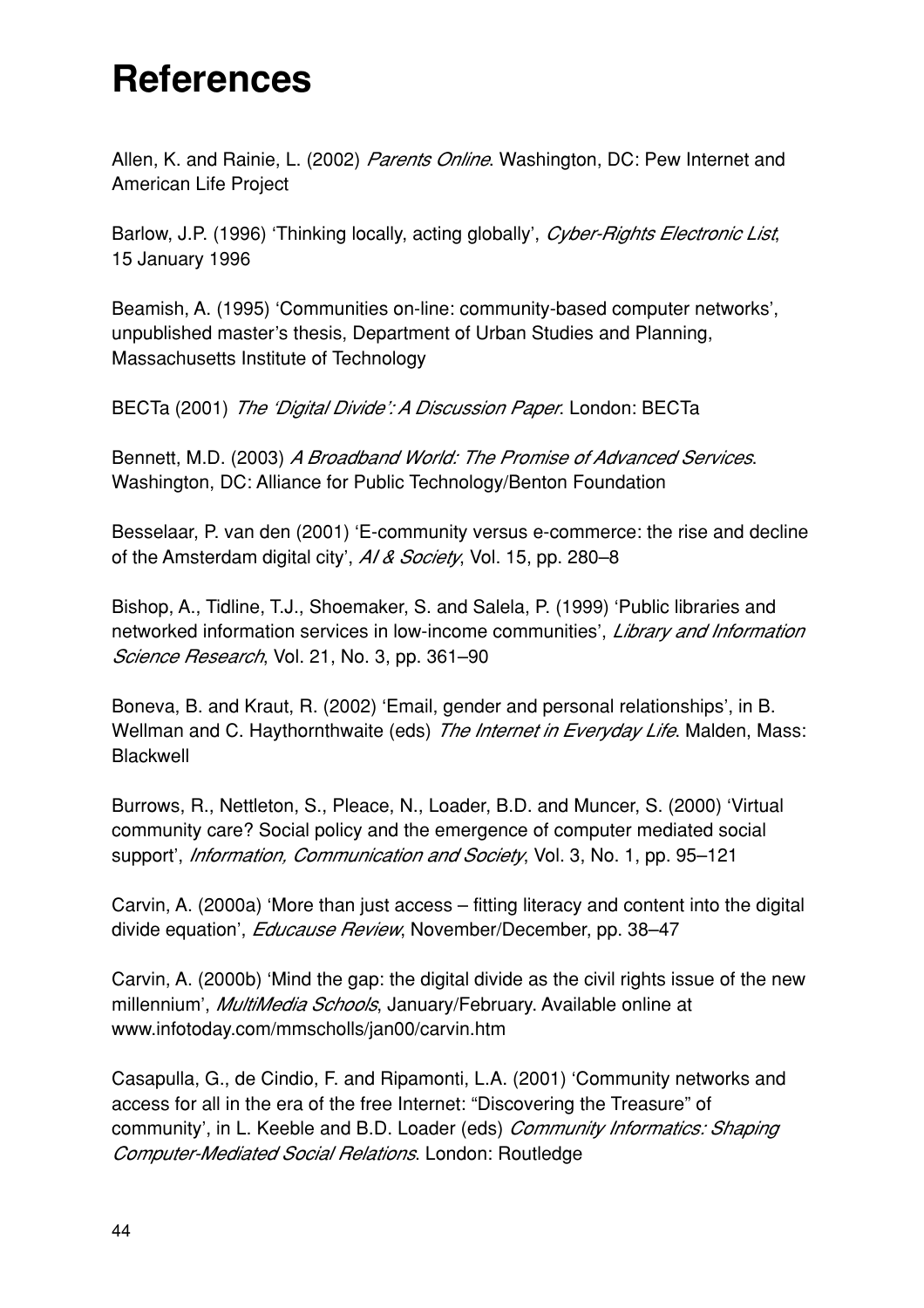Castells, M. (1996) The Rise of the Network Society, Vol. 1, The Information Age: Economy, Society and Culture. Cambridge, Mass: Blackwell

Castells, M. (2001) The Internet Galaxy: Reflections on the Internet, Business and Society. Oxford: Oxford University Press

Chow, C., Ellis, J., Mark, J. and Wise, B. (1998) Impact of CTCNet Affiliates: Findings from a National Survey of Users of Community Technology Centers. Newton, Mass: CTCNet Research and Evaluation Team National Science Foundation

Chow, C., Ellis, J., Walker, G. and Wise, B. (2000) Who Goes There? Longitudinal Case Studies of Twelve Users of Community Technology Centers. Newton, Mass: CTCNet Research and Evaluation Team National Science Foundation

Cody, M.J., Dunn, D., Hoppin, S. and Wendt, P. (1999) 'Silver surfers: training and evaluating Internet use among older adult learners', Communication Education, Vol. 48, pp. 269–86

Coleman, S. and Normann, E. (2000) New Media and Social Inclusion. London: Hansard Society

Cook, J. and Smith, M. (2002) Final Report for Study of UK Online Centres. London: Learning Technology Research Institute, London Metropolitan University

Cronberg, T., Duelund, P., Jensen, O.M. and Qvortrup, L. (1991) Danish Experiments – Social Constructions of Technology, New Social Science Monographs. Copenhagen: Copenhagen Business School

Davinett, G. (2000) 'Regenerating communities in the UK: getting plugged into the information society?', *Community Development Journal*, Vol. 35, No. 2, pp. 157-66

Davison, E. and Cotten, S.R. (2003) 'Connection discrepancies: unmasking further layers of the digital divide', *First Monday*, Vol. 8, No. 3. Available online at www.firstmonday.org/issues/issue8\_3/Davison.html

Day, P. and Harris, K. (1997) *Down-to-Earth Vision: Community Based IT Initiatives* and Social Inclusion. London: IBM UK Ltd

Day, P. and Schuler, D. (eds) (2004) Shaping the Network Society. Cambridge, Mass: MIT Press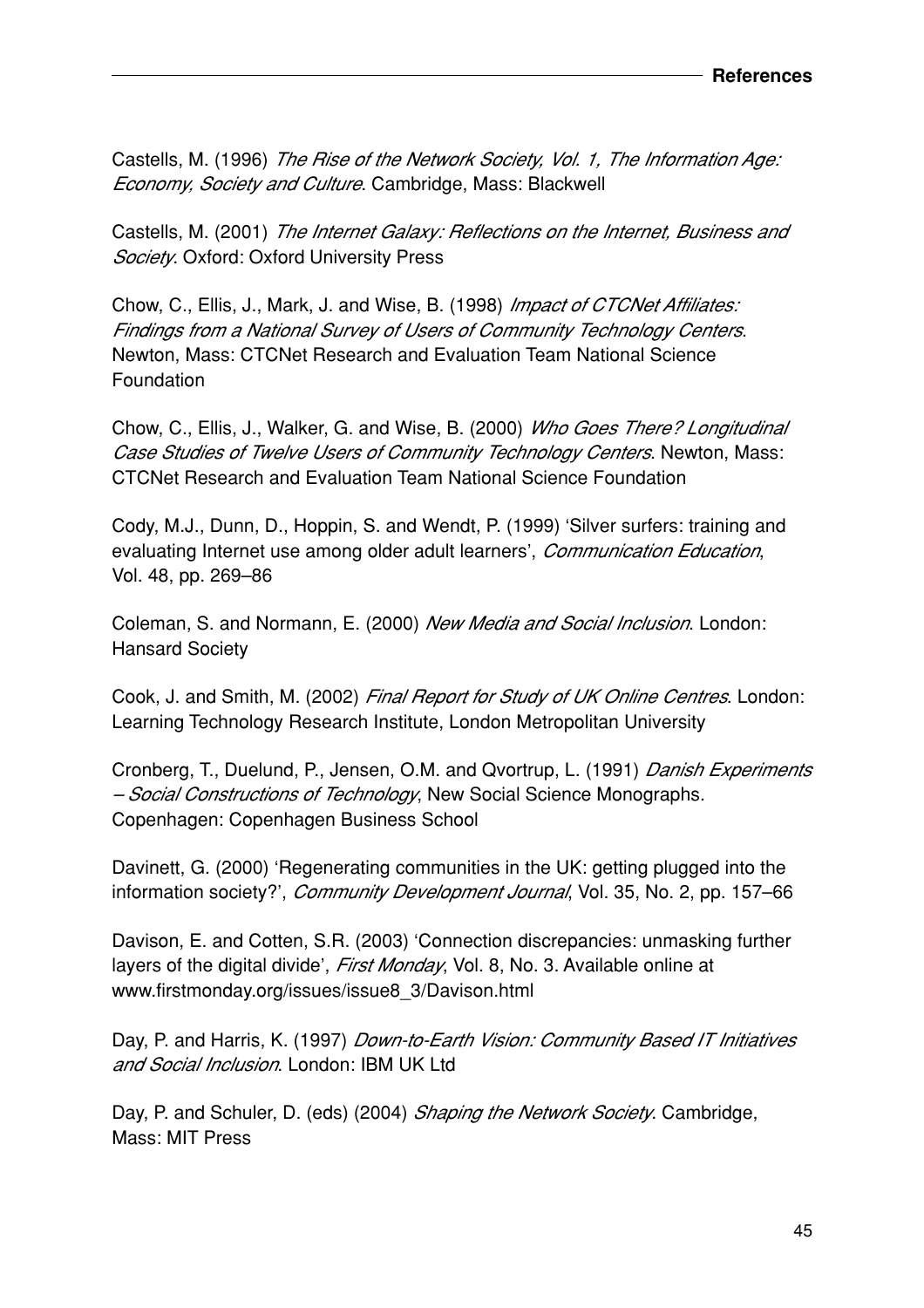DfES (2003) 21st Century Skills: Realising Our Potential – Individuals, Employers, Nation. London: HMSO. Available online at http://www.dfes.gov.uk/skillsstrategy/ \_pdfs/whitePaper\_PDFID4.pdf

Doctor, S. and Dutton, W. (1998) 'The First Amendment online: Santa Monica's Public Electronic Network', in R. Tsagarousianou, D. Tambini and C. Bryan (eds) Cyberdemocracy: Technology, Cities and Civic Networks. London: Routledge

Facer, K., Sutherland, R., Furlong, R. and Furlong, J. (2001) 'What's the point of using computers?', New Media & Society, Vol. 3, No. 2, pp. 199–219

Facer, K., Furlong, J., Furlong, R. and Sutherland, R. (2003) Screen Play: Children and Computing in the Home. London: RoutledgeFalmer

Farrington, C. and Pine, E. (1992) 'Commmunity memory: a case study in community communication', in P. Agre and D. Schuler (eds) *Reinventing Technology*, Rediscovering Community: Critical Explorations of Computing as a Social Practice. Norwood, NJ: Ablex Publishing

Fox, S., Rainie, L., Larsen, E., Horrigan, J., Lenhart, A., Spooner, T. and Carter, C. (2001) Wired Seniors: A Fervent Few, Inspired by Family Ties. Washington, DC: Pew Internet and American Life Project

Graham, S. (2002) 'Bridging urban digital divides? Urban polarisation and information and communication technologies (ICTs)', Urban Studies, Vol. 39, No. 1, pp. 33–56

Graham, S. and Marvin, S. (2001) Splintering Urbanism: Networked Infrastructures, Technological Mobilities and the Urban Condition. London: Routledge

Greer, B.G. (2000) 'Psychological and support functions of an e-mail mailing list for persons with cerebral palsy', CyberPsychology & Behavior, Vol. 3, No. 2, pp. 221–35

Gurstein, M. (ed.) (2000) Community Informatics: Enabling Communities with Information and Communication Technologies. Hershey, Pa: Idea Group Publishing

Haddon, L. (2000) 'Social exclusion and information and communication technologies: lessons from studies of single parents and the young elderly', New Media & Society, Vol. 2, No. 4, pp. 387-406

Hague, B. and Loader, B.D. (1999) Digital Democracy: Discourse and Decision-Making in the Information Age. London: Routledge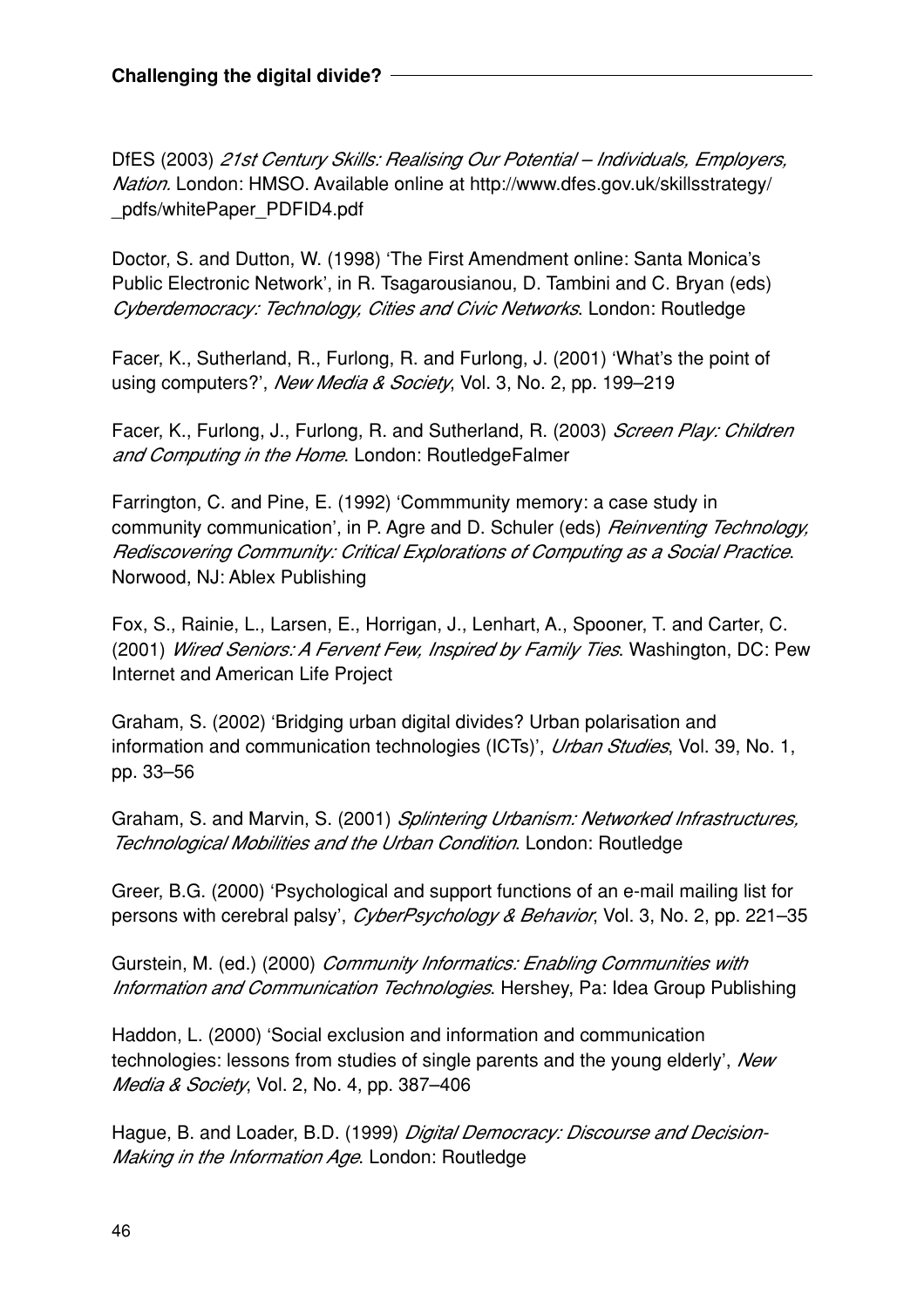Hall Aitken (2001) Mapping the Digital Divide Final Report - November 2001. Glasgow: Hall Aitken

Hall Aitkin (2003) Evaluation of CMF Funded UK Online Centres – Final Report. Glasgow: Hall Aitken

Hamm, S. (2001) 'Information communications technologies and violence against women', Development, Vol. 44, No. 3, pp. 36-41

Hardey, M. (2001) '*E-health*: the internet and the transformation of patients into consumers and producers of health knowledge', Information Communication & Society, Vol. 4, No. 3, pp. 388-405

Hargittai, E. (2002) 'Second-level digital divide: differences in people's online skills', First Monday, Vol. 7, No. 4. Available online at www.firstmonday.org/issues/issue7 4/ hargittai/index.html

Hauben, J.R. (1995) 'A brief history of Cleveland Free-Net', The Amateur Computerist, Vol. 7, No. 1. Available online (accessed November 2003) at: www.prometheusonline.de/heureka/kommunikationswissenschaft/monografien/ hauben/brief.htm

Hellawell, S. (2001) *Beyond Access: ICT and Social Inclusion*. Glasgow: Fabian **Society** 

Horrigan, J. and Rainie, L. (2002) The Broadband Difference: How Online Americans' Behavior Changes with High-Speed Internet Connections at Home. Washington, DC: Pew Internet and American Life Project

Kavanaugh, A.L. (1999) 'The impact of community networking on community: a social network analysis approach', Telecommunications Policy Research Conference

Kavanaugh, A.L. and Patterson, S. (2002) 'The impact of community computer networks on social capital and community involvement in Blacksburg', in B. Wellman and C. Haythornthwaite (eds) The Internet in Everyday Life. Malden, Mass: Blackwell

Kavanaugh, A.L., Cohill, A.M. and Patterson, S. (2000) Use and Impact of Community Networking in Blacksburg. Blacksburg, Va: Blacksburg Electronic Village Hall

Keeble, L. and Loader, B.D. (eds) (2001) Community Informatics: Shaping Computer-Mediated Social Relations. London: Taylor & Francis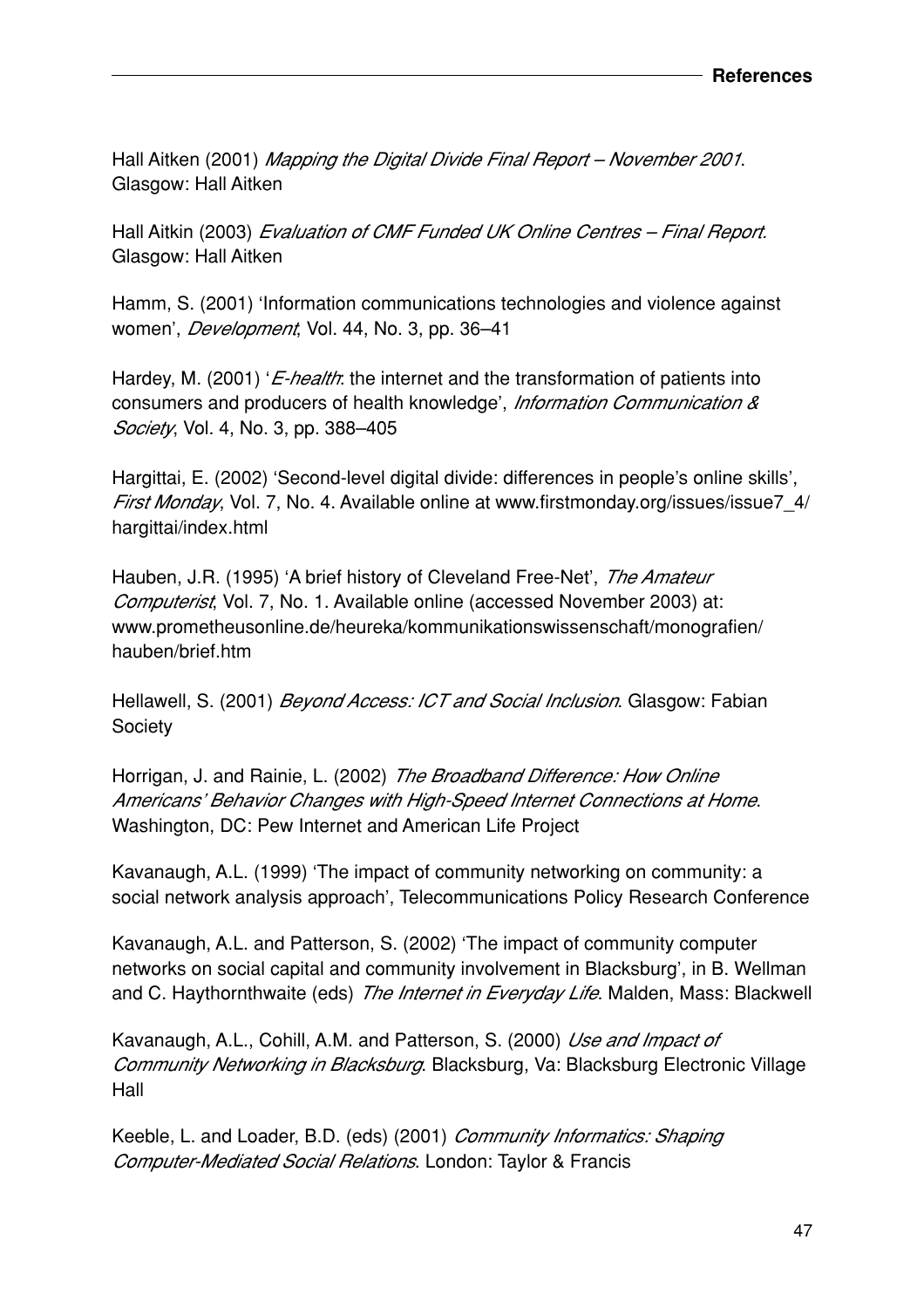Kraut, R., Patterson, M., Lundmark, V., Kiesler, S., Mukopadhhyay, T. and Scherlis, W. (1998) 'Internet paradox: a social technology that reduces social involvement and psychological well being?', American Psychologist, September, pp. 1017–31

Kubicek, H. and Wagner, R. (2002) 'Community networks in a generational perspective: the change of an electronic medium within three generations', Information, Communication & Society, Vol. 5, No. 3, pp. 291-319

Lenhart, A., Horrigan, J., Allen, K., Boyce, A., Madden, M. and O'Grady, E. (2003) The Ever-Shifting Internet Population: A New Look at Internet Access and the Digital Divide. Washington, DC: The Pew Internet and American Life Project

Lentz, R.G. and Oden, M.D. (2001) 'Digital divide or digital opportunity in the Mississippi Delta region of the US', Telecommunications Policy, Vol. 25, pp. 291-313

Liff, S. and Steward, F. (2001) 'Communities and community e-gateways: networking for social inclusion', in L. Keeble and B.D. Loader (eds) Community Informatics: Shaping Computer-Mediated Social Relations. London: Taylor & Francis

Livingstone, S. (2001) Online Freedom & Safety for Children. London: IPPR/Citizens Online Research Publication

Loader, B.D. (ed.) (1998) The Cyberspace Divide: Equality, Agency and Policy in the Information Society. London: Routledge

Loader, B.D., Hague, B.N. and Eagle, D. (2000) 'Embedding the Net: community development in the age of information', in M. Gurstein (ed.) Community Informatics: Enabling Communities with Information and Communication Technologies. Hershey, Pa: Idea Group Publishing

Mansell, R. (2002) 'From digital divides to digital entitlements in knowledge societies', Current Sociology, Vol. 50, No. 3, pp. 407-26

Mark, J., Cornebise, J. and Wahl, E. (1997) Community Technology Centers: Impact on Individual Participants and their Communities. CTCNet National Science Foundation. Available online at www.ctcnet.org/eval.html

Matei, S. and Ball-Rokeach, S.J. (2002) 'Belonging in geographic, ethnic and Internet spaces', in B. Wellman and C. Haythornthwaite (eds) The Internet in Everyday Life. Malden, Mass: Blackwell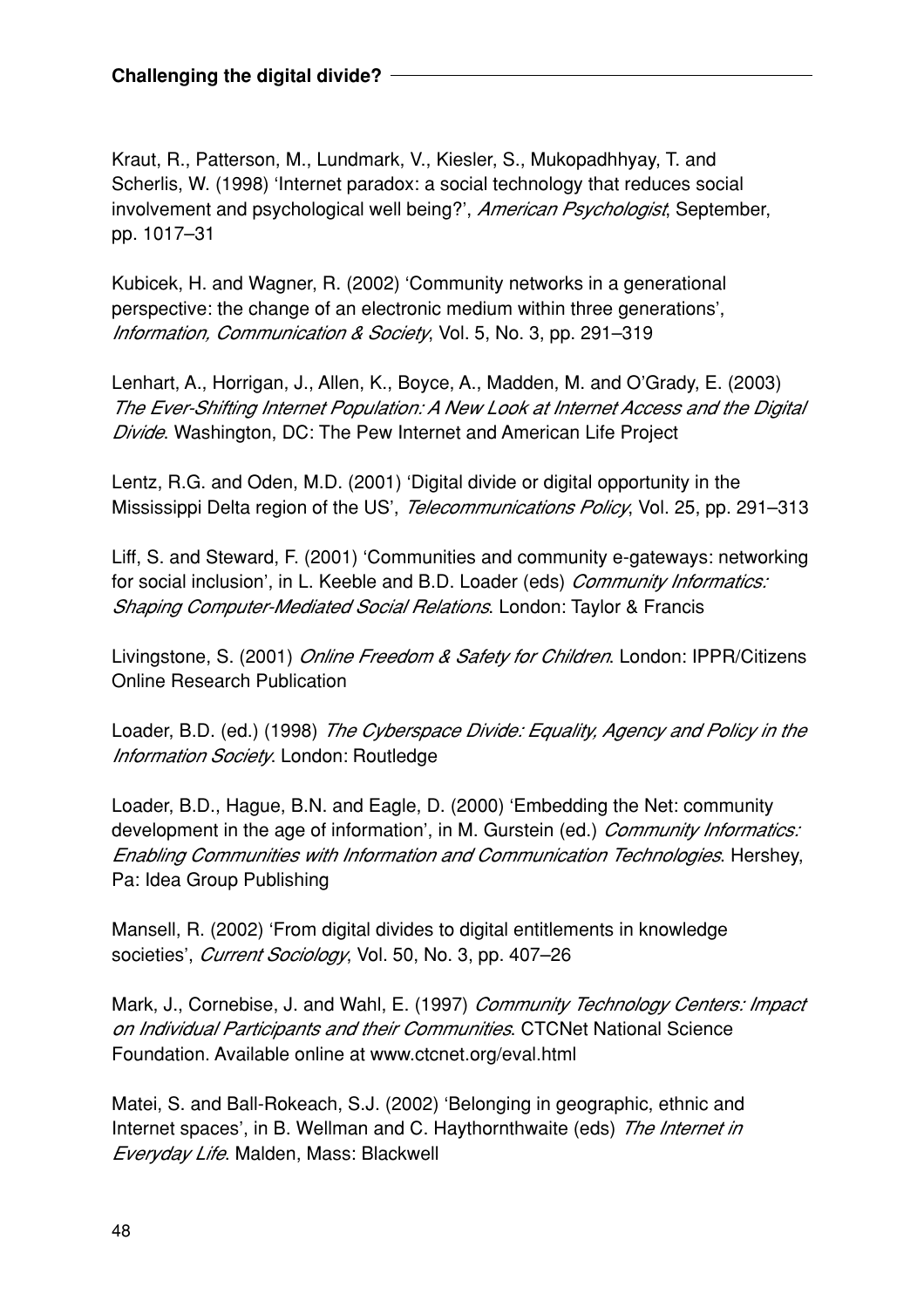McLaren, J. and Zappalà, G. (2002) 'The "digital divide" among financially disadvantaged families in Australia', First Monday, Vol. 7, No. 11. Available online at www.firstmonday.org/issues/issue7\_11/mclaren/index.html

McQuaid, R.W., Lindsay, C. and Greig, M. (2003) Wired for Work? ICT and Job Seeking in Rural Areas. York: Joseph Rowntree Foundation

Miller, D. and Slater, D. (2000) The Internet: An Ethnographic Approach. Oxford and New York: Berg

Morino Institute (2001) From Access to Outcomes: Raising the Aspirations for Technology Initiatives in Low-Income Communities. Virginia: The Morino Institute. Available online at www.morino.org/divides/execsum\_report.htm

Muncer, S., Loader, B.D., Burrows, R., Pleace, N. and Nettleton, S. (2000) 'Form and structure of newsgroups giving social support: a network approach', CyberPsychology & Behavior, Vol. 3, No. 6, pp. 1017–29

Nettleton, S., Pleace, N., Burrows, R., Muncer, S. and Loader, B.D. (2002) 'The reality of social support', in S. Woolgar (ed.) Virtual Society? Oxford: Oxford University Press

Nip, J.Y.M. (2004) 'The Queer Sisters and its electronic bulletin board: a study of the Internet for social movement mobilisation', in W. van de Donk, B.D. Loader, P. Nixon and D. Rucht, D. (eds) Cyberprotest: New Media, Citizens and Social Movements. London: Routledge

NTIA (National Telecommunications and Information Administration) (2000) Falling Through the Net: Towards Digital Inclusion. Washington, DC: Department of **Commerce** 

Oates, B.J. (2003) 'ICTs, e-democracy and citizenship education', *Information* Technology, Education and Society, Vol. 4, No. 1, pp. 55–76

Office of Learning Technologies (1998) Models of Community Learning Networks in Canada. Quebec: Office of Learning Technologies

Office of the e-Envoy (2001) UK Online Annual Report. London: Office of the e-Envoy. Available online at www.e-envoy.gov.uk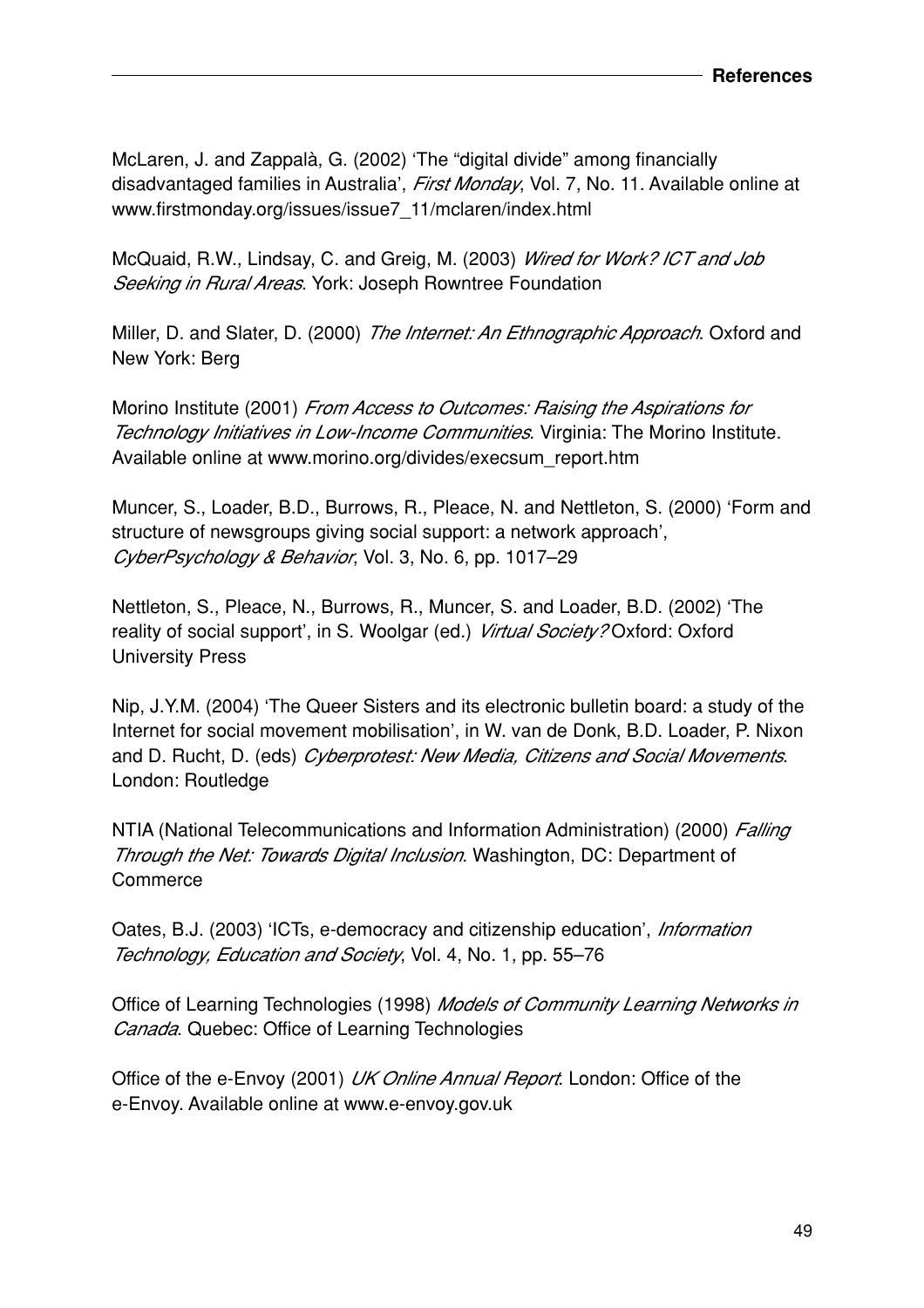Office of the e-Envoy (2003a) Policy Framework for a Mixed Economy in the Supply of e-Government Services - A Consultation Document. Available online at www.e-envoy.gov.uk

Office of the e-Envoy (2003b) UK Online Annual Report. London: Office of the e-Envoy. Available online at www.e-envoy.gov.uk

Oftel (Office of Telecommunications) (2003) Telecoms Usage amongst Low Income Groups, and Identification of any Issues Specifically Related to Ethnicity. London: **Oftel** 

Oxford Internet Institute (2003) Oxford Internet Survey, September. http:// users.ox.ac.uk/~oxis

PAT 15 (2000) Closing the Digital Divide: Information and Communication Technologies in Deprived Areas: A Report by Policy Action Team 15. London: DTI

Perri 6 and Jupp, B. (2001) Divided by Information? The 'Digital Divide' that Really Matters and the Implications of the New Meritocracy. London: Demos

Pinkett, R. (2002) 'Integrating community technology and community building: early results from the Camfield Estates–MIT Creating Community Connections Project', DIAC 2002 Conference, Seattle

Plant, R., Lesser, H. and Taylor-Gooby, P. (1980) Political Philosophy and Social Welfare. London: Routledge & Kegan Paul

Pleace, N., Burrows, R., Loader, B.D., Muncer, S. and Nettleton, S. (2000) 'On-line with the friends of Bill W: social support and the Net', Sociological Research Online, Vol. 5, No. 2. Available online at www.socresonline.org.uk

Pleace, N., Burrows, R., Loader, B., Nettleton, S. and Muncer, S. (2001) 'The safety net? Some reflections on the emergence of computer-mediated self-help and social support', in L. Keeble and B.D. Loader (eds) Community Informatics: Shaping Computer-Mediated Social Relations. London: Routledge

Primo, A.F.T., Pereira, V.A. and Freitas, A. (2000) 'Brazilian Crossdresser Club', CyberPsychology & Behavior, Vol. 2, No. 3, pp. 287–96

Putnam, R. (1993) 'The prosperous community: social capital and public life', The American Prospect, Vol. 13. Available online at http://epn.org/prospect/13/ 13putn.html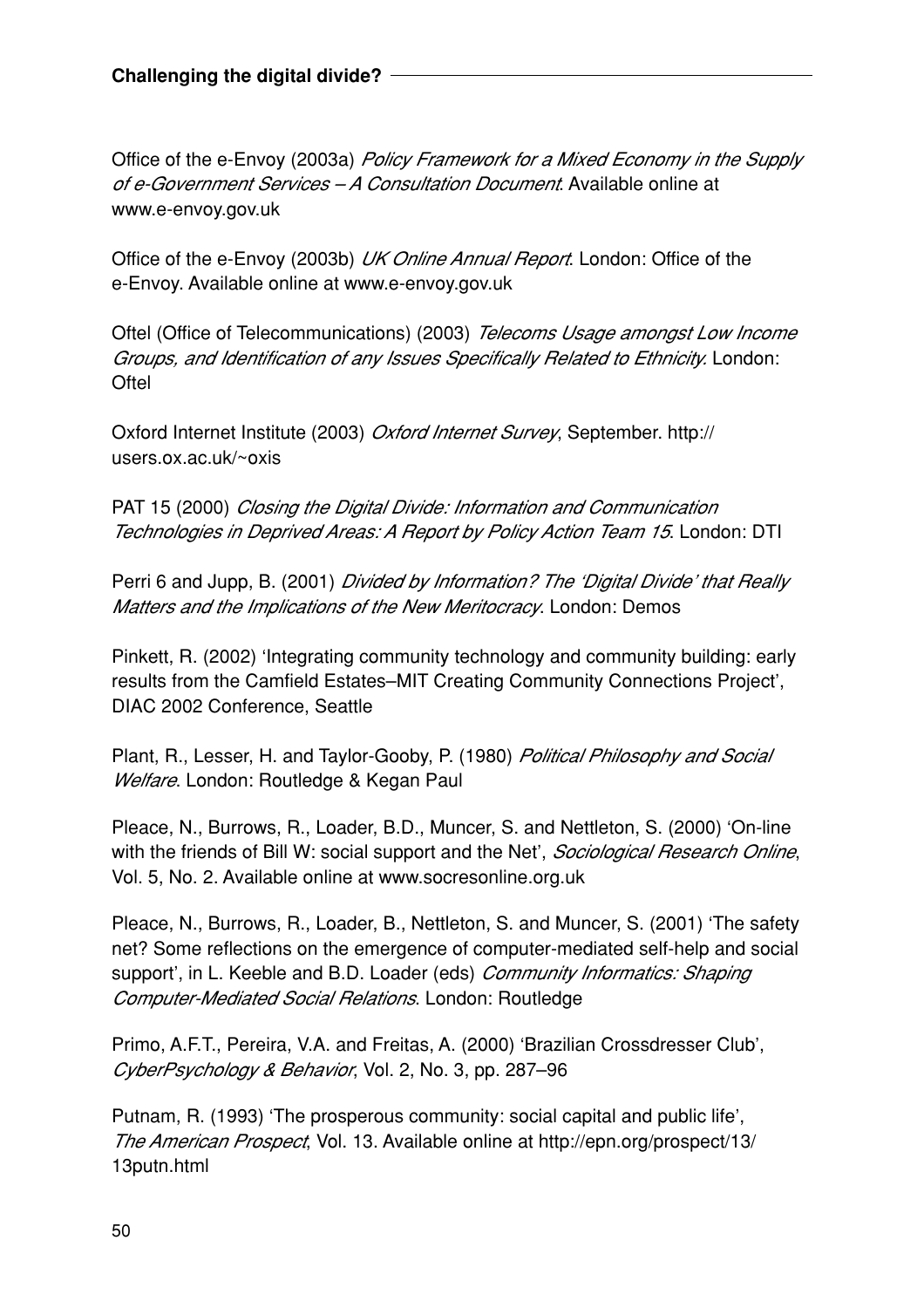Putnam, R. (2000) Bowling Alone: The Collapse and Revival of American Community. New York: Simon & Schuster

Quan-Haase, A., Wellman, B., Witte, J.C. and Hampton, K.N. (2002) 'Capitalizing on the Net: social contact, civic engagement and sense of community', in B. Wellman and C. Haythornthwaite (eds) The Internet in Everyday Life. Malden, Mass: Blackwell

Qvortrup, L. (ed.) (1987) Social Experiments with I.T. and the Challenge of **Innovation. New York: Kluwer Academic Publishers** 

Reich, R. (1992) The Work of Nations: Preparing Ourselves for 21st Century Capitalism. New York: Vintage

Rommes, E. (2002) 'Creating places for women on the Internet', The European Journal of Women's Studies, Vol. 9, No. 4, pp. 400-29

Schuler, D. (1996) The New Community Networks: Wired for Change. Reading, Mass: Addison-Wesley

Selwyn, N. (2002a) '"E-stablishing" an inclusive society? Technology, social exclusion and UK government policy making', *Journal of Social Policy*, Vol. 31, No. 1, pp. 1–20

Selwyn, N. (2002b) Defining the 'Digital Divide': Developing a Theoretical Understanding of Inequalities in the Information Age, Occasional Paper 49. Cardiff: School of Social Sciences, Cardiff University

Servon, L.J. and Nelson, M. (1999) Creating an Information Democracy: The Role of Community Technology Programs and Their Relationship to Public Policy. New Brunswick, NJ: Center for Urban Policy Research

Shearman, C. (1999) Local Connections: Making the Net Work for Neighbourhood Renewal. London: Communities On Line

Singh, S. (2001) 'Gender and the use of the internet at home', New Media & Society. Vol. 3, No. 4, pp. 395–416

Smith, M.A. and Kollock, P. (1999) Communities in Cyberspace. London and New York: Routledge

Southern, A. (2002) 'Can information and communication technologies support regeneration?', Regional Studies, Vol. 36, No. 2, pp. 697-702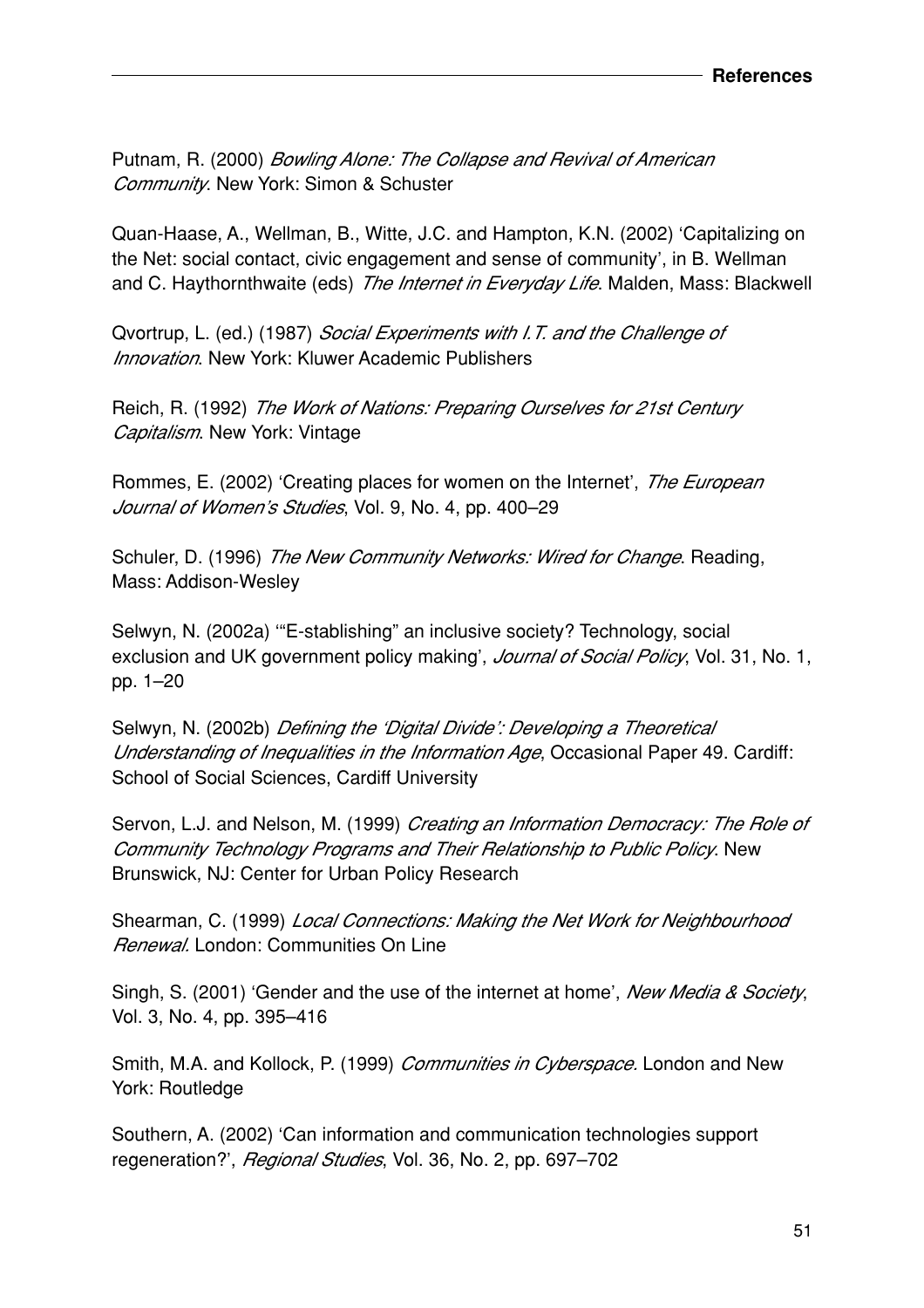Spooner, T. and Rainie, L. (2000) African-Americans and the Internet. Washington, DC: The Pew Internet and American Life Project

Spooner, T. and Rainie, L. (2001) Hispanics and the Internet. Washington, DC: Pew Internet and American Life Project

Tambini, D. (2000) Universal Internet Access: A Realistic View. London: IPPR/ Citizens Online Research Publication

Tsagarousianou, R., Tambini, D. and Bryan, C. (1998) Cyberdemocracy: Technology, Cities and Civic Networks. London: Routledge

Virnoche, M.E. (1998) 'The seamless "web" and communications equality: the shaping of a community network', Science, Technology and Human Values, Vol. 23, No. 2, pp. 199–220

Warschauer, M. (2003) Technology and Social Inclusion: Rethinking the Digital Divide. Cambridge, Mass: MIT Press

Wellman, B. (1999) 'The network community', in B. Wellman (ed.) Networks in the Global Village. Boulder, Colo: Westview

Wellman, B. and Gulia, M. (1999) 'Virtual communities as communities: Net surfers don't ride alone', in M.A. Smith and P. Kollock (eds) Communities in Cyberspace. London: Routledge

Wellman, B., Quan-Haase, A., Witte, J. and Hampton, K. (2001) 'Does the internet increase, decrease, or supplement social capital? Social networks, participation, and community commitment', American Behavioral Scientist, Vol. 45, No. 3, pp. 436-55

Wortley, D. (2002) 'Community learning by radio and the Internet', Development, Vol. 45, No. 4, pp. 61–3

Young, J., Ridley, G. and Ridley, J. (2001) 'A preliminary evaluation of online access centers: promoting micro e-business activity in small, isolated communities', Electronic Journal of Information Systems in Developing Countries, Vol. 4, No. 1, pp. 1–16

Zoonen, L. van (2002) 'Gendering the Internet – claims, controversies and cultures', European Journal of Communication, Vol. 17, No. 1, pp. 5–23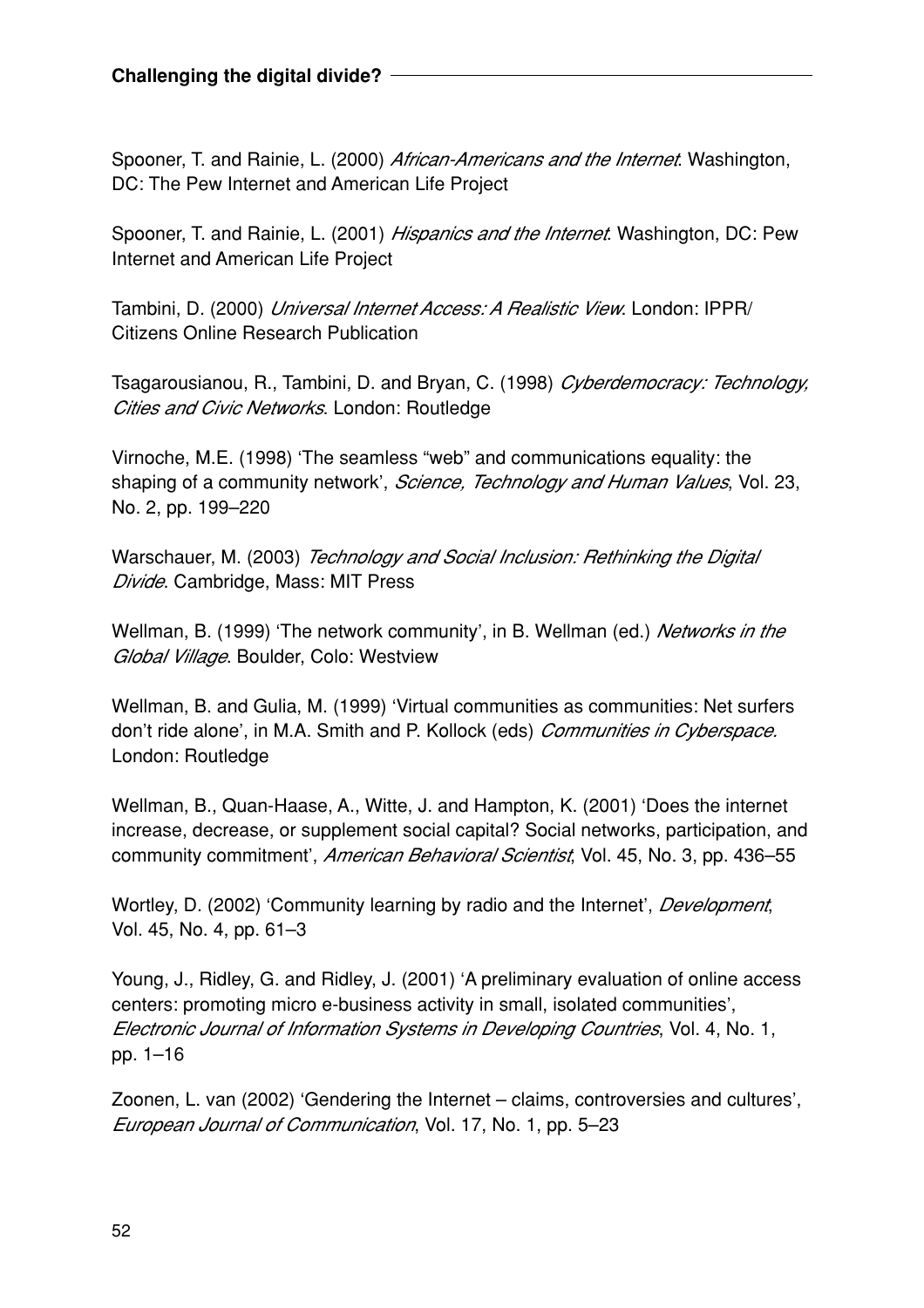# **Further reading**

Agre, P. and Schuler, D. (1996) Reinventing Technology, Rediscovering Community: Critical Explorations of Computing as a Social Practice. Norwood, NJ: Ablex Publishing

Astill, M. (1997) 'ODEN – Open District Electronic Network'. Local Economy, Vol. 12, No. 1, pp. 77–9

Bangemann, M. (1994) Europe and the Global Information Society: Recommendations to the European Council Prepared by Members of the High Level Group on the Information Society. Brussels: European Council

Bell, D., Loader, B.D., Pleace, N. and Schuler, D. (2003) Key Concepts in Cyberculture. London: Routledge

Burrows, R. and Ellison, N. (2004) 'Sorting Places Out? Towards a social politics of neighbourhood information', *Information, Communication and Society*, Vol. 7, No. 3

Coleman, S. (2004) 'Connecting Parliament to the Public via the Internet: Two Case Studies of Online Consultations, *Information, Communication and Society*, Vol. 7, No. 1

Compaine, B.N. (2001) The Digital Divide: Facing a Crisis or Creating a Myth? Cambridge, Mass: MIT Press

DfEE (2001) ICT Access and Use. Report on the Benchmark Survey. Norwich: Her Majesty's Stationery Office

e-Skills NTO (2001) A World of Opportunity: A Strategic Plan for e-Skills in the UK, 2000–2004. London: The National Training Organisation for the Information Age

Finn, J. and Banach, M. (2000) 'Victimization online: the downside of seeking human services for women on the Internet', CyberPsychology & Behavior, Vol. 3, No. 2, pp. 243–54

Howard, P.N., Rainie, L. and Jones, S. (2001) 'Day and nights on the Internet: the impact of a diffusing technology', American Behavioral Scientist, Vol. 43, No. 3, pp. 383–404

Lentz, B., Straubhaar, J., LaPastina, A., Main, S. and Taylor, J. (2000) Structuring Access: The Role of Public Access Centers in the 'Digital Divide'. Austin, Tex: The University of Texas at Austin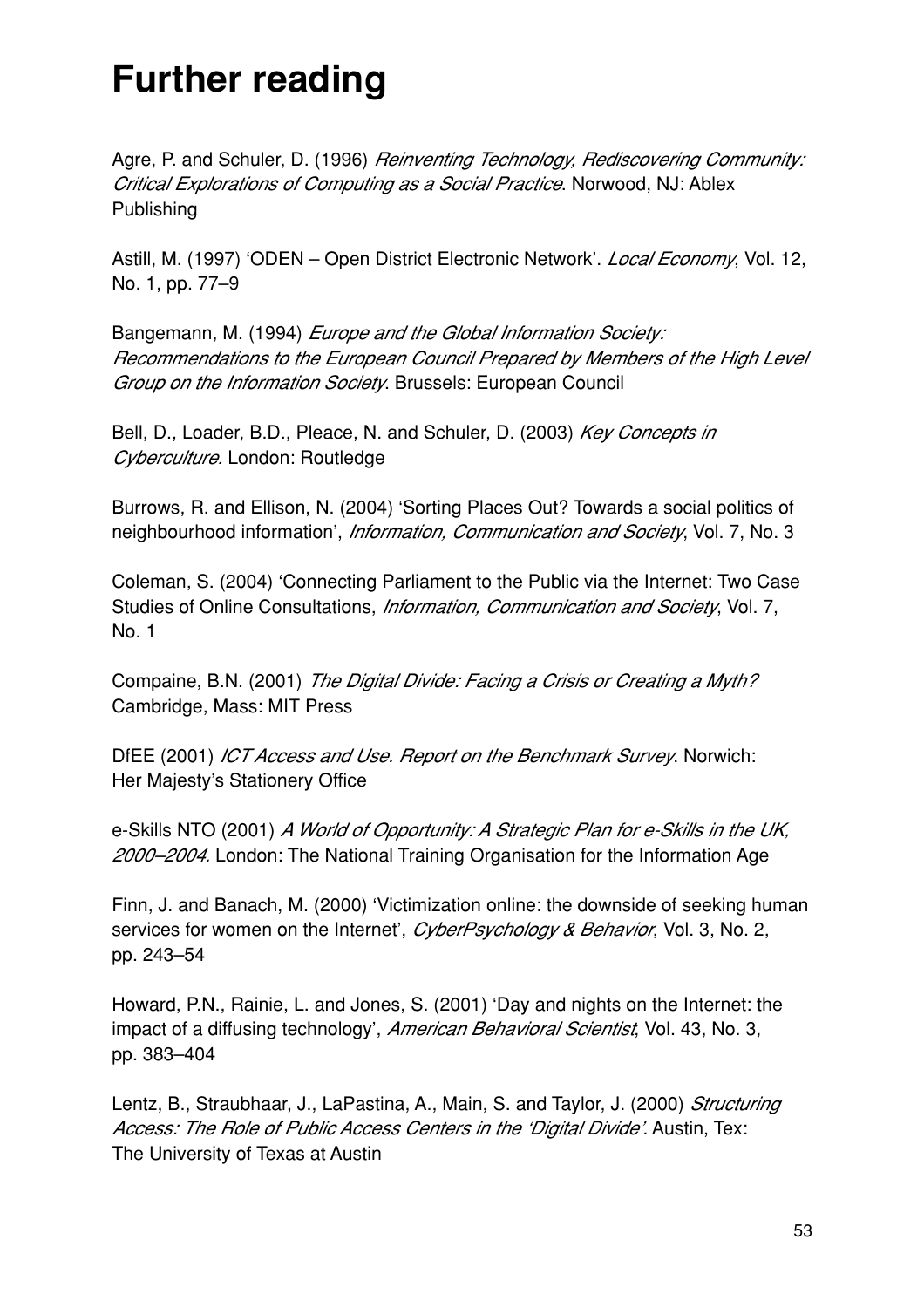Levy, S. (1984) Hackers: Heroes of the Computer Revolution. New York: Dell

Lievrouw, L.A. (2001) 'New media and the "pluralization of life-worlds"', New Media & Society, Vol. 3, No. 1, pp. 7-28

Loader, B.D. (1998) 'Welfare Direct: the emergence of a self-service welfare state?', in J. Carter (ed.) Postmodernity and the Fragmentation of Welfare. London: Routledge

Mackay, H. and Powell, T. (1998) 'Connecting Wales', in B.D. Loader (ed.) Cyberspace Divide: Equality, Agency and Policy in the Information Society. London: Routledge

McLanie, S. (2001) Minority and Low-Income User Satisfaction at Community Technology Centers. Washington, DC: Georgetown Public Policy Institute/CTCNet

Morahan-Martin, J. and Anderson, C.D. (2000) 'Information and misinformation online: recommendations for facilitating accurate mental health retrieval and evaluation', CyberPsychology & Behavior, Vol. 3, No. 5, pp. 731-46

Nie, N.H. and Erbring, L. (2000) Internet and Society: A Preliminary Report. Stanford, Calif: Stanford Institute for the Quantitative Study of Society

Office of the e-Envoy (2002) UK Online Annual Report. London: Office of the e-Envoy. Available online at www.e-envoy.gov.uk

Plant, S. (2001) On the Mobile: The Effects of Mobile Telephones on Social and Individual Life. Study report for Motorola Inc.

Rheingold, H. (1994) The Virtual Community: Finding Connection in a Computerised World. London: Secker & Warburg

Rheingold, H. (2002) Smart Mobs: The Next Social Revolution. Cambridge, Mass: Perseus Publishing

Selwyn, N. (2003) 'ICT for all? Access and use of public ICT sites in the UK', Information, Communication & Society, Vol. 6, No. 3, pp. 350-75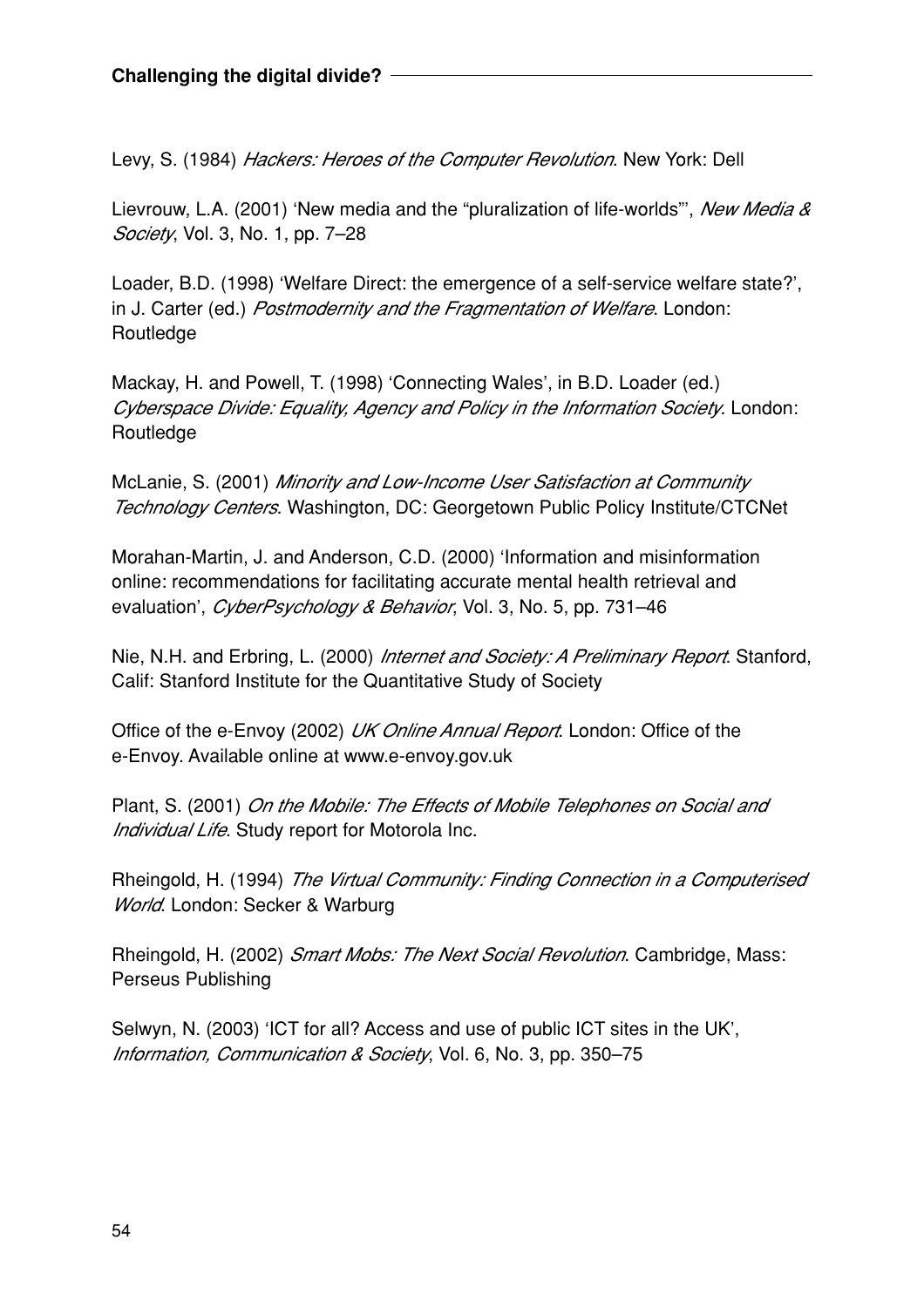Valentine, G. and Holloway, S. (2001) '"Technophobia". Parent's and children's fears about information and communication technologies and the transformation of culture and society', in I. Hutchby and J. Moran-Ellis (eds) Children, Technology and Culture: The Impacts of Technologies in Children's Everyday Lives. London: RoutledgeFalmer

Virnoche, M.E. (2001) 'Pink collars on the Internet: roadblocks to the information superhighway', Women's Studies Quarterly, Vol. 29, pp. 80-102

Virnoche, M.E. and Marx, G.T. (1997) '"Only connect" – E.M. Forster in an age of electronic communication: computer-mediated association and community networks', Sociological Inquiry, Vol. 67, No. 1, pp. 645–50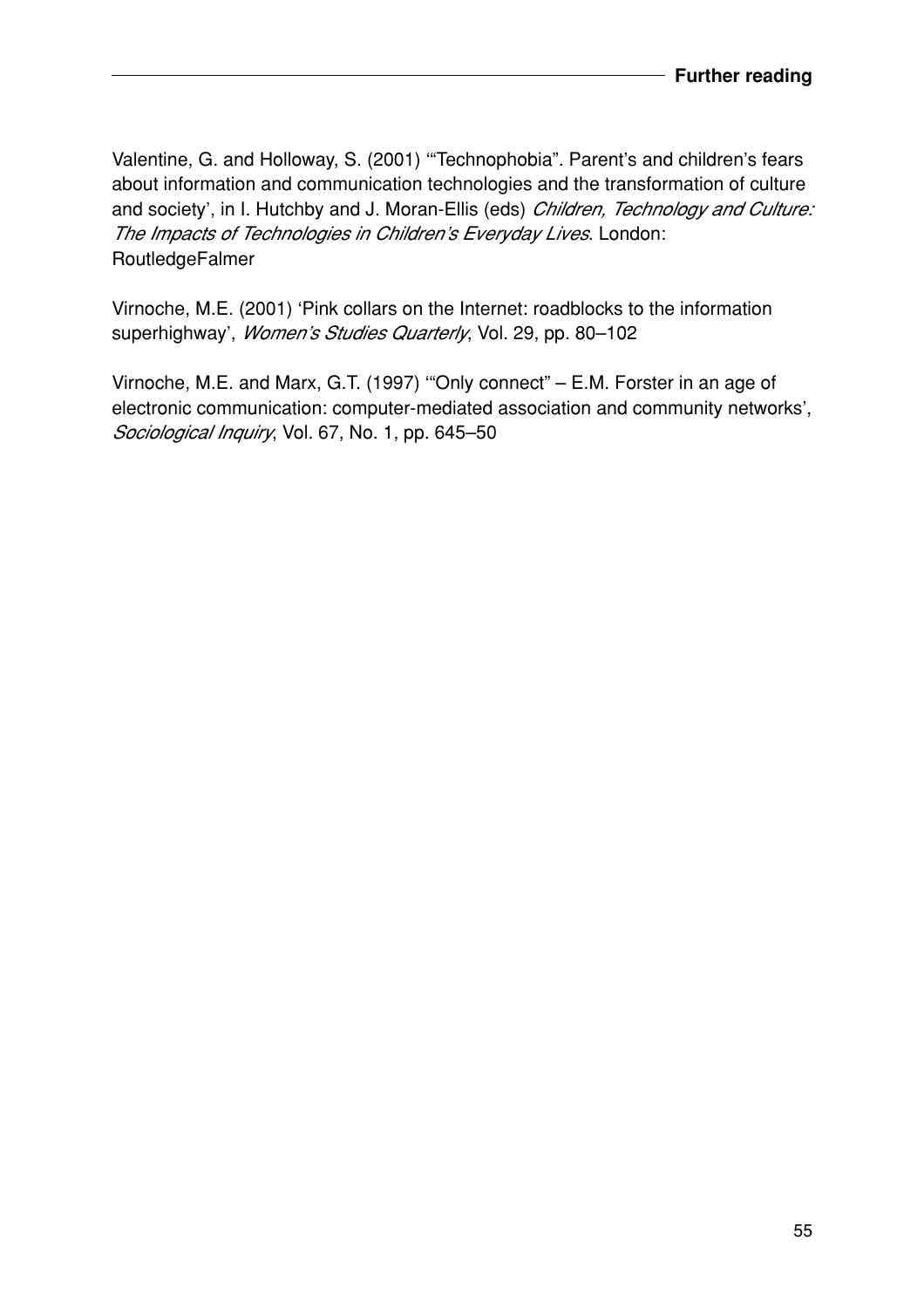| Civic Participation                        |      |                                                                                                                                          |                                                                         |                                                                                                                        |                                                                                                                                                             |
|--------------------------------------------|------|------------------------------------------------------------------------------------------------------------------------------------------|-------------------------------------------------------------------------|------------------------------------------------------------------------------------------------------------------------|-------------------------------------------------------------------------------------------------------------------------------------------------------------|
| Author                                     | Date | Title                                                                                                                                    | Source                                                                  | Methodology                                                                                                            | Results                                                                                                                                                     |
| っ<br>Oates B                               | 2003 | enship<br>ICTs, e-democracy and citiz<br>education                                                                                       | Education & Society, 4,1<br>Information Technology,                     | T<br>case study<br>23 pupils aged 13-14<br>Action research                                                             | Case study - example of how ICTs<br>can facilitate in the conveying of<br>e-democracy                                                                       |
| Coleman S<br>Normann E                     | 2000 | New Media and Social Inclusion                                                                                                           | Report                                                                  | analysis of forum content and<br>Quantative and qualitative<br>questionnaires                                          | ICTs to inform political decision-<br>Case study - example of using<br>making and process                                                                   |
| Kavanaugh A L<br>Patterson S               | 2002 | The impact of community computer<br>networks on social capital and<br>community involvement in<br>Blacksburg                             | The Internet in Everyday<br>Haythornthwaite (eds)<br>Life - Wellman and | Quantitative - analysis of 1996<br>and 1999 telephone surveys                                                          | informal social groups were highly<br>People who used the Internet to<br>communicate with formal and<br>involved in their communities                       |
| Beamish A                                  | 1995 | Communities on-line: community-<br>based community networks                                                                              | Massachusetts Institute<br>Master's Thesis,<br>of Technology            | Case studies                                                                                                           | Describes a range of community<br>initiatives including the Santa<br>engagement with homeless<br>Monica PEN project and                                     |
| Kavanaugh A L                              | 1999 | The impact of community networking<br>on community: a social network<br>analysis approach                                                | Telecommunications<br>Policy Research<br>Conference                     | questionnaire, telephone survey<br>Quantitative and qualitative<br>and one-to-one interviews                           | increase in community involvement.<br>Internet appears to facilitate<br>However, tends to be those<br>predisposed to be active                              |
| Kavanaugh A L<br>Patterson S<br>Cohill A M | 2000 | hity<br>Use and Impact of Commun<br>Networking in Blacksburg                                                                             | Report                                                                  | Quantitative                                                                                                           | more connected to their community<br>- expected BEV to be helpful with<br>satisfaction in being able to be<br>Users expressed interest and<br>civic affairs |
| Pinkett <sub>R</sub>                       | 2002 | results from the Camfield Estates-MIT<br>Integrating community technology<br>and community building: early<br>Creating Community Project | DIAC 2002 Conference                                                    | Action research                                                                                                        | Participants in project indicate<br>heightened awareness of<br>community resources                                                                          |
| Virnoche ME                                | 1998 | shaping of a community network<br>$\overline{\mathbf{v}}$<br>communications equality: th<br>and<br>The seamless 'web'                    | Science, Technology and<br>Human Values, 23,2                           | field research conducted 1994-<br>1996 of participants of Boulder<br>Quantitative and qualitative<br>Community Network | Demonstrates tensions involved in<br>calls for<br>demographics and inequalities<br>community networks -<br>recognition of existing                          |

# **Appendix: Studies included in review**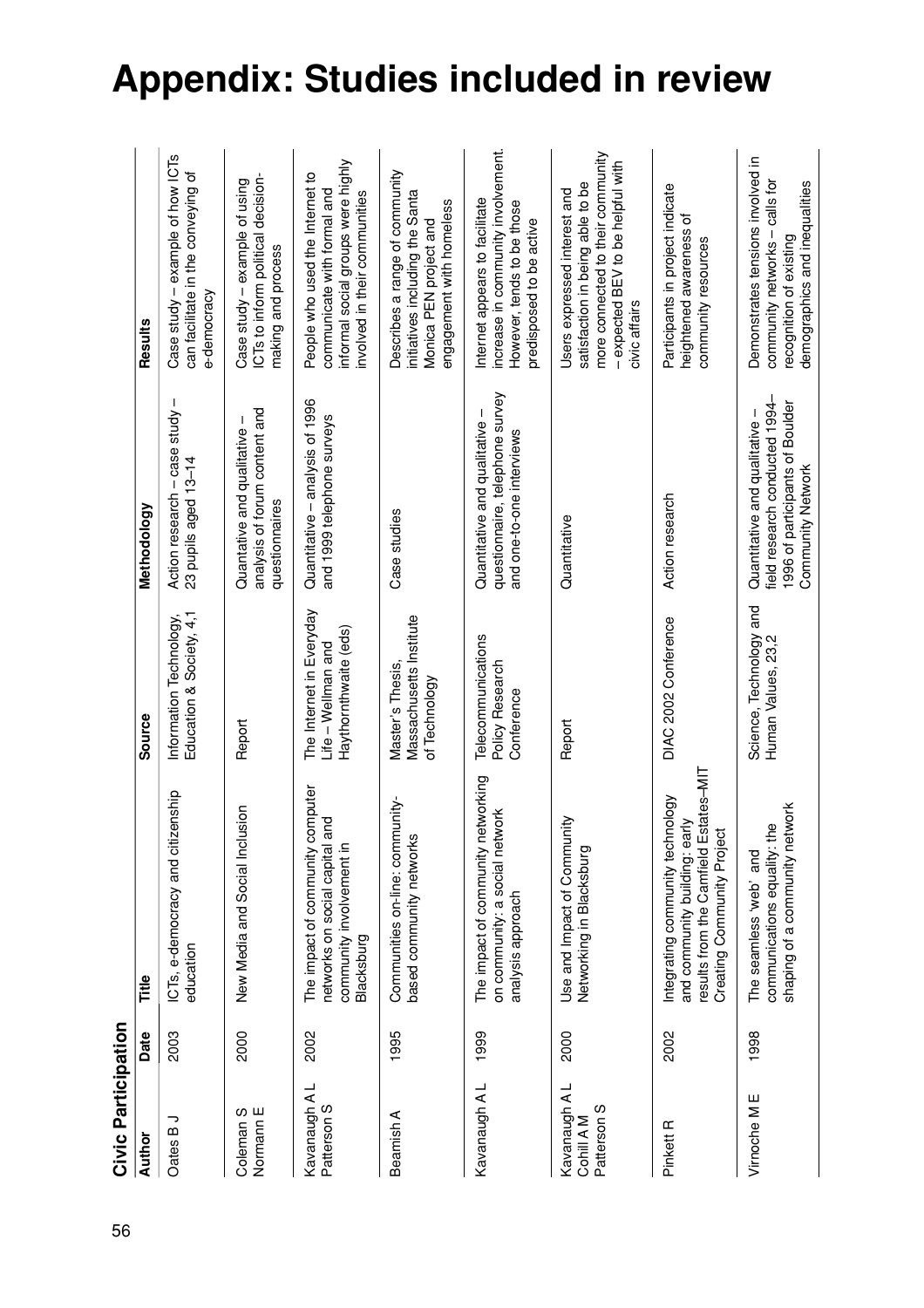| Author                                                | Date | Title                                                                                                                      | Source                                                                  | Methodology                                                                                                                                                 | Results                                                                                                                                                                                               |
|-------------------------------------------------------|------|----------------------------------------------------------------------------------------------------------------------------|-------------------------------------------------------------------------|-------------------------------------------------------------------------------------------------------------------------------------------------------------|-------------------------------------------------------------------------------------------------------------------------------------------------------------------------------------------------------|
| Cornebise<br>Wahl E<br>Mark J                         | 1997 | Community Technology Centers: Impact on individual Report<br>participants and their communities                            |                                                                         | with users and staff in 5<br>Qualitative - interviews<br>CTCs                                                                                               | Centres important resource<br>for communities - seen as<br>places to find out about<br>community                                                                                                      |
| Servon L J<br>Nelson M                                | 1999 | community technology programs and their relationship<br>Creating an Information Democracy: the role of<br>to public policy | Report                                                                  | questionnaires and case<br>Quantitative - 123<br>studies                                                                                                    | client/target groups. Strong<br>Distinctive trends shared<br>emphasis on job training<br>and education despite<br>by CTCs in relation to<br>rhetoric of community<br>involvement and<br>participation |
| Ball-Rokeach SJ<br>Matei S                            | 2002 | ethnic and Internet spaces<br>Belonging in geographic,                                                                     | The Internet in Everyday<br>Haythornthwaite (eds)<br>Life - Wellman and | Quantitative and qualitative<br>telephone survey, focus<br>groups and mail survey<br>- multi-year study -                                                   | on and offline. Higher level<br>People's basic community<br>community translates into<br>orientation equally strong<br>higher online activity<br>of belonging to real                                 |
| Quan-Haase A<br>Hampton K N<br>Wellman B<br>Witte J C | 2002 | Capitalizing on the Net: social contact, civic<br>community<br>engagement and sense of                                     | The Internet in Everyday<br>Haythornthwaite (eds)<br>Life - Wellman and | to the National Geographic<br>Quantitative - 1998 survey<br>of North American visitors<br>Society website - sample<br>size, 20,075 North<br>American adults | not change people's levels<br>political activities but does<br>The Internet supplements<br>of involvement                                                                                             |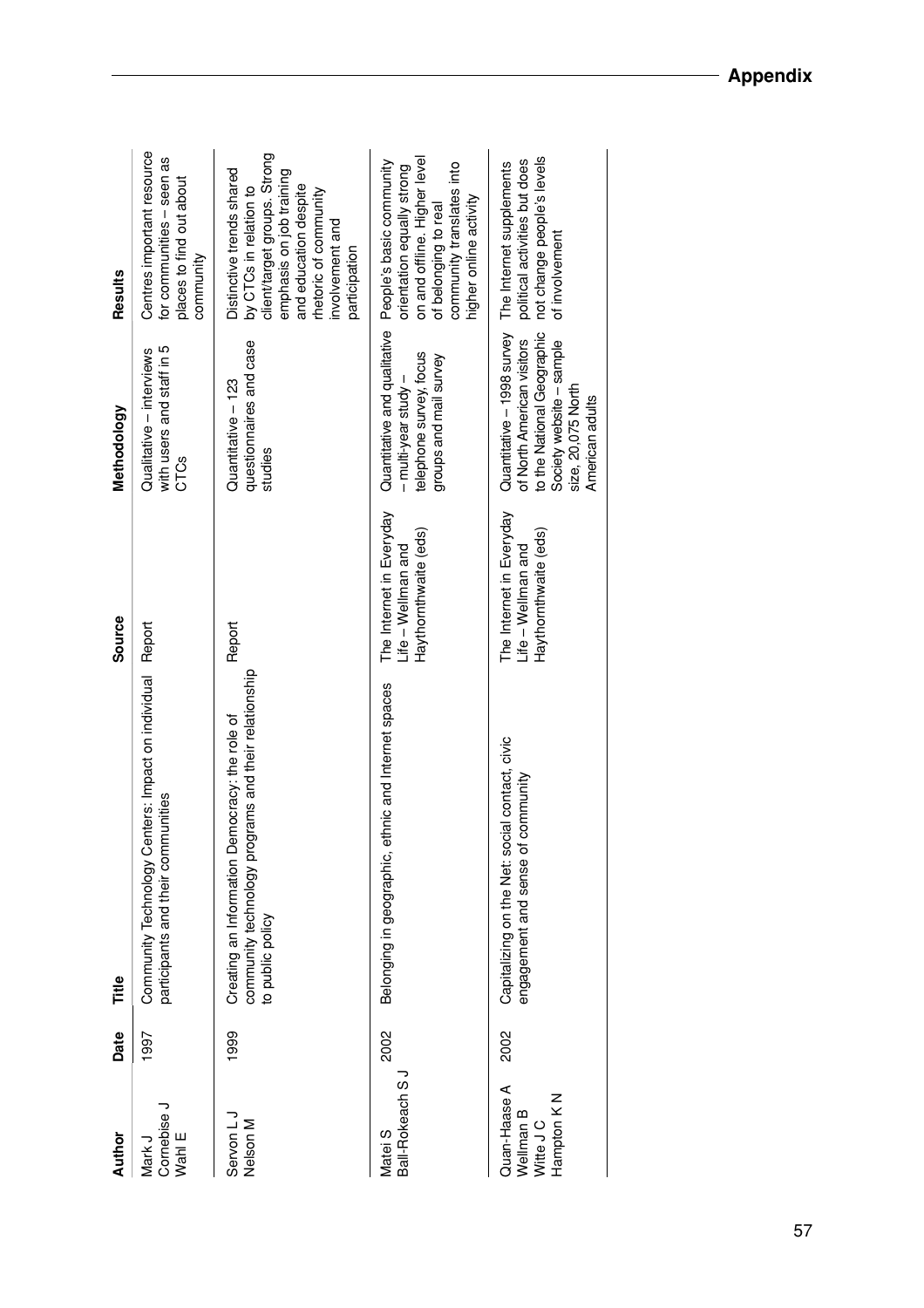| Difference and Identity                                                         |             |                                                                                                                                        |                                               |                                                                                                                                                  |                                                                                                                                                                                                                                          |
|---------------------------------------------------------------------------------|-------------|----------------------------------------------------------------------------------------------------------------------------------------|-----------------------------------------------|--------------------------------------------------------------------------------------------------------------------------------------------------|------------------------------------------------------------------------------------------------------------------------------------------------------------------------------------------------------------------------------------------|
| Author                                                                          | Date        | Title                                                                                                                                  | Source                                        | Methodology                                                                                                                                      | Results                                                                                                                                                                                                                                  |
| O'Grady E<br>Madden M<br>Horrigan J<br>Lenhart A<br>Boyce A<br>Allen K          | 2003        | ss and the<br>The Ever-shifting Internet Population:<br>A new look at Internet acce<br>digital divide                                  | American Life Project<br>The Pew Internet and | Quantitative - telephone surveys                                                                                                                 | younger, employed, white and well-<br>Demographics on Internet users in<br>educated. Disabled have lowest<br>the USA - more likely to be<br>levels of access                                                                             |
| Horrigan J<br>Spooner<br>Lenhart A<br>Larsen E<br>Carter C<br>Fox S<br>Rainie L | <b>2001</b> | Wired Seniors: a fervent few, inspired<br>by family ties                                                                               | The Pew Internet and<br>American Life Project | Quantitative - telephone survey                                                                                                                  | the Internet. More likely to be white<br>married men, highly educated with<br>be enthusiastic users of email and<br>online but those that are found to<br>relatively high retirement income<br>Senior citizens least likely to be        |
| Spooner T<br>Rainie L                                                           | 2000        | Internet<br>African-Americans and the                                                                                                  | The Pew Internet and<br>American Life Project | Quantitative - telephone survey                                                                                                                  | Americans going online but still lag<br>whites to have access to Internet<br>behind whites. More likely than<br>Growing numbers of African-<br>limited to work                                                                           |
| Spooner T<br>Rainie L                                                           | <b>2001</b> | Hispanics and the Internet                                                                                                             | American Life Project<br>The Pew Internet and | Quantitative - telephone survey                                                                                                                  | newcomers are women. More likely<br>to be very young in comparison to<br>Growing numbers of Hispanics<br>going online but still lag behind<br>whites. More of Hispanic<br>other populations                                              |
| Haddon L                                                                        | 2000        | communication technologies: lessons<br>from studies of single parents and the<br>Social exclusion and information and<br>young elderly | New Media and Society,<br>2,4                 | studies - two interviews over one<br>year and analysis of time-budget<br>Qualitative - two 1990 British<br>diaries                               | adopted by older people and single<br>Provides an understanding as to<br>the context in which ICTs are<br>parents                                                                                                                        |
| Oftel                                                                           | 2003        | Low Income Report<br>Groups and Identification of any Issues<br>Specifically Related to Ethnicity<br>Telecoms Usage amongst            |                                               | Qualitative - 6 focus groups and<br>communities on low incomes in<br>from a range of minority ethnic<br>14 interviews with individuals<br>the UK | of telecommunications to maintain<br>Low-income groups with high use<br>family links. Internet was an age-<br>seekers more likely to use public<br>considered a luxury. Asylum<br>access than other groups<br>related activity generally |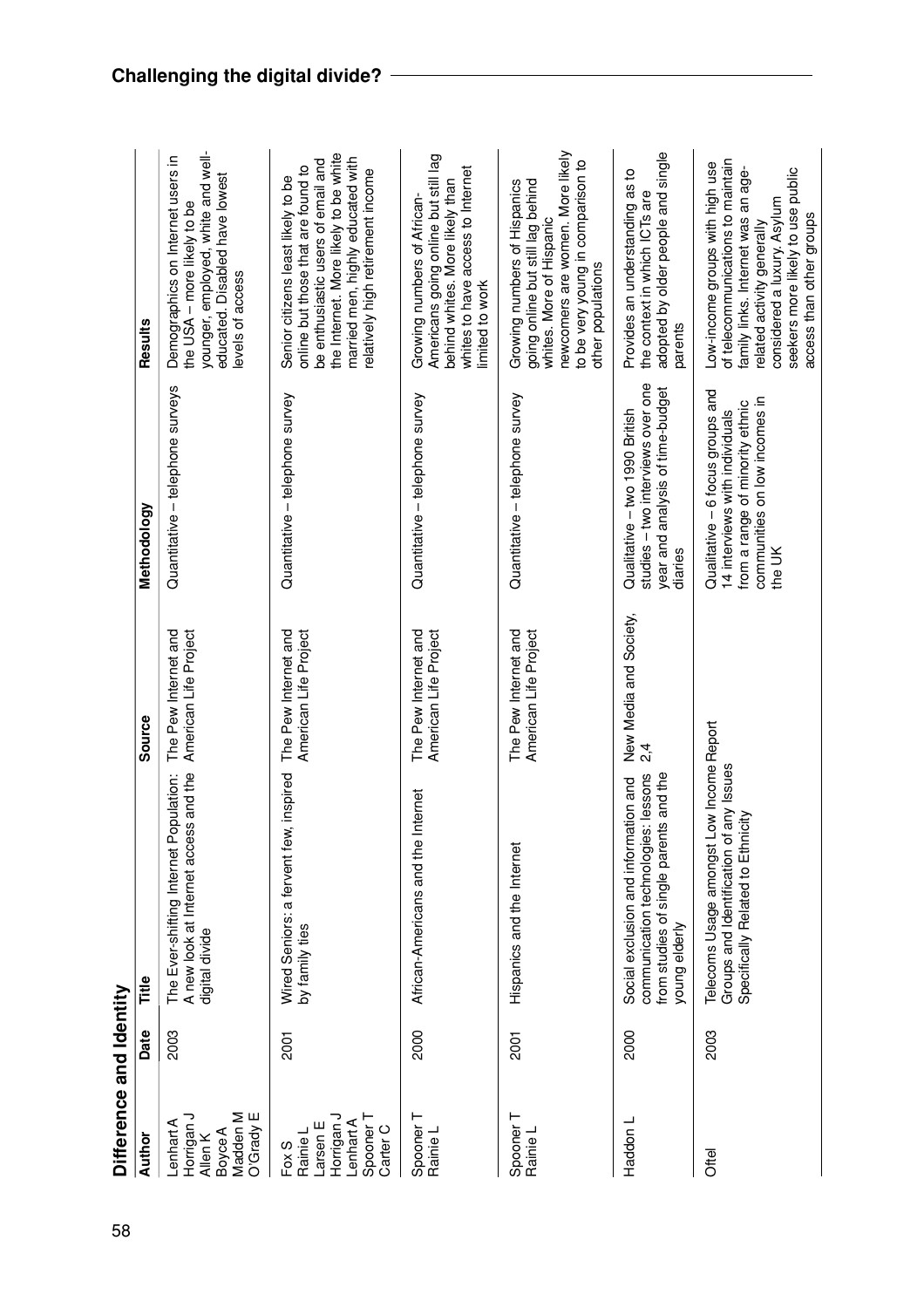| Author                                                               | Date        | Title                                                                               | Source                                                                  | Methodology                                                                                                                     | Results                                                                                                                                                                                                                                                                                                                         |
|----------------------------------------------------------------------|-------------|-------------------------------------------------------------------------------------|-------------------------------------------------------------------------|---------------------------------------------------------------------------------------------------------------------------------|---------------------------------------------------------------------------------------------------------------------------------------------------------------------------------------------------------------------------------------------------------------------------------------------------------------------------------|
| ⋒<br>Boneva<br>Kraut <sub>R</sub>                                    | 2002        | Email, gender and personal<br>relationships                                         | The Internet in Everyday<br>Haythornthwaite (eds)<br>Life - Wellman and | The HomeNet 1998-1999 survey<br>Quantitative - Pew Internet and<br>American Life 2001 survey and<br>Qualitative - 61 interviews | Women use email more than men<br>to sustain or invigorate their<br>personal relationships                                                                                                                                                                                                                                       |
| Singh <sub>S</sub>                                                   | <b>2001</b> | nternet at<br>Gender and the use of the in<br>home                                  | New Media and Society,<br>34                                            | Anglo-Celtic women in Australia<br>Qualitative - 30 middle-income                                                               | of activities. Women are more likely<br>Internet instrumentally for a range<br>personal communication channel<br>to use email when it is seen as a<br>Women use the email and the                                                                                                                                               |
| van Zoonen L                                                         | 2002        | Gendering the Internet - claims,<br>controversies and cultures                      | Communication, 17,1<br>European Journal of                              | Qualitative - interviews with 24<br>Dutch couples                                                                               | Internet. The dimensions of gender<br>Demonstrates how different family<br>articulations of gender and the<br>that come forward vary across<br>relations result in different<br>households                                                                                                                                      |
| Shoemaker <sub>S</sub><br>Tidline T J<br><b>Bishop A</b><br>Salela P | 1999        | information services in low-income<br>Public libraries and networked<br>communities | Science Research, 21,3<br>Library and Information                       | Action research                                                                                                                 | home access seen to be critical for<br>at home, and if accessing Internet,<br>people to become active PC users<br>most likely to be at school or work.<br>participants unlikely to have a PC<br>Cost seen as the main reason for<br>lack of home access although<br>Research identifies problems<br>facing low-income residents |
| Rommes E                                                             | 2002        | Creating places for women on the<br>Internet                                        | The European Journal of<br>Women's Studies, 9,4                         | Case study - Amsterdam's Digital<br>Ğ                                                                                           | stimulate women's groups to get<br>women's organisations should<br>involved in the design of new<br>technology at an early stage<br>Argues that designers and                                                                                                                                                                   |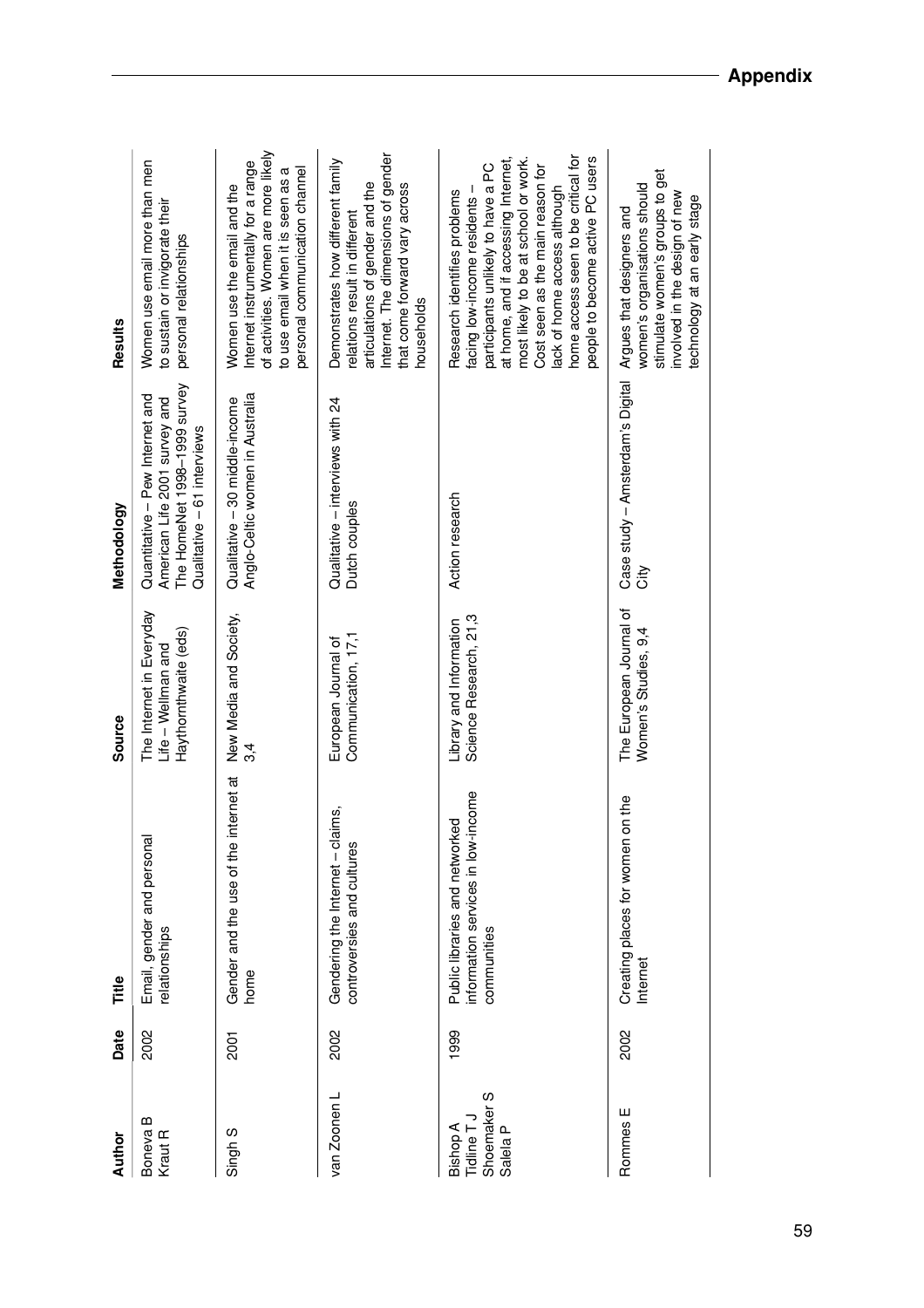| Education and Training                              |             |                                                                                                                                                         |                                                                                                           |                                                     |                                                                                                                                                                                                                                                       |
|-----------------------------------------------------|-------------|---------------------------------------------------------------------------------------------------------------------------------------------------------|-----------------------------------------------------------------------------------------------------------|-----------------------------------------------------|-------------------------------------------------------------------------------------------------------------------------------------------------------------------------------------------------------------------------------------------------------|
| Author                                              | Date        | Title                                                                                                                                                   | Source                                                                                                    | Methodology                                         | Results                                                                                                                                                                                                                                               |
| Ripamonti LA<br>Casapulla G<br>de Cindio F          | <b>2001</b> | cess for<br>jer<br>Community networks and ac<br>all in the era of the free Inter<br>discovering the treasure' of<br>community                           | mediated social relations -<br>Keeble and Loader (eds)<br>Community Informatics:<br>shaping computer-     | Action research                                     | as a game has engaged a range of<br>Example of how a project devised<br>people and led to the teaching of<br>skills in accessing and using the<br>Internet                                                                                            |
| Hoppin <sub>S</sub><br>UM Vpo⊃<br>Wendt P<br>Dunn D | 1999        | evaluating Internet use among<br>Silver surfers: training and<br>older adult learners                                                                   | Communication<br>Education, 48                                                                            | Action research                                     | Discusses the attempts to design a<br>Course had high drop-out rate with<br>authors identifying that attitudes to<br>life in general affect older people's<br>training model for older people.<br>use of technology                                   |
| Steward F<br>Liff S                                 | <b>2001</b> | social<br>Communities and community<br>e-gateways: networking for<br>inclusion                                                                          | -1<br>mediated social relations<br>Keeble and Loader (eds)<br>Community Informatics:<br>shaping computer- | Qualitative - study of Project<br>Cosmic, Devon     | little evidence of real engagement<br>ICTs. Notes that despite training,<br>Describes the ways in which the<br>with the creative potential of the<br>project has delivered training in<br>Internet                                                    |
| Hamm <sub>S</sub>                                   | <b>2001</b> | against<br>Information communications<br>technologies and violence<br>women                                                                             | Development, 44,3                                                                                         | Qualitative - observation of<br>use of ICTs by NGOs | Describes the ways in which NGOs<br>have used ICTs to further initiatives<br>knowledge and so improved their<br>Identifies how the Internet has<br>capacity-building initiatives for<br>and as an educational tool<br>improved NGO access to<br>women |
| Pinkett R                                           | 2002        | and community building: early results<br>Integrating community technology<br>Creating Community Connections<br>from the Camfield Estates-MIT<br>Project | DIAC 2002 Conference                                                                                      | Action research                                     | Describes the training programme<br>were incorporated into training for<br>illustrates how real-life examples<br>developed for the project and<br>greater understanding                                                                               |
|                                                     |             |                                                                                                                                                         |                                                                                                           |                                                     |                                                                                                                                                                                                                                                       |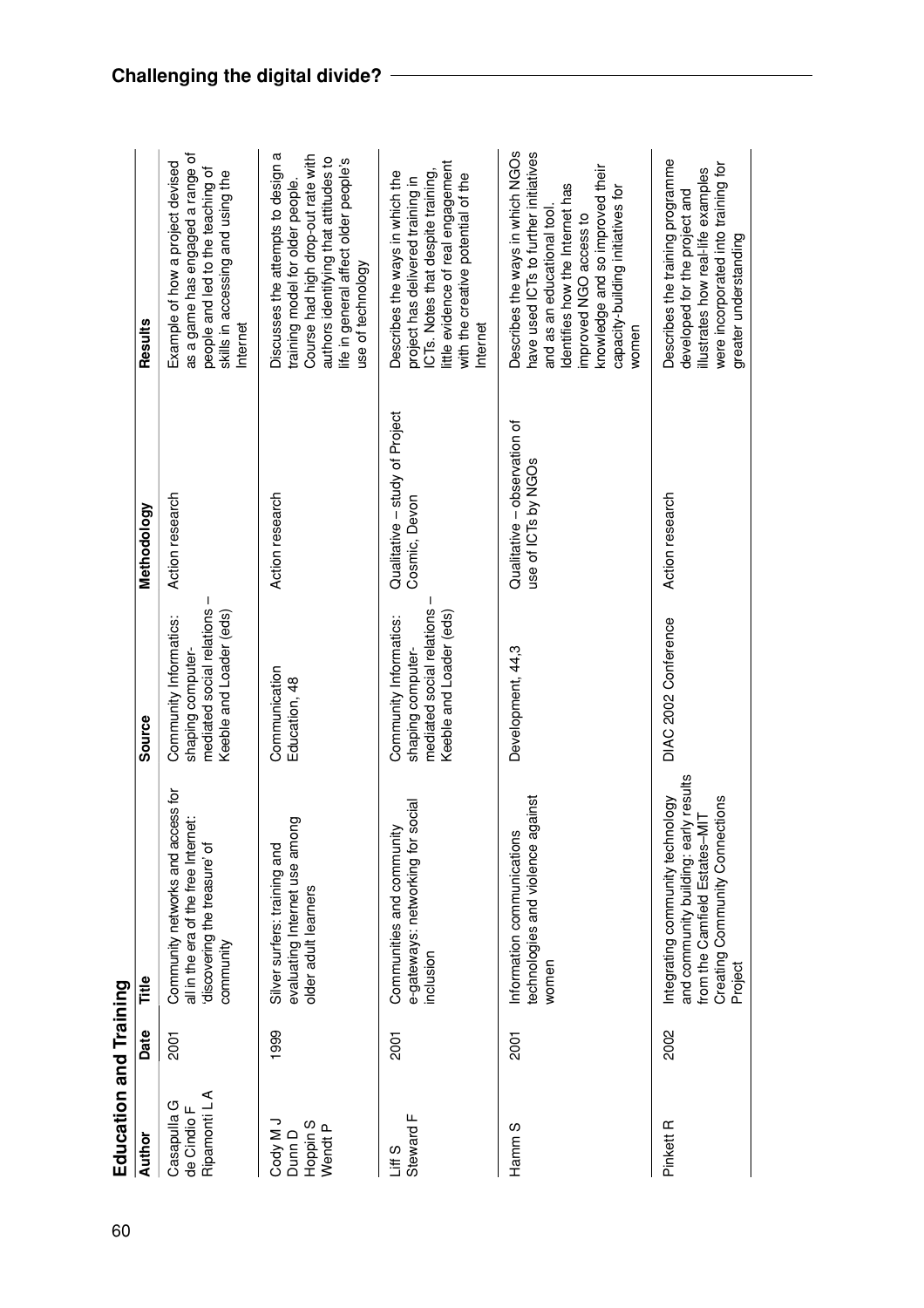| Author                                             | Date | Title                                                                                                       | Source            | Methodology                                                    | Results                                                                                                                                                                                                                                                                                |
|----------------------------------------------------|------|-------------------------------------------------------------------------------------------------------------|-------------------|----------------------------------------------------------------|----------------------------------------------------------------------------------------------------------------------------------------------------------------------------------------------------------------------------------------------------------------------------------------|
| Wortley D                                          | 2002 | Community learning by radio and<br>the Internet                                                             | Development, 45,4 | Action research                                                | projects bring to local communities<br>use community radio and a virtual<br>never have previously interacted<br>Describes a project designed to<br>experts with whom they could<br>classroom. Argues that such                                                                         |
| Cornebise J<br>Wahl E<br>Mark J                    | 1997 | Community Technology Centres:<br>pants<br>impact on individual partici<br>and their communities             | Report            | Qualitative – interviews with<br>users and staff in 5 CTCs     | study adopted a learner-centred<br>reported being excited to learn<br>dentified that the CTCs in the<br>approach to training. Users<br>more                                                                                                                                            |
| Chow C<br>Wise B<br>Mark J<br>Ellis J              | 1998 | Impact of CTCNet Affiliates: findings<br>from a national survey of users of<br>community technology centres | Report            | Quantitative - survey of 817<br>people at 44 centres           | as a resource for women and girls<br>of participants took part in classes<br>classes and self-directed. Majority<br>Identified the importance of CTCs<br>and members of ethnic minorities.<br>opportunities to use computers in<br>Centres offered a range of<br>to improve job skills |
| Walker <sub>G</sub><br>Chow C<br>Wise B<br>Ellis J | 2000 | Who goes there? Longitudinal case<br>tres<br>community technology cen<br>studies of twelve users of         | Report            | with 12 users in 1998 and 1999<br>Qualitative - two interviews | Users were encouraged to develop<br>their skills to sometimes volunteer<br>employability and improve idea of<br>Argues that centres can improve<br>at centres or teach other users.<br>individuals as learners                                                                         |
| Smith M<br>Cook J                                  | 2002 | of UK<br>Final Report for the Study<br><b>Online Centres</b>                                                | Report            | Qualitative - interviews with<br>28 centre staff and users     | improvement and improvement of<br>reason that individuals wanted to<br>the community seen as the main<br>centres some form of e-learning<br>Found that in almost all of the<br>was taking place. Self-<br>partake in the training                                                      |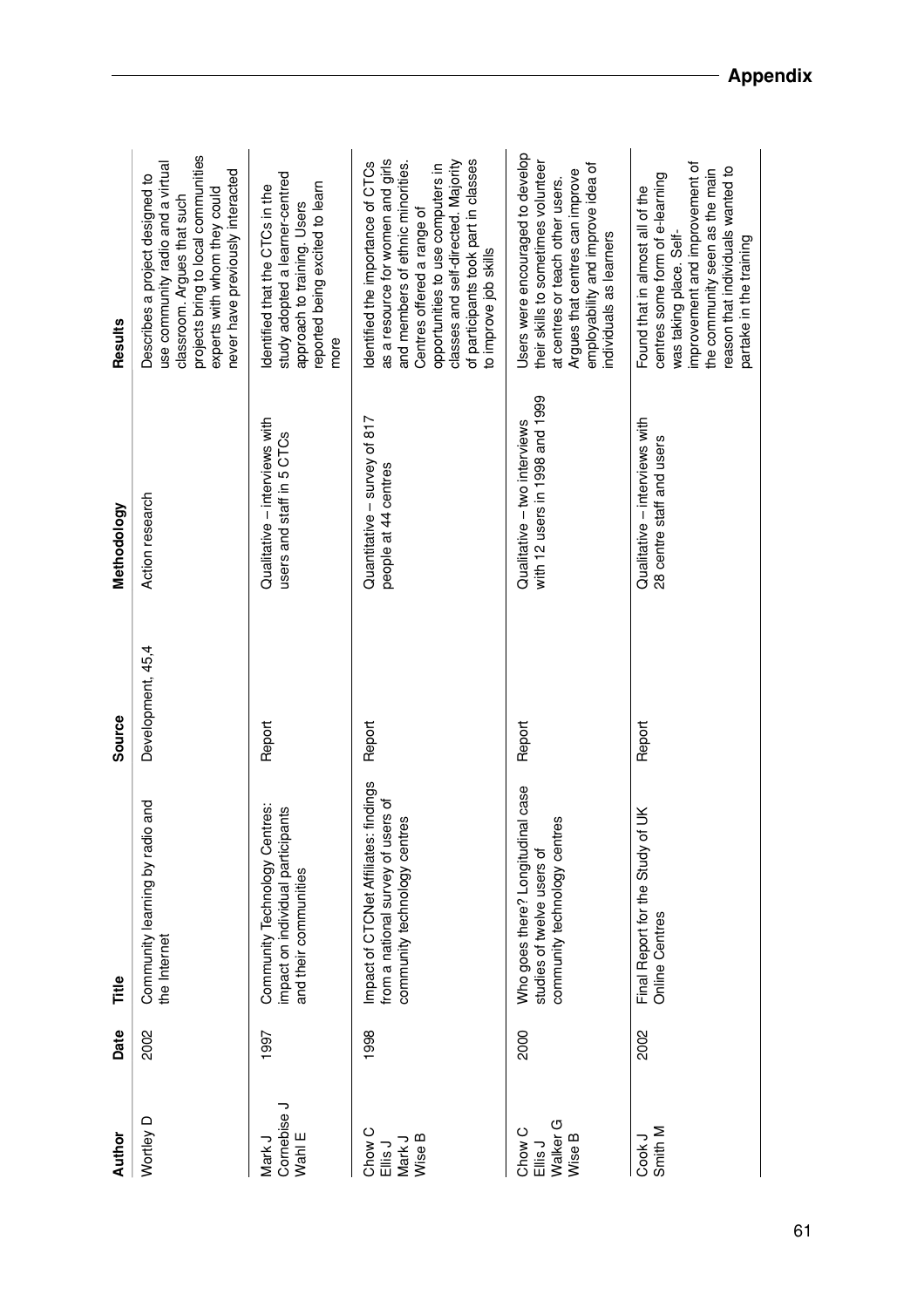| 62 | Author                                    | Date | Title                                                                         | Source             | Methodology                                                                                                                                                                                                         | Results                                                                                                                                                                                                                                                                              |
|----|-------------------------------------------|------|-------------------------------------------------------------------------------|--------------------|---------------------------------------------------------------------------------------------------------------------------------------------------------------------------------------------------------------------|--------------------------------------------------------------------------------------------------------------------------------------------------------------------------------------------------------------------------------------------------------------------------------------|
|    | Technologies<br>The Office of<br>Learning | 1998 | puin<br>Models of Community Lear<br>Networks in Canada                        | Report             | Qualitative - literature review and<br>16 interviews with stakeholders                                                                                                                                              | and examination of 5 case studies learning as projects were quite new<br>found that the number of learning<br>assessing the impact of CTCs on<br>at time of research. However,<br>Acknowledges the difficulty in<br>activities was increasing and<br>developing                      |
|    | Hargittai E                               | 2002 | e skills<br>differences in people's onlin<br>Second-level digital divide:     | First Monday, 7,4. | Internet users from boroughs of<br>observations during test project<br>New Jersey, autumn 2001, and<br>Qualitative - interviews with 54                                                                             | Argues for more training to ensure<br>that all can take advantage of the<br>Found variance in abilities to<br>negotiate online information.<br>Internet                                                                                                                              |
|    | Zappalà G<br>McLaren J                    | 2002 | The 'digital divide' among financially<br>disadvantaged families in Australia | First Monday, 7,11 | Programme - 7,226 young people<br>conducted into access and own<br>Quantitative - secondary data<br>survey into students on Smith<br>analysis of previous studies<br>Family's Learning for Life<br>completed survey | access to the Internet on children's<br>access to the Internet at home and<br>Examined the impact of the lack of<br>argue that access at home and<br>education. Found that levels of<br>parents' education has strong<br>bearing on whether child has<br>school is equally important |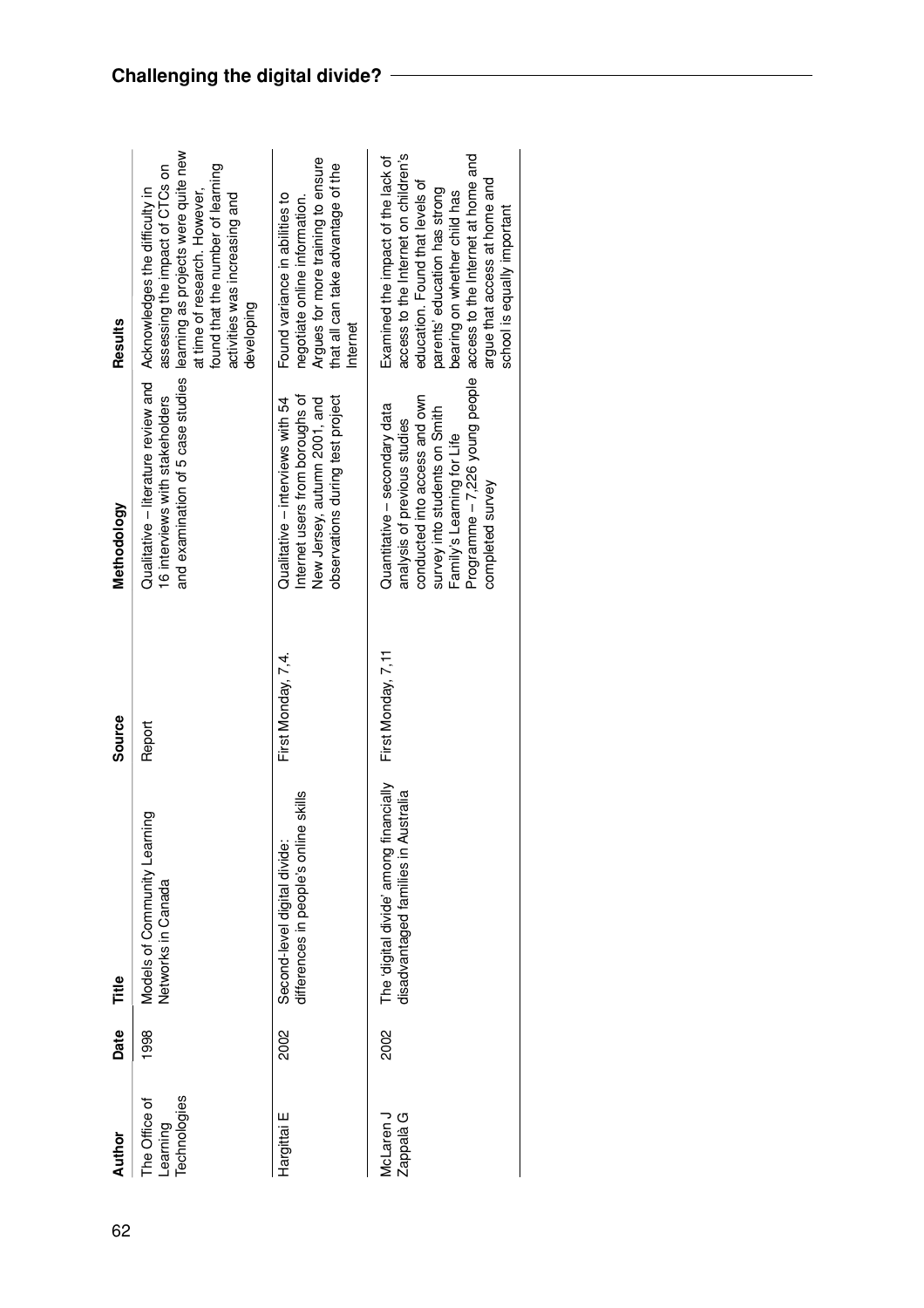| Regulation and Connectivity                |             |                                                                                                         |                                   |                  |                                                                                                                                                                                                                                                                                                                                                                                                        |
|--------------------------------------------|-------------|---------------------------------------------------------------------------------------------------------|-----------------------------------|------------------|--------------------------------------------------------------------------------------------------------------------------------------------------------------------------------------------------------------------------------------------------------------------------------------------------------------------------------------------------------------------------------------------------------|
| Author                                     | Date        | Title                                                                                                   | Source                            | Methodology      | Results                                                                                                                                                                                                                                                                                                                                                                                                |
| Graham <sub>S</sub><br>Marvin <sub>S</sub> | <b>2001</b> | infrastructures, technological mobilities<br>Splintering Urbanism: networked<br>and the urban condition | <b>Book</b>                       | Case studies     | economic dynamics. Examines the<br>and digital technologies of various<br>way in which global urban forms<br>networked metropolitan spaces<br>Describes and theorises on the<br>application of ICTs and broader<br>that possess changing socio-<br>spatial, cultural, political and<br>sorts are fusing to produce<br>geographical polarisation<br>relationship between the<br>processes of social and |
| Graham <sub>S</sub>                        | 2002        | Bridging urban digital divides? Urban<br>polarisation and information and<br>communication technologies | Urban Studies, 39,1               | Case studies     | polarisation of connectivity on the<br>Discusses the impact of the<br>digital divide                                                                                                                                                                                                                                                                                                                   |
| Lentz R G<br>Oden M D                      | 2001        | Digital divide or digital opportunity<br>in the Mississippi Delta region of<br>the US                   | Telecommunications<br>Policy, 25  | Case study       | telecoms industry in urban area, in<br>the surrounding rural area, region<br>economic problems of a region.<br>Finds that despite existence of<br>industry affects the social and<br>still characterised as the least<br>Examines how the telecoms<br>connected                                                                                                                                        |
| Selwyn N                                   | 2002a       | E-stablishing' an inclusive society?<br>Technology, social exclusion and<br>UK government policy making | Journal of Social Policy,<br>31,1 | Policy documents | Explores the UK government's ICT-<br>and ideologically community-based<br>of initiatives. Argues that practically<br>policy in the area covering a range<br>sites cannot equate to equality of<br>provides a thorough review of<br>based social policy drive and<br>access to ICTs                                                                                                                     |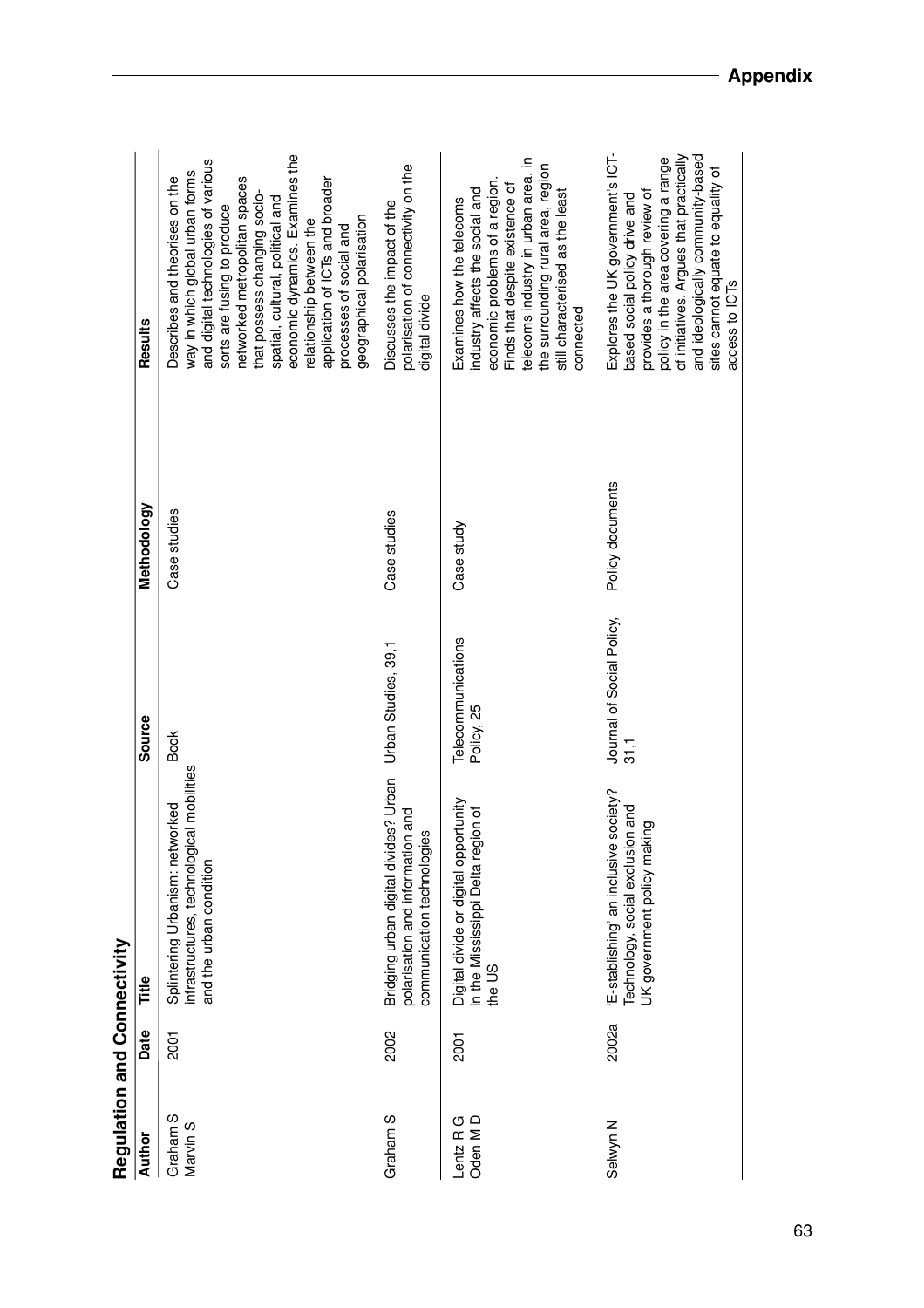| 64 | Author                             | Date        | Title                                                                                                                           | Source                                        | Methodology                                                                                                                   | Results                                                                                                                                                                                                                                                          |
|----|------------------------------------|-------------|---------------------------------------------------------------------------------------------------------------------------------|-----------------------------------------------|-------------------------------------------------------------------------------------------------------------------------------|------------------------------------------------------------------------------------------------------------------------------------------------------------------------------------------------------------------------------------------------------------------|
|    | Selwyn N                           | 2002b       | understanding of inequalities in<br>Defining the 'digital divide':<br>developing a theoretical<br>the information age           | Occasional Paper 49,<br>Cardiff University    | survey in four communities of<br>Quantitative and qualitative -<br>UK and over 100 interviews                                 | looking at digital divide to a more<br>Argues for need to move beyond<br>examination of the digital divide.<br>the current dichotomous way at<br>Paper presents a theoretical<br>hierarchical approach                                                           |
|    | Cotten S <sub>R</sub><br>Davison E | 2003        | unmasking further layers of<br>Connection discrepancies:<br>the digital divide                                                  | First Monday, 8,3                             | Internet Project data set collected<br>Center for Communication Policy<br>Quantitative - analysis of UCLA<br>$\frac{2001}{1}$ | broadband expands, those with<br>Argues that the digital divide is<br>dial-up connections will be left<br>being reinforced as a result of<br>differences in connectivity. As<br>behind                                                                           |
|    | Horrigan J<br>Rainie L             | <b>2001</b> | ternet<br>NOL<br>online Americans' behaviour<br>changes with high-speed Int<br>The Broadband difference:<br>connections at home | The Pew Internet and<br>American Life Project | Quantitative - telephone survey                                                                                               | more things online than those with<br>broadband connectivity tend to be<br>Report highlights how those with<br>online for longer periods and do<br>dial-up connections                                                                                           |
|    | Bennett MD                         | 2002        | A Broadband World: the promise of<br>advanced services                                                                          | The Benton Foundation                         | Case studies                                                                                                                  | applications will help more people<br>Draws on a range of case studies<br>Report aims to identify innovative<br>become aware of the benefits of<br>broadband projects to illustrate<br>their impact on communities.<br>and argues that highlighting<br>broadband |